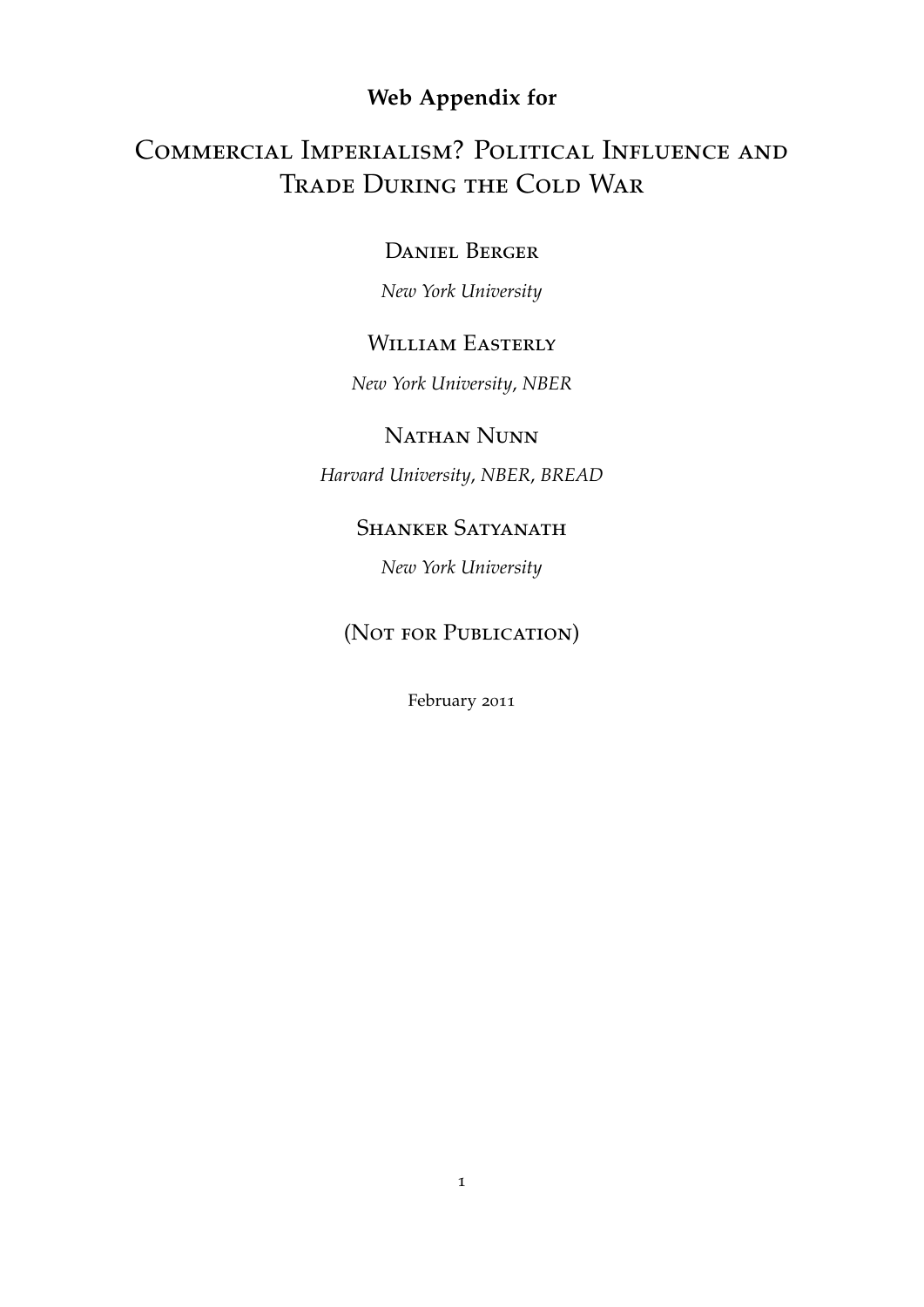#### **1. Introduction**

This appendix accompanies "Commercial Imperialism? Political Influence and Trade During the Cold War" by Daniel Berger, William Easterly, Nathan Nunn and Shanker Satyanath. Section [2](#page-1-0) provides further details of the data used in the paper, as well as their sources. Section [3](#page-4-0) reports additional tables and figures that were discussed in the body of the paper, but not reported there explicitly.

#### <span id="page-1-0"></span>**2. Data and Their Sources**

Data on trade flows are taken from two different sources. When we examine the total value of annual bilateral trade across all industries, we use trade data from the Correlates of War Trade Dataset [\(Barbieri, Keshk, and Pollins,](#page-37-0) [2008](#page-37-0)), which reports aggregate bilateral trade flows (measured in millions of nominal US dollars) annually between 1870 and 2006. For the post WWII period, the data are originally from the International Monetary Fund's *Direction of Trade Statistics*. Exploiting the fact that all transactions are potentially recorded by both the importing and exporting countries, [Barbieri](#page-37-0) *et al.* impute missing flows by using the importer's statistics if data from the exporter's accounts are missing. Full details are provided in [Barbieri](#page-37-0) *et al.* ([2008](#page-37-0)) and [Barbieri, Keshk, and Pollins](#page-37-1) ([2009](#page-37-1)). In particular see table 1 of [Barbieri](#page-37-1) *et al.* ([2009](#page-37-1)).

When we examine trade flows at the industry level, we use data from [Feenstra, Lipsey, Deng,](#page-37-2) [and Ma'](#page-37-2)s ([2004](#page-37-2)) World Trade Flows, 1962–2000 database, which reports bilateral trade flows at the SITC revision 2 industry-level. The data are originally from the United Nations' Comtrade Database. Unlike the aggregate COW trade data, the industry-level Comtrade data only begin in 1962. Therefore, our industry-level sample only includes 1962 to 1989.

Data on real per capita income and aggregate GDP are from [Maddison](#page-37-3) ([2003](#page-37-3)). The figures are given in 1990 International Geary-Khamis dollars.

The controls for leadership turnover and leadership tenure are from [Bueno de Mesquita, Smith,](#page-37-4) [Siverson, and Morrow](#page-37-4) ([2004](#page-37-4)). Our democracy-autocracy indicator variable is taken from [Cheibub,](#page-37-5) [Gandhi, and Vreeland](#page-37-5) ([2010](#page-37-5)). Data on whether countries were GATT participants are from [Tomz,](#page-37-6) [Goldstein, and Rivers](#page-37-6) ([2007](#page-37-6)).

Data used to construct the indicator for the existence of a sanction against US exports to a foreign country are from [Hufbauer, Schott, Elliott, and Oegg](#page-37-7) ([2009](#page-37-7)). The indicators for the threat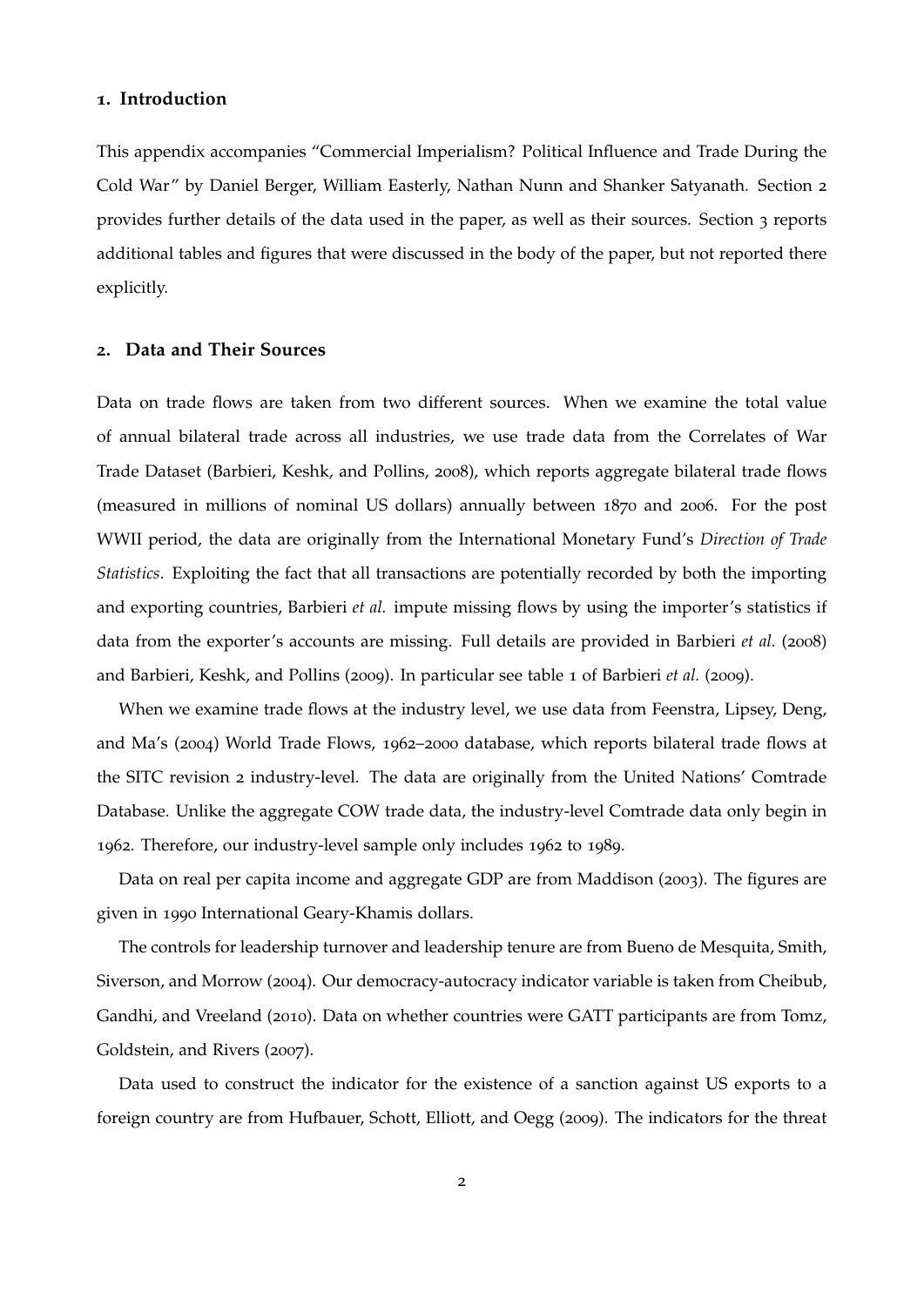of force, display of force or use of force in disputes with the US are from [Maoz](#page-37-8) ([2005](#page-37-8)). Measures of countries' real exchange rate, inflation, and the government's share of GDP are from the Penn World Tables 6.3.

Information on country voting patterns in the UN General Assembly are from [Gartzke](#page-37-9) ([2006](#page-37-9)).

Data on the value of economic aid, miliary aid, food aid, and Export-Import Bank loans from the U.S. are taken from the USAID's *U.S. Overseas Loans and Grants, Obligations and Loan Authorizations* annual report, also known simply as the "Green Book". See [USAID](#page-37-10) ([2006](#page-37-10)) for further details.

Our sample includes all countries except the former Soviet Union and the United States. Countries that split or merge between 1947 and 1989 require special consideration. We have chosen to consider the newly split or merged countries as separate entities from their constituent parts. For example, in 1971 Bangladesh seceded from Pakistan. We treat Pakistan prior to 1970 as a separate country to Pakistan after 1970, which no longer included land that became Bangladesh. We call Pakistan up until 1970 Unified Pakistan and assign it the iso code BGD\_PAK in our data set. In 1970, Unified Pakistan is no longer in our data set, and two new countries, Bangladesh (BGD) and Pakistan (PAK) emerge.

In total, there are four instances like this in our data set: (1) East and West Germany, (2) North and South Vietnam, (3) Pakistan and Bangladesh, and (4) Northern and Southern Yemen. For each, we summarize in table [A](#page-3-0)1 our precise definition of the countries and their codings. For each, we following the same logic as outline in the example of Pakistan and Bangladesh. The iso codes reported in the table correspond to the iso codes in our dataset.

The construction of the panel of CIA and KGB interventions across countries between 1947 and 1989 is documented in separate documentation files that accompany the dataset. The full dataset and complete documentation is provided in a zipped file available on the authors web pages. In addition to a Stata version of the dataset, the zip file also includes a an excel spreadsheet that reports the origin of the information for each observation with a CIA or KGB intervention (see Intervention\_Table.xls) and a pdf file that reports the full reference of the sources cited (Intervention\_References.pdf). We also provide a general description of each CIA intervention episode in the dataset (Summary\_of\_Interventions.pdf).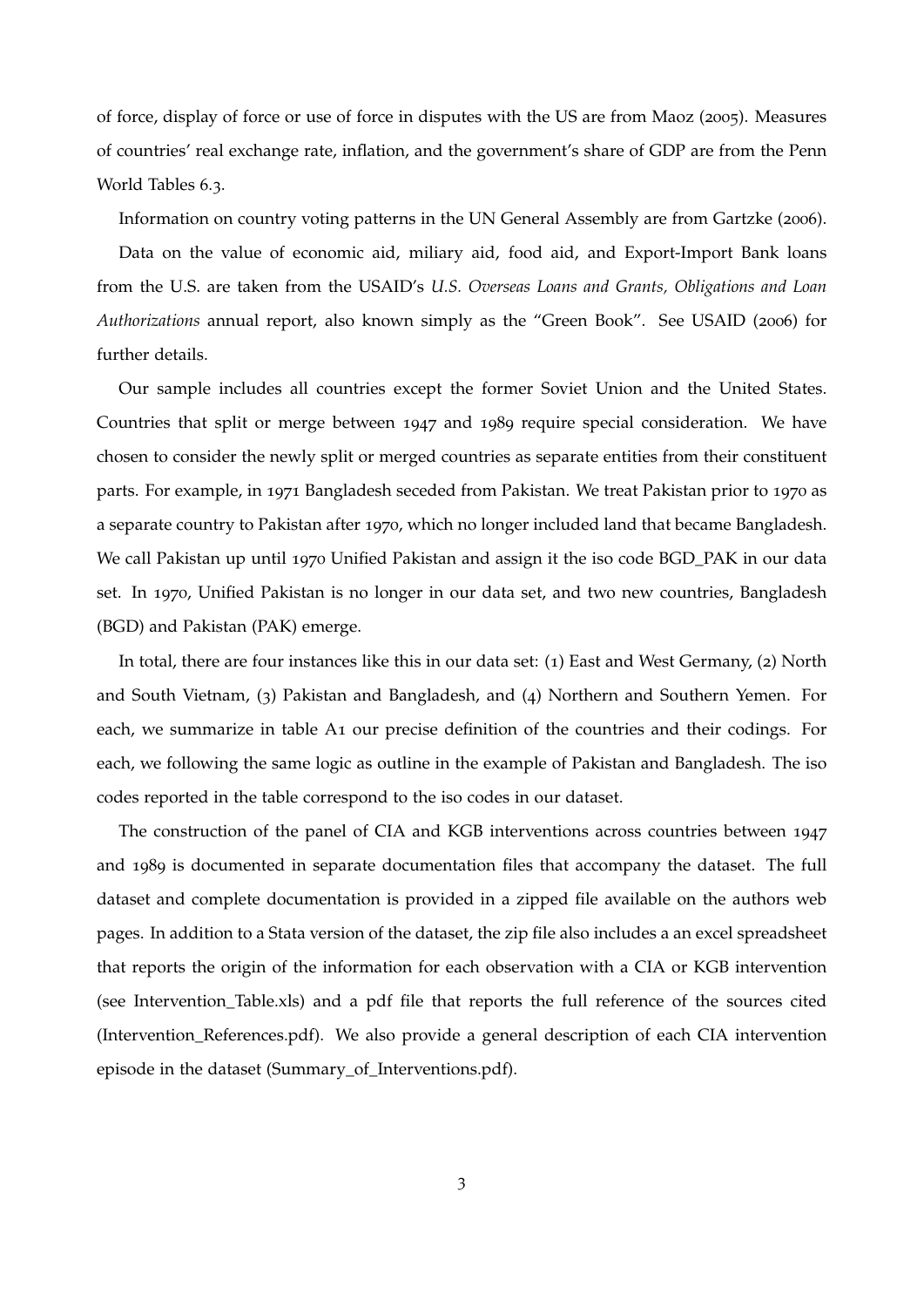<span id="page-3-0"></span>

|              |                          | Germany                  |            |            | Vietnam    |                          |                           | Bangladesh & Pakistan    |            |            | Yemen      |         |
|--------------|--------------------------|--------------------------|------------|------------|------------|--------------------------|---------------------------|--------------------------|------------|------------|------------|---------|
|              | West                     | East                     | United     | North      | South      | Unified                  |                           |                          |            | South      | North      | Unified |
| Year         | Germany                  | Germany                  | Germany    | Vietnam    | Vietnam    | Vietnam                  | Unified                   | Bangladesh               | Pakistan   | Yemen      | Yemen      | Yemen   |
| 1945<br>1946 |                          |                          | DEU<br>DEU |            |            |                          |                           |                          |            |            |            |         |
| 1947         |                          |                          | DEU        |            |            |                          | <b>BGD_PAK</b>            |                          |            |            |            |         |
| 1948         |                          |                          | DEU        |            |            |                          |                           |                          |            |            |            |         |
| 1949         | <b>DFR</b>               | <b>DDR</b>               |            |            |            |                          | BGD_PAK                   |                          |            |            |            |         |
| 1950         | <b>DFR</b>               | <b>DDR</b>               |            |            |            |                          | BGD_PAK<br><b>BGD PAK</b> |                          |            |            |            |         |
| 1951         | DFR                      | <b>DDR</b>               |            |            |            |                          | BGD_PAK                   |                          |            |            |            |         |
| 1952         | <b>DFR</b>               | <b>DDR</b>               |            |            |            |                          | BGD_PAK                   |                          |            |            |            |         |
| 1953         | <b>DFR</b>               | <b>DDR</b>               |            |            |            |                          | BGD_PAK                   |                          |            |            |            |         |
| 1954         | <b>DFR</b>               | <b>DDR</b>               |            | <b>VDR</b> | <b>VTN</b> |                          | BGD_PAK                   |                          |            |            |            |         |
| 1955         | <b>DFR</b>               | <b>DDR</b>               |            | <b>VDR</b> | <b>VTN</b> |                          | <b>BGD PAK</b>            |                          |            |            |            |         |
| 1956         | <b>DFR</b>               | <b>DDR</b>               |            | <b>VDR</b> | <b>VTN</b> |                          | BGD_PAK                   |                          |            |            |            |         |
| 1957         | <b>DFR</b>               | <b>DDR</b>               |            | <b>VDR</b> | <b>VTN</b> |                          | BGD_PAK                   |                          |            |            |            |         |
| 1958         | <b>DFR</b>               | <b>DDR</b>               |            | <b>VDR</b> | <b>VTN</b> |                          | BGD_PAK                   |                          |            |            |            |         |
| 1959         | <b>DFR</b>               | <b>DDR</b>               |            | <b>VDR</b> | <b>VTN</b> |                          | BGD_PAK                   |                          |            |            |            |         |
| 1960         | <b>DFR</b>               | <b>DDR</b>               |            | <b>VDR</b> | <b>VTN</b> |                          | BGD_PAK                   |                          |            |            |            |         |
| 1961         | <b>DFR</b>               | <b>DDR</b>               |            | <b>VDR</b> | <b>VTN</b> |                          | BGD_PAK                   |                          |            |            |            |         |
| 1962         | <b>DFR</b>               | <b>DDR</b>               |            | <b>VDR</b> | <b>VTN</b> |                          | BGD_PAK                   |                          |            |            | YAR        |         |
| 1963         | <b>DFR</b>               | <b>DDR</b>               |            | <b>VDR</b> | <b>VTN</b> |                          | <b>BGD_PAK</b>            |                          |            |            | YAR        |         |
| 1964         | <b>DFR</b>               | <b>DDR</b>               |            | <b>VDR</b> | <b>VTN</b> |                          | BGD_PAK                   |                          |            |            | YAR        |         |
| 1965         | <b>DFR</b>               | <b>DDR</b>               |            | <b>VDR</b> | <b>VTN</b> |                          | <b>BGD PAK</b>            |                          |            |            | YAR        |         |
| 1966         | <b>DFR</b>               | <b>DDR</b>               |            | <b>VDR</b> | <b>VTN</b> |                          | BGD_PAK                   |                          |            |            | YAR        |         |
| 1967         | <b>DFR</b>               | DDR                      |            | <b>VDR</b> | <b>VTN</b> |                          | BGD_PAK                   |                          |            | YMD        | YAR        |         |
| 1968         | <b>DFR</b>               | <b>DDR</b>               |            | <b>VDR</b> | <b>VTN</b> |                          | BGD_PAK                   |                          |            | YMD        | YAR        |         |
| 1969         | DFR                      | <b>DDR</b>               |            | <b>VDR</b> | <b>VTN</b> |                          | BGD_PAK                   |                          |            | YMD        | YAR        |         |
| 1970         | <b>DFR</b>               | <b>DDR</b>               |            | <b>VDR</b> | <b>VTN</b> |                          | <b>BGD PAK</b>            |                          |            | YMD        | YAR        |         |
| 1971         | <b>DFR</b>               | DDR                      |            | <b>VDR</b> | <b>VTN</b> |                          |                           | <b>BGD</b>               | PAK        | YMD        | YAR        |         |
| 1972         | <b>DFR</b>               | <b>DDR</b>               |            | <b>VDR</b> | <b>VTN</b> |                          |                           | <b>BGD</b>               | PAK        | YMD        | YAR        |         |
| 1973         | <b>DFR</b>               | <b>DDR</b>               |            | <b>VDR</b> | <b>VTN</b> |                          |                           | <b>BGD</b>               | PAK        | YMD        | YAR        |         |
| 1974         | DFR                      | <b>DDR</b>               |            | <b>VDR</b> | <b>VTN</b> |                          |                           | <b>BGD</b>               | PAK        | YMD        | YAR        |         |
| 1975         | <b>DFR</b>               | <b>DDR</b>               |            | <b>VDR</b> | <b>VTN</b> |                          |                           | <b>BGD</b>               | PAK        | YMD        | YAR        |         |
| 1976         | <b>DFR</b>               | DDR                      |            |            |            | <b>VNM</b>               |                           | <b>BGD</b>               | PAK        | YMD        | YAR        |         |
| 1977         | <b>DFR</b>               | <b>DDR</b>               |            |            |            | <b>VNM</b>               |                           | <b>BGD</b>               | PAK        | YMD        | YAR        |         |
| 1978         | <b>DFR</b>               | <b>DDR</b>               |            |            |            | <b>VNM</b>               |                           | <b>BGD</b>               | PAK        | YMD        | YAR        |         |
| 1979         | <b>DFR</b>               | <b>DDR</b>               |            |            |            | <b>VNM</b>               |                           | <b>BGD</b>               | PAK        | YMD        | YAR        |         |
| 1980         | <b>DFR</b>               | <b>DDR</b>               |            |            |            | <b>VNM</b>               |                           | <b>BGD</b>               | PAK        | YMD        | YAR        |         |
| 1981         | <b>DFR</b>               | <b>DDR</b>               |            |            |            | <b>VNM</b>               |                           | <b>BGD</b>               | PAK        | YMD        | YAR        |         |
| 1982         | <b>DFR</b>               | <b>DDR</b>               |            |            |            | <b>VNM</b>               |                           | <b>BGD</b>               | PAK        | YMD        | YAR        |         |
| 1983         | <b>DFR</b>               | <b>DDR</b>               |            |            |            | <b>VNM</b>               |                           | <b>BGD</b>               | PAK        | YMD        | YAR        |         |
| 1984<br>1985 | <b>DFR</b><br><b>DFR</b> | <b>DDR</b><br><b>DDR</b> |            |            |            | <b>VNM</b><br><b>VNM</b> |                           | <b>BGD</b><br><b>BGD</b> | PAK<br>PAK | YMD        | YAR        |         |
| 1986         | <b>DFR</b>               | <b>DDR</b>               |            |            |            | <b>VNM</b>               |                           | <b>BGD</b>               | PAK        | YMD<br>YMD | YAR<br>YAR |         |
| 1987         | <b>DFR</b>               | DDR                      |            |            |            | <b>VNM</b>               |                           | <b>BGD</b>               | PAK        | YMD        | YAR        |         |
| 1988         | <b>DFR</b>               | <b>DDR</b>               |            |            |            | <b>VNM</b>               |                           | <b>BGD</b>               | PAK        | YMD        | YAR        |         |
| 1989         | DFR                      | DDR                      |            |            |            | VNM                      |                           | <b>BGD</b>               | PAK        | YMD        | YAR        |         |
| 1990         |                          |                          | DEU        |            |            | <b>VNM</b>               |                           | <b>BGD</b>               | PAK        |            |            | YEM     |
| 1991         |                          |                          | DEU        |            |            | <b>VNM</b>               |                           | <b>BGD</b>               | PAK        |            |            | YEM     |
| 1992         |                          |                          | DEU        |            |            | <b>VNM</b>               |                           | <b>BGD</b>               | PAK        |            |            | YEM     |
| 1993         |                          |                          | DEU        |            |            | <b>VNM</b>               |                           | <b>BGD</b>               | PAK        |            |            | YEM     |
| 1994         |                          |                          | DEU        |            |            | <b>VNM</b>               |                           | <b>BGD</b>               | PAK        |            |            | YEM     |
| 1995         |                          |                          | DEU        |            |            | <b>VNM</b>               |                           | <b>BGD</b>               | PAK        |            |            | YEM     |
| 1996         |                          |                          | DEU        |            |            | <b>VNM</b>               |                           | <b>BGD</b>               | PAK        |            |            | YEM     |
| 1997         |                          |                          | DEU        |            |            | <b>VNM</b>               |                           | <b>BGD</b>               | PAK        |            |            | YEM     |
| 1998         |                          |                          | DEU        |            |            | <b>VNM</b>               |                           | <b>BGD</b>               | PAK        |            |            | YEM     |
| 1999         |                          |                          | DEU        |            |            | <b>VNM</b>               |                           | <b>BGD</b>               | PAK        |            |            | YEM     |
| 2000         |                          |                          | DEU        |            |            | VNM                      |                           | <b>BGD</b>               | PAK        |            |            | YEM     |

## Table A1: Country iso codes for the partitioned countries in the sample.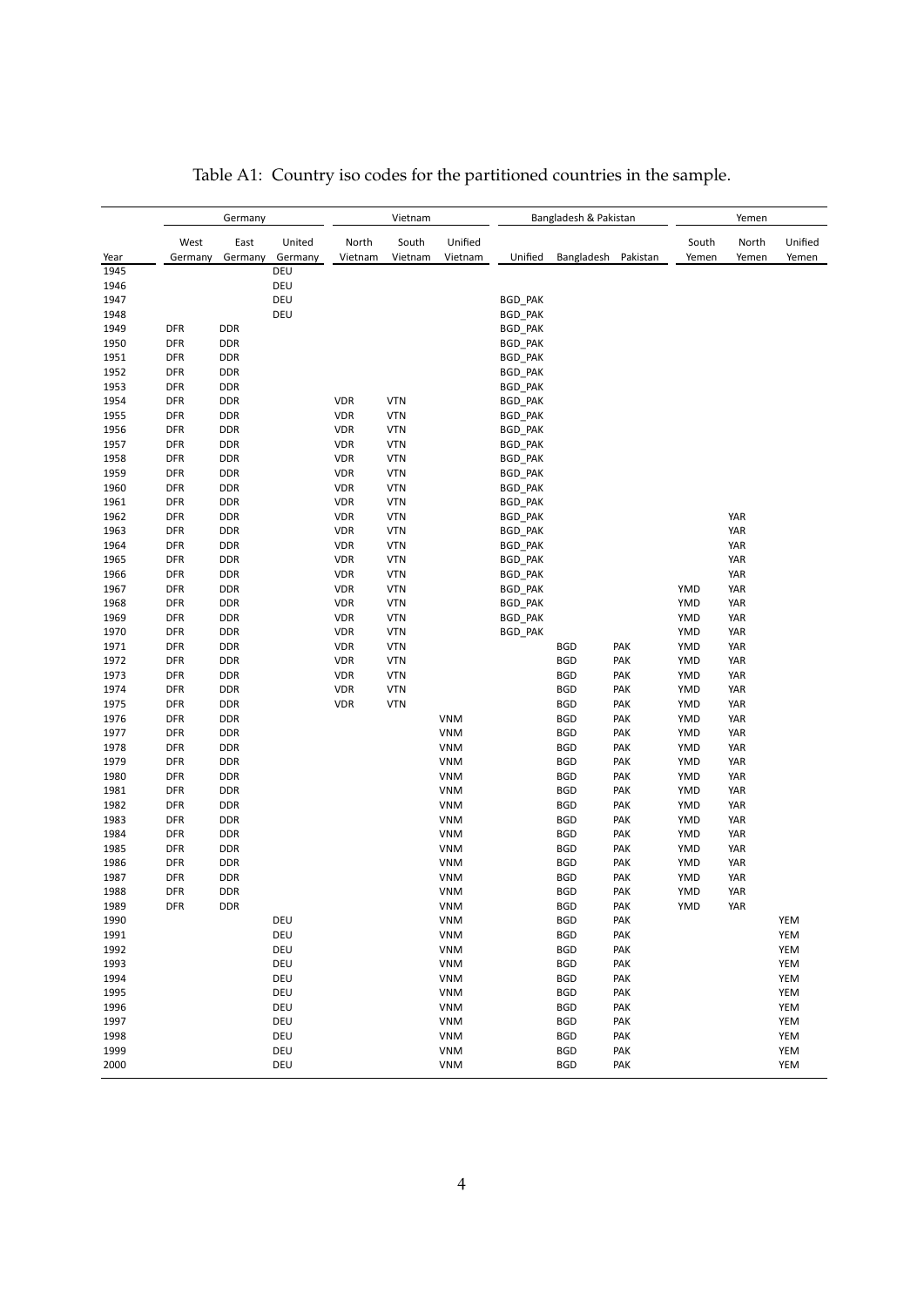#### <span id="page-4-0"></span>**3. Additional Tables and Figures**

#### *Details of the Coding of Interventions in Chile*

The relationship between the history of CIA involvement in Chile and the coding of our variable US influence<sub>t,c</sub> is summarized in table [A](#page-5-0)2. During the 1964 Chilean elections, the CIA provided covert funding and support for the Christian Democratic Party candidate Eduardo Frei Montalvo. Eduardo Frei won the presidential election in 1964, and continued to receive CIA support while he was in power. In the 1970 election, Salvador Allende, a candidate of a coalition of leftist parties, was elected, and remained in power until the CIA orchestrated coup of 1973. After the coup, Augusto Pinochet took power and was backed by the CIA.

Since our variable *US influence<sub>t,c</sub>* equals one in all periods in which a leader is installed or supported by the CIA, the variable equals one from 1964 to 1970 when Eduardo Frei was in power. It equals zero in 1971 and 1972, the years when Salvador Allende was in office. It then equals one from 1973 to 1988, the years when Augusto Pinochet, who was installed and supported by the CIA, was in power.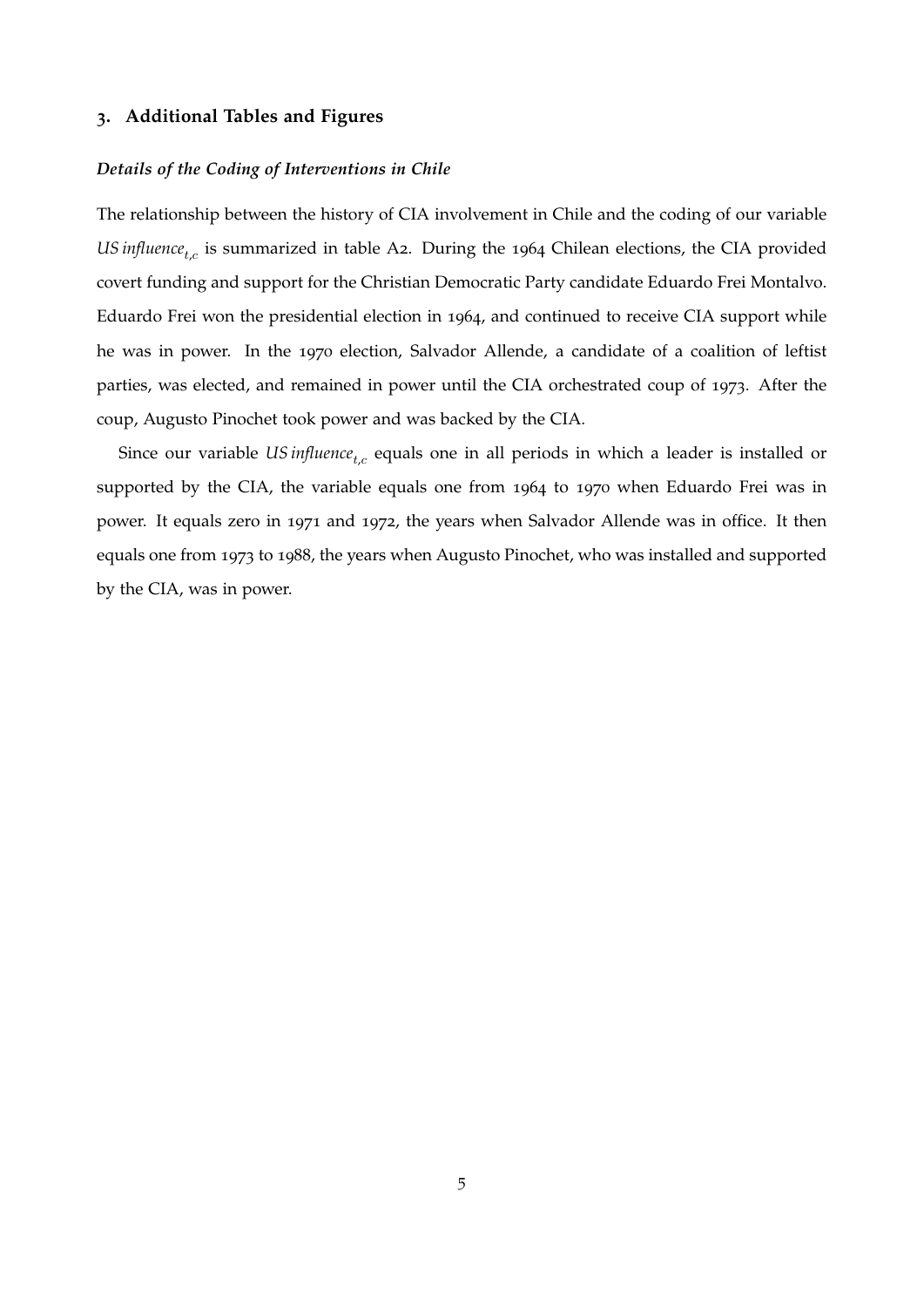| isocode    | year | US influence     | Key Historical Events                                    |
|------------|------|------------------|----------------------------------------------------------|
| .          | .    |                  |                                                          |
| <b>CHL</b> | 1963 | $\overline{0}$   |                                                          |
| <b>CHL</b> | 1964 | 1                | Election; CIA propoganda, funding, etc; Frei wins        |
| <b>CHL</b> | 1965 | 1                | Continued support for right wing groups, etc.            |
| <b>CHL</b> | 1966 | 1                | $\cdots$                                                 |
| <b>CHL</b> | 1967 | 1                | .                                                        |
| <b>CHL</b> | 1968 | 1                | .                                                        |
| <b>CHL</b> | 1969 | 1                |                                                          |
| <b>CHL</b> | 1970 | $\mathbf{1}$     | Salvador Allende wins election                           |
| <b>CHL</b> | 1971 | $\overline{0}$   |                                                          |
| <b>CHL</b> | 1972 | $\boldsymbol{0}$ |                                                          |
| <b>CHL</b> | 1973 | 1                | CIA planned coup; head of military, Pinochet takes power |
| <b>CHL</b> | 1974 | 1                | .                                                        |
| <b>CHL</b> | 1975 | 1                | .                                                        |
| <b>CHL</b> | 1976 | 1                |                                                          |
| <b>CHL</b> | 1977 | 1                | .                                                        |
| <b>CHL</b> | 1978 | 1                | .                                                        |
| <b>CHL</b> | 1979 | 1                | .                                                        |
| <b>CHL</b> | 1980 | 1                | .                                                        |
| <b>CHL</b> | 1981 | 1                | .                                                        |
| <b>CHL</b> | 1982 | 1                | .                                                        |
| <b>CHL</b> | 1983 | 1                | .                                                        |
| <b>CHL</b> | 1984 | 1                | .                                                        |
| <b>CHL</b> | 1985 | 1                | .                                                        |
| <b>CHL</b> | 1986 | 1                | .                                                        |
| <b>CHL</b> | 1987 | 1                |                                                          |
| <b>CHL</b> | 1988 | $\mathbf{1}$     | Plebiscite, democratic elections; Pinochet steps down    |
| <b>CHL</b> | 1989 | $\overline{0}$   |                                                          |
|            | .    | $\cdots$         |                                                          |

<span id="page-5-0"></span>Table A2: An example: The history of successful CIA interventions in Chile.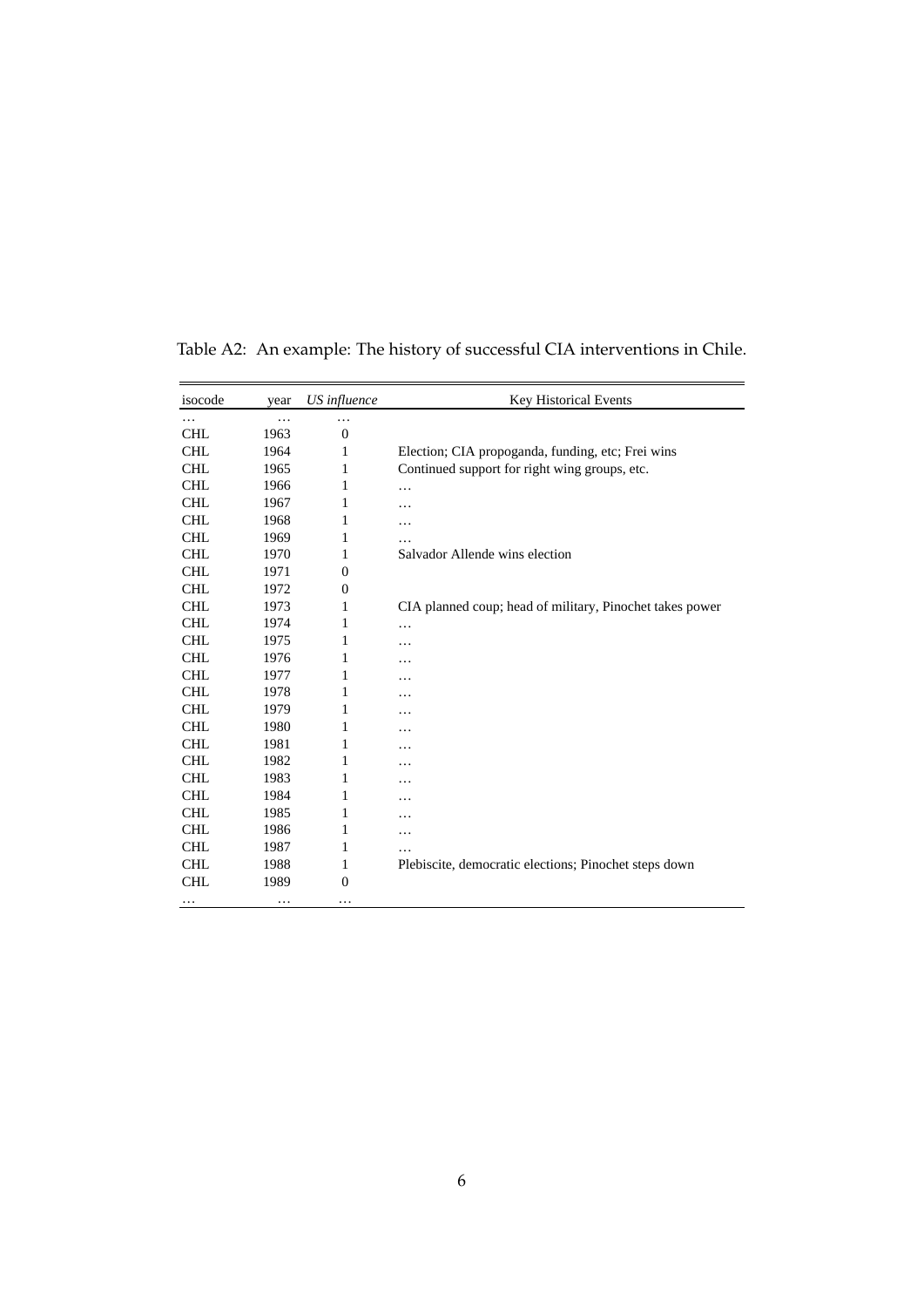#### *Total interventions over time*

Figure [A](#page-6-0)1 shows the total number of successful CIA interventions among all countries in each year between 1947 and 1989. In other words, the figure reports the number of countries for which *US influence*<sub>t,c</sub> = 1 in each year.

<span id="page-6-0"></span>

Figure A1: Total number of countries experiencing a successful CIA intervention in each year.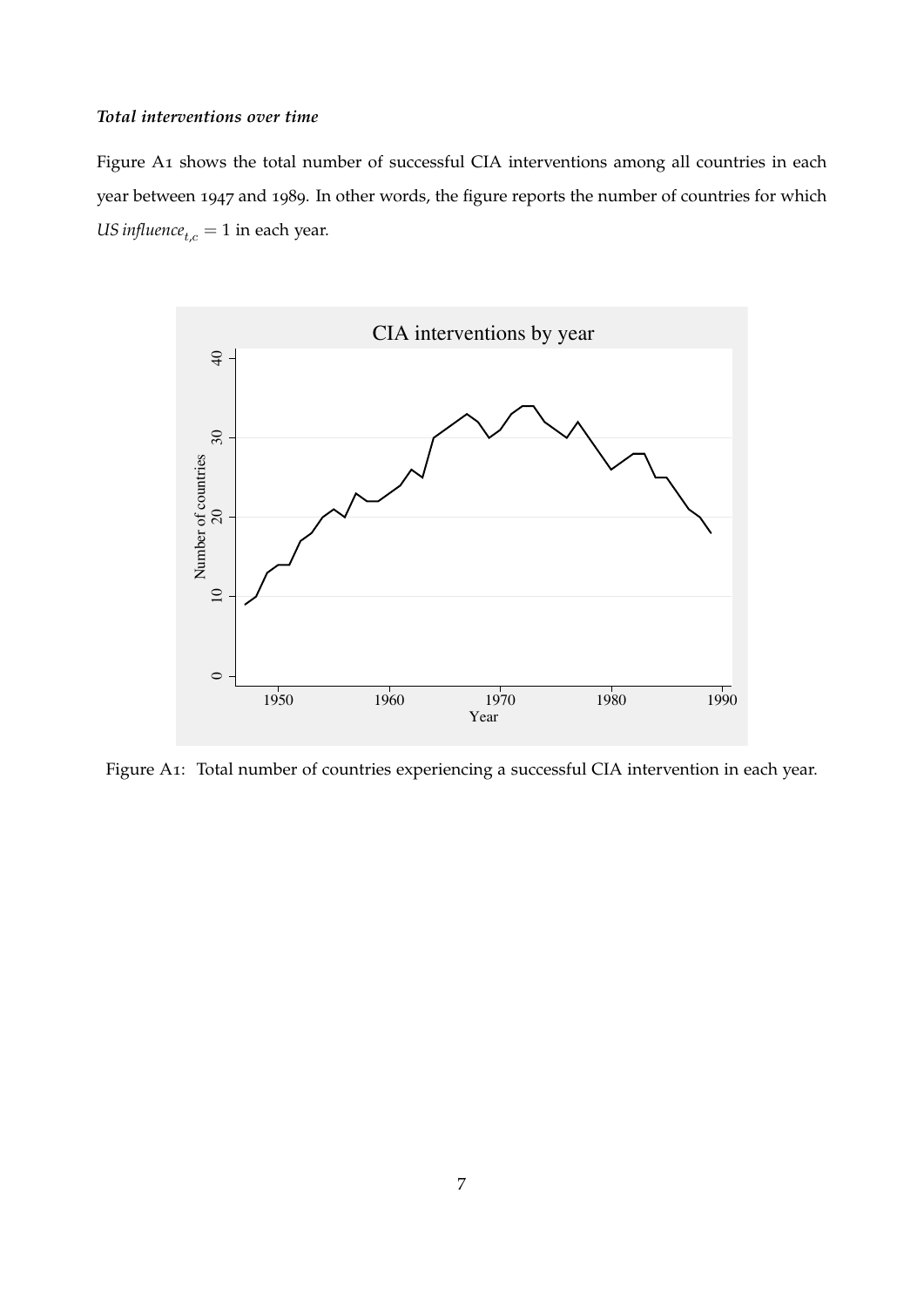#### *Counterfactuals*

To provide the reader with a better sense of the estimated magnitudes of the CIA intervention estimates, we undertake a number of counterfactual exercises. For intervened countries, we ask how different imports from the US would have been absent any CIA interventions. This is done as follows. First, recall that  $\gamma_1$  and  $\gamma_2$  are coefficients for the one- and two-year lags of the dependent variables, and β is the coefficient for *US influence*. Counterfactual measures are denoted by an over-line. Counterfactual imports from the US had no interventions taken place,  $\ln m_{t,c}^{US}$ , are equal to:

<span id="page-7-0"></span>
$$
\overline{\ln m_{t,c}^{\text{US}}} = \ln m_{t,c}^{\text{US}} - \beta \text{ US influence} - \gamma_1 (\ln m_{t-1,c}^{\text{US}} - \overline{\ln m_{t-1,c}^{\text{US}}}) - \gamma_2 (\ln m_{t-2,c}^{\text{US}} - \overline{\ln m_{t-2,c}^{\text{US}}}) \tag{1}
$$

The first term subtracted from  $\ln m_{t,c}^{US}$  is the adjustment for the direct effect of an intervention in period  $t$  on imports from the US in the same period. The second term adjusts for the persistent effect of an intervention in period  $t - 1$  on imports in period t. This works through the impact that lagged trade has on current trade. The third term is the adjustment for the effect of intervention in period  $t - 2$  on trade in period t.

The calculations are made recursively beginning in 1947, the first period of the sample. For these observations the last two terms of ([1](#page-7-0)) are equal to zero. Calculations are then performed for 1948, which uses the counterfactual trade flows from 1947. In 1948, the second term in ([1](#page-7-0)) is non-zero, while the third term is zero. The 1949 calculation uses the counterfactual trade flows from 1947 and 1948. The procedure is continued until the final year, 1989.

Figure [A](#page-8-0)2 reports, for Chile, the actual and counterfactual value of log imports from the US in each year. The calculations use the estimates from column 1 of table 2 in the paper. The horizontal axis measures time and the vertical axis reports the natural log of Chilean imports from the US (measured in millions of nominal US dollars). From the figure it is clear that following the CIA interventions, which began in 1964, counterfactual and actual imports diverged significantly. By 1988, the final period of the intervention episode, actual imports from the US totaled 1.0 billion US dollars, while the counterfactual value of imports is estimated to be only 574 million US dollars, just over half of the actual value.

Figure [A](#page-9-0)3 quantifies the impact of CIA interventions from the US perspective. It shows actual total exports from the US by year, and calculated counterfactual total exports based on our estimates from column 1 of table 2 in the paper. Counterfactual total US exports are calculated as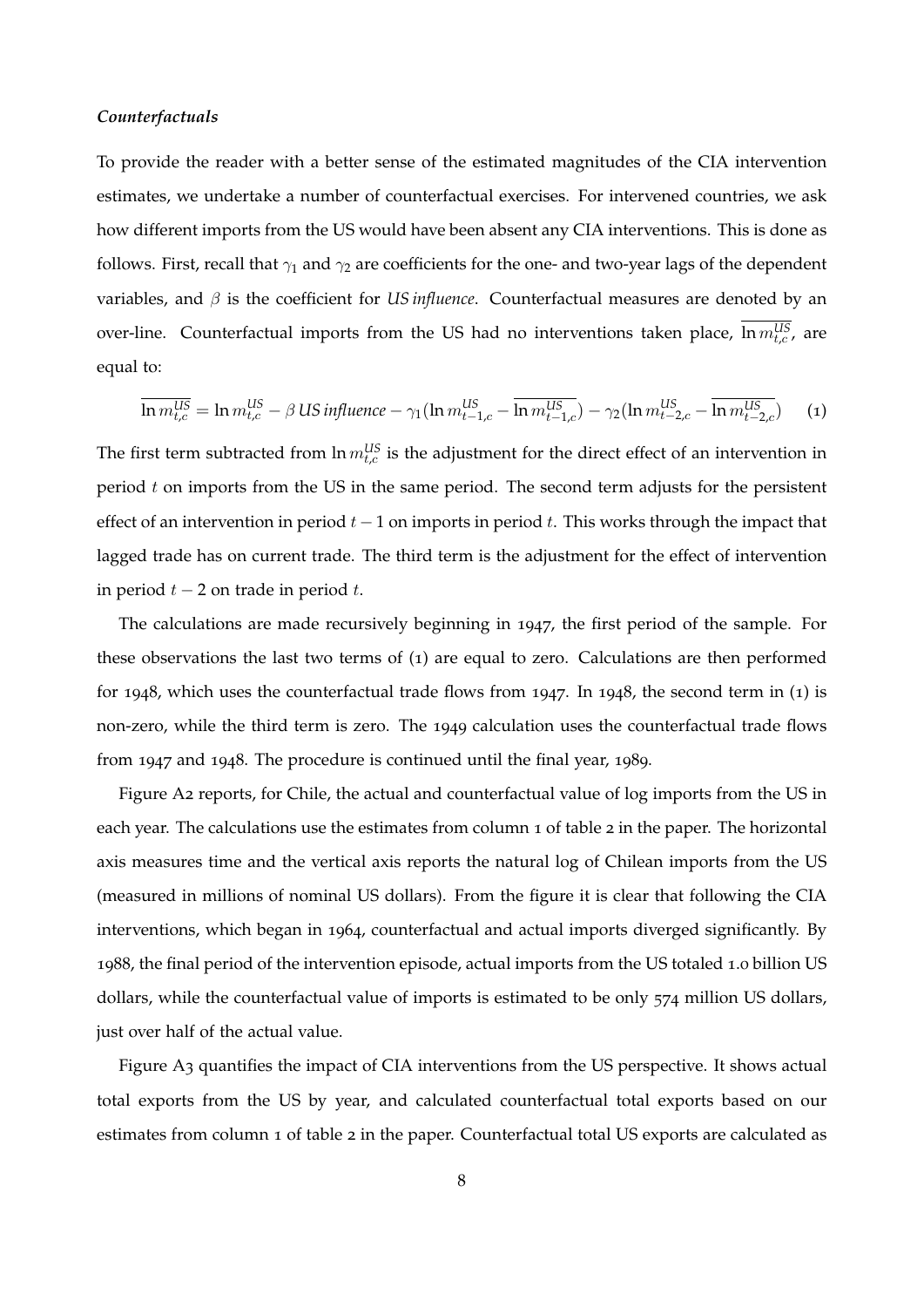<span id="page-8-0"></span>

Figure A2: Actual and counterfactual imports for Chile.

follows. For each intervened country, we first calculate its counterfactual imports from the US. We then construct a counterfactual measure of total US exports to all countries by aggregating each country's counterfactual imports from the US. As shown by figure [A](#page-9-0)3, although CIA interventions had a large impact on trade flows from the perspective of intervened countries, the impact of interventions on US total exports was not particularly large. As an example, in 1965, at the height of CIA activity, US exports totaled 25.1 billion dollars. According to the counterfactual calculations, without any covert CIA activities, total US exports would have been 22.8 billion dollars.

One concern with this counterfactual is our implicit assumption that the intervention-induced increase in US exports to the intervened country did not result in a reduction of US exports to nearby countries. In other words, if interventions simply cause a divergence of exports from neighboring countries, then our counterfactual would be inaccurate.[1](#page-8-1)

We examine this possibility by constructing a measure of US influence that captures these potential spillovers. We first identify, for each country, all countries that share a border with

<span id="page-8-1"></span><sup>&</sup>lt;sup>1</sup>We are grateful to a referee for point this out.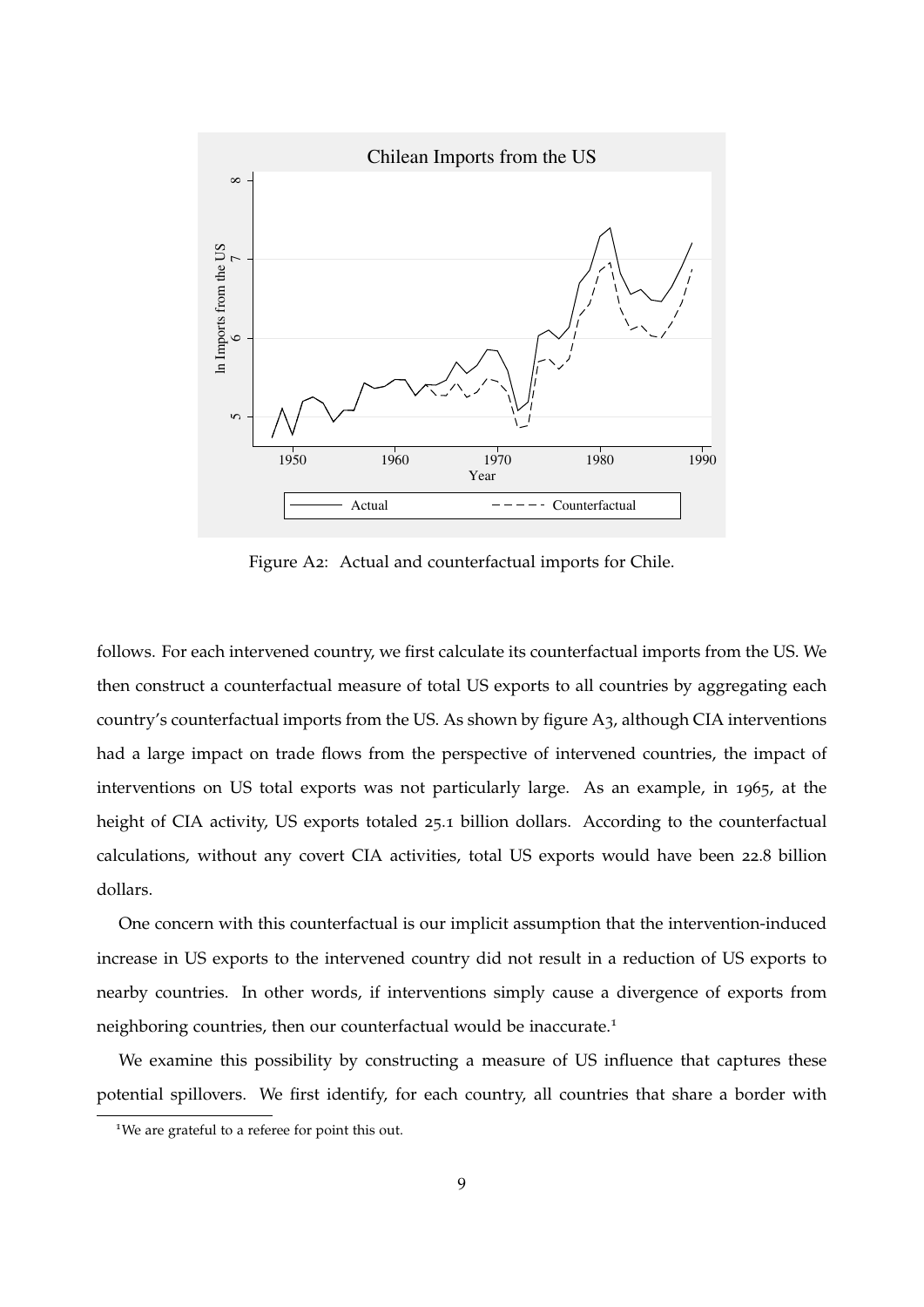<span id="page-9-0"></span>

Figure A3: Actual and counterfactual aggregate exports for the US.

the country. We then calculate the proportion of each country's neighbors that are experiencing a CIA intervention in a given year. We then include this variable in our estimating equations. The coefficient for neighbors' interventions provides an estimate of whether CIA interventions in neighboring countries affected imports from the US.

The estimates are reported in table [A](#page-10-0)3. As shown in columns 1–4, there is no evidence that neighbors' interventions affect a country's imports from the US. The estimated coefficient for the spillover variable is insignificant in all specifications. Columns 5 and 6 show that neighbors interventions also do not affect total imports into a country. Also, of interest is the fact that the estimated impacts of *US influence* remain robust to controlling for potential spillovers.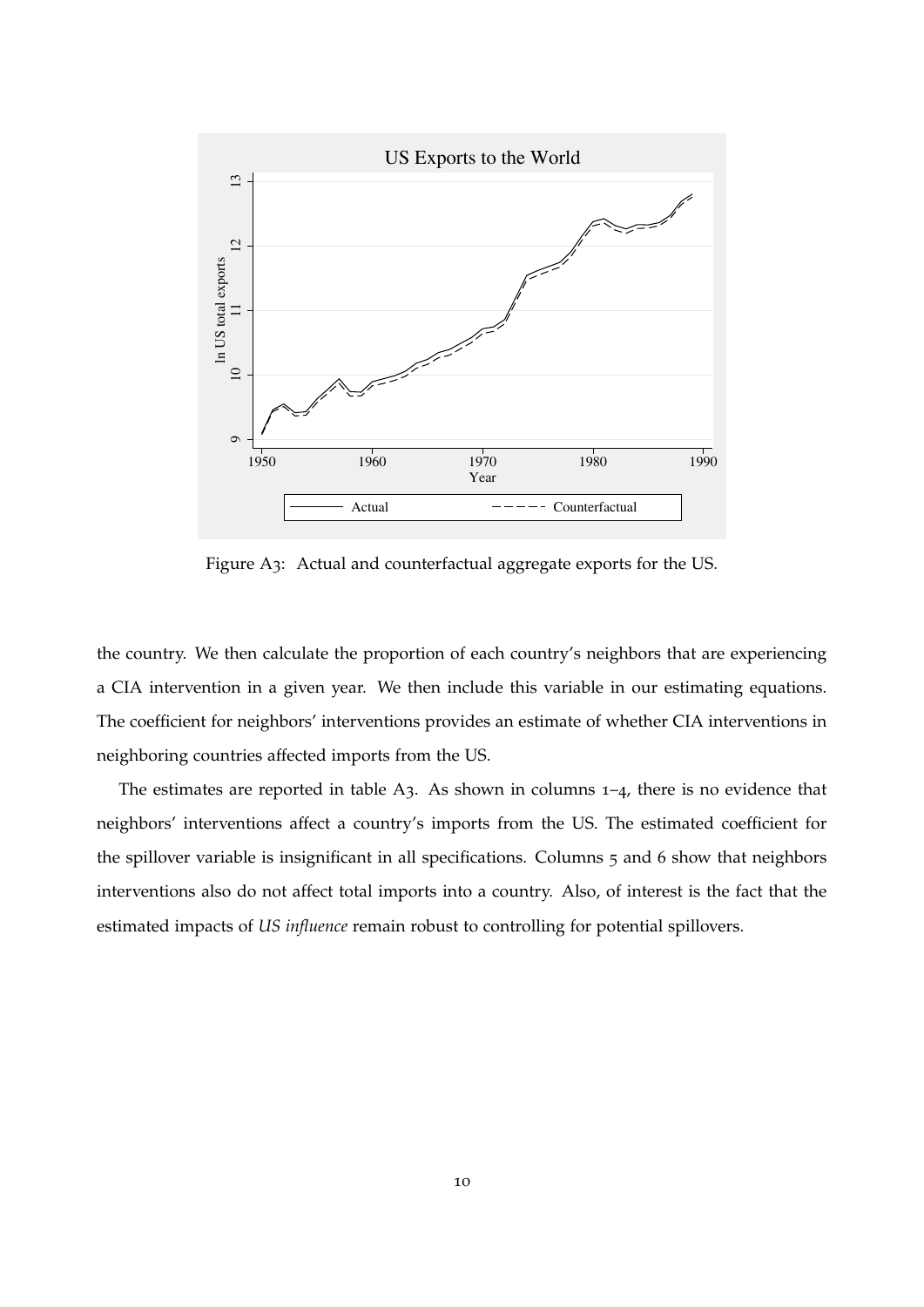|                           |             | In share of imports from US |             | In imports from the US |             | In imports from the world |
|---------------------------|-------------|-----------------------------|-------------|------------------------|-------------|---------------------------|
|                           | Full sample | Autocracies                 | Full sample | Autocracies            | Full sample | Autocracies               |
|                           | (1)         | (2)                         | (3)         | (4)                    | (5)         | (6)                       |
| US influence              | $0.108***$  | $0.170**$                   | $0.129***$  | $0.179**$              | 0.021       | 0.001                     |
|                           | (0.039)     | (0.069)                     | (0.044)     | (0.075)                | (0.018)     | (0.028)                   |
| US influence of neighbors | $-0.076$    | $-0.053$                    | $-0.029$    | 0.035                  | 0.060       | 0.098                     |
|                           | (0.055)     | (0.086)                     | (0.087)     | (0.141)                | (0.065)     | (0.103)                   |
| <b>Observations</b>       | 3,951       | 2,507                       | 3,951       | 2,507                  | 4,181       | 2,737                     |

<span id="page-10-0"></span>Table A3: Testing for an effect of neighbors' interventions on imports from the US.

*Notes*: The unit of observation is a country *c* in year *t* , where *t* ranges from 1947 to 1989. All regressions include year fixed effects, country fixed effects, a Soviet intervention control, two lags of the dependent variable, ln per capita income, ln total income, an indicator for leader turnover, current leader tenure, an indicator variable for GATT participation, an indicator for a preferentail trade agreement with the US, and a democracy indicator variable. Coefficients are reported with Newey-West standard errors in brackets. \*\*\*, \*\*, and \* indicate significance at the 1, 5 and 10% levels.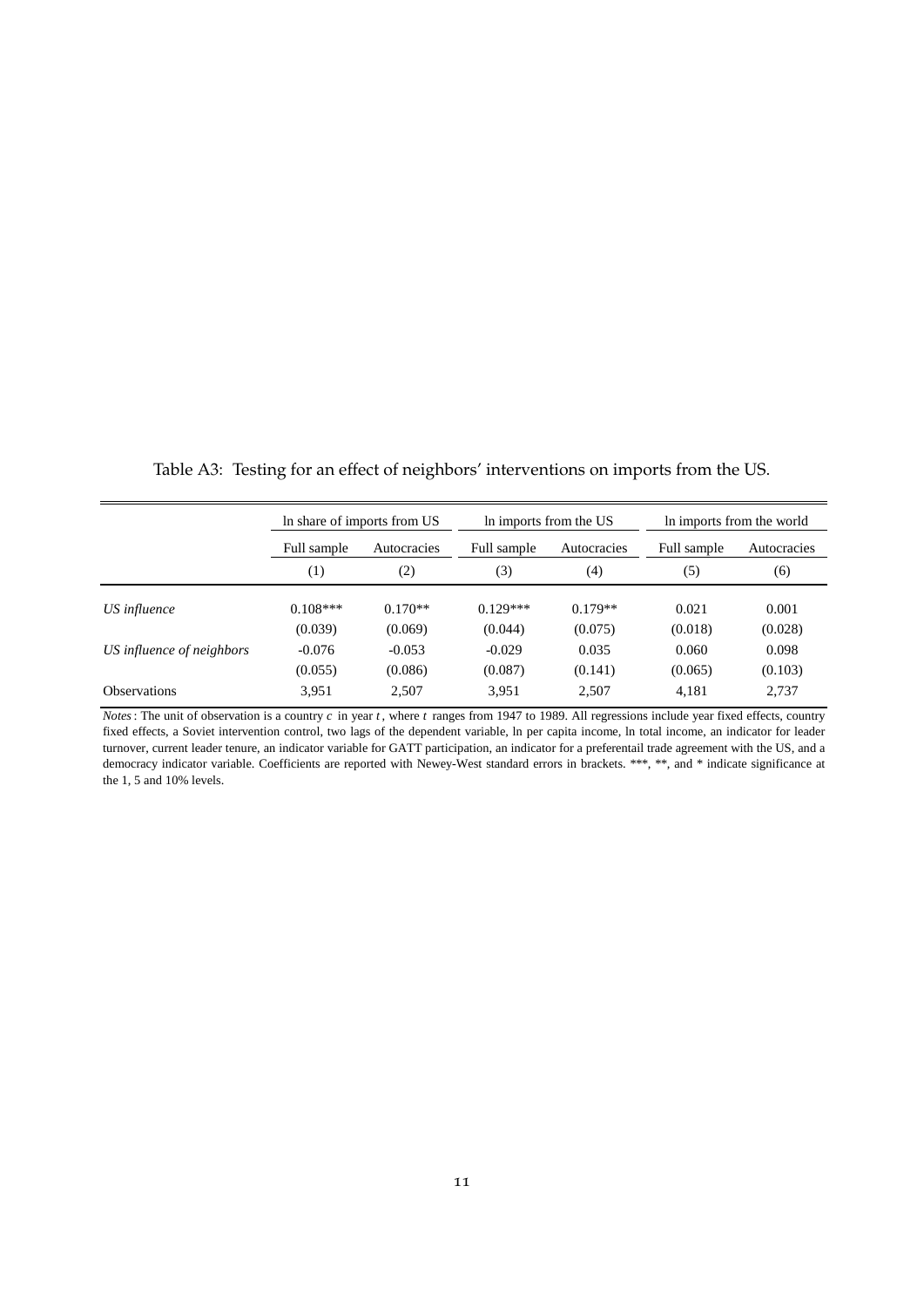#### *Causality: The Selection of Interventions*

Table [A](#page-12-0)4 reports estimation results of an additional test for the selection of interventions described in section 4 of the paper. The tests consider the endogeneity of the onset of interventions. We first disaggregate our baseline variable *US influence<sub>t,c</sub>* into onset years (the first year of a CIA intervention) and all other years. We then estimate equation (7), looking specifically at the effect of onset years, while controlling for indicator variables that capture the lead and lag years. The specification includes all control variables, as well as a control for all other intervention years. The specification provides a test of whether the effects of interventions are first felt in exactly the same year as the beginning of the interventions. Table [A](#page-12-0)4 reports specifications that control for indicators for between 2 to 5 years of leads and lags of the onset variable. The table also reports estimates for the full sample and for the subsample of autocracies. In all eight specifications, the intervention onset variable is positive and statistically significant, and we continue to find larger effects among the subsample of autocracies. Further, we find no statistically significant effect on the share of imports from the US in the years before or after the onset of the interventions. We estimate a statistically insignificant coefficient for all  $52$  pre- and post-indicator variables. CIA interventions begin to have effects in exactly their first year, not earlier and not later. All regressions also include a control for all other intervention years (i.e., non-onset intervention years). The coefficient for this variable is always positive and statistically significant.

Estimates of the determinants of interventions are reported in table [A](#page-13-0)5. The odd numbered columns report estimates for the full sample and the even numbered columns report estimates for the subsample of autocracies. The specifications control for the change in US imports or US import share over the previous five years, the log share of US imports in each of the previous two years, and the log of US imports in the previous two years. As we report in section 4 of the paper, the estimates in table [A](#page-13-0)5 show that pre-existing changes in trade with the US are uncorrelated with the probability of a country experiencing a CIA intervention.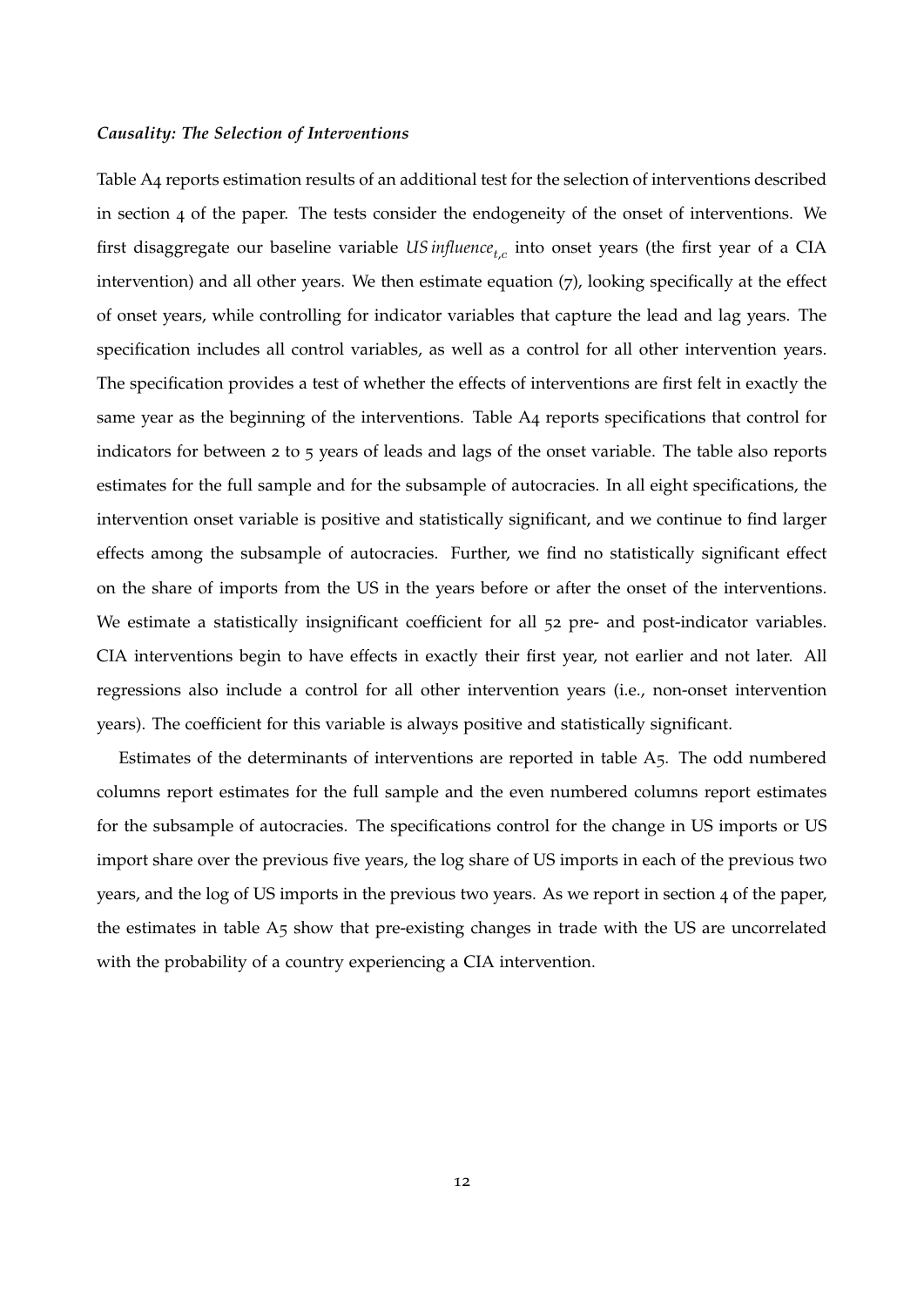<span id="page-12-0"></span>

|                                                                                                                                                                                                               |             |                      |             |                      | In share of imports from the US |                      |             |                      |
|---------------------------------------------------------------------------------------------------------------------------------------------------------------------------------------------------------------|-------------|----------------------|-------------|----------------------|---------------------------------|----------------------|-------------|----------------------|
|                                                                                                                                                                                                               |             | 5-years pre and post |             | 4-years pre and post |                                 | 3-years pre and post |             | 2-years pre and post |
|                                                                                                                                                                                                               | Full sample | Autocracies          | Full sample | Autocracies          | Full sample                     | Autocracies          | Full sample | Autocracies          |
|                                                                                                                                                                                                               | (1)         | (2)                  | (3)         | (4)                  | (5)                             | (6)                  | (7)         | (8)                  |
| Pre-US onset indicator variables:                                                                                                                                                                             |             |                      |             |                      |                                 |                      |             |                      |
| Period $t-5$                                                                                                                                                                                                  | 0.004       | 0.013                |             |                      |                                 |                      |             |                      |
|                                                                                                                                                                                                               | (0.058)     | (0.082)              |             |                      |                                 |                      |             |                      |
| Period t-4                                                                                                                                                                                                    | $-0.033$    | $-0.082$             | $-0.039$    | $-0.092$             |                                 |                      |             |                      |
|                                                                                                                                                                                                               | (0.056)     | (0.087)              | (0.050)     | (0.077)              |                                 |                      |             |                      |
| Period $t-3$                                                                                                                                                                                                  | 0.023       | 0.025                | 0.026       | 0.016                | 0.047                           | 0.054                |             |                      |
|                                                                                                                                                                                                               | (0.066)     | (0.091)              | (0.062)     | (0.086)              | (0.060)                         | (0.082)              |             |                      |
| Period t-2                                                                                                                                                                                                    | 0.027       | $-0.002$             | 0.019       | $-0.013$             | 0.021                           | 0.002                | 0.049       | 0.033                |
|                                                                                                                                                                                                               | (0.061)     | (0.081)              | (0.058)     | (0.081)              | (0.060)                         | (0.083)              | (0.067)     | (0.088)              |
| Period $t-1$                                                                                                                                                                                                  | 0.104       | 0.151                | 0.090       | 0.123                | 0.095                           | 0.140                | 0.096       | 0.141                |
|                                                                                                                                                                                                               | (0.115)     | (0.119)              | (0.108)     | (0.111)              | (0.110)                         | (0.114)              | (0.111)     | (0.113)              |
| <b>US</b> onset                                                                                                                                                                                               | $0.173**$   | $0.328***$           | $0.175**$   | $0.314***$           | $0.182**$                       | $0.326***$           | $0.181**$   | $0.329***$           |
|                                                                                                                                                                                                               | (0.083)     | (0.114)              | (0.076)     | (0.111)              | (0.076)                         | (0.111)              | (0.075)     | (0.107)              |
| Other intervention years                                                                                                                                                                                      | $0.096**$   | $0.159**$            | $0.095**$   | $0.154**$            | $0.096**$                       | $0.145**$            | $0.091**$   | $0.144**$            |
|                                                                                                                                                                                                               | (0.041)     | (0.077)              | (0.039)     | (0.073)              | (0.037)                         | (0.070)              | (0.037)     | (0.068)              |
| Post-US onset indicator variables:                                                                                                                                                                            |             |                      |             |                      |                                 |                      |             |                      |
| Period $t+1$                                                                                                                                                                                                  | $-0.176$    | $-0.308$             | $-0.181$    | $-0.315$             | $-0.132$                        | $-0.296$             | $-0.134$    | $-0.293$             |
|                                                                                                                                                                                                               | (0.175)     | (0.319)              | (0.176)     | (0.321)              | (0.168)                         | (0.322)              | (0.167)     | (0.321)              |
| Period $t+2$                                                                                                                                                                                                  | $-0.006$    | $-0.010$             | $-0.012$    | $-0.018$             | $-0.003$                        | $-0.002$             | $-0.008$    | 0.001                |
|                                                                                                                                                                                                               | (0.042)     | (0.079)              | (0.041)     | (0.079)              | (0.039)                         | (0.074)              | (0.039)     | (0.072)              |
| Period $t+3$                                                                                                                                                                                                  | 0.006       | $-0.099$             | 0.029       | $-0.048$             | 0.037                           | $-0.029$             |             |                      |
|                                                                                                                                                                                                               | (0.051)     | (0.081)              | (0.054)     | (0.094)              | (0.051)                         | (0.084)              |             |                      |
| Period $t+4$                                                                                                                                                                                                  | $-0.049$    | $-0.097$             | $-0.043$    | $-0.111$             |                                 |                      |             |                      |
|                                                                                                                                                                                                               | (0.042)     | (0.073)              | (0.044)     | (0.075)              |                                 |                      |             |                      |
| Period $t+5$                                                                                                                                                                                                  | 0.081       | 0.140                |             |                      |                                 |                      |             |                      |
|                                                                                                                                                                                                               | (0.063)     | (0.107)              |             |                      |                                 |                      |             |                      |
| Observations<br>Notes: The unit of observation is a country c in wear t where tranges from 1947 to 1989. All regressions include year fixed effects, country fixed effects, a Soviet intervention control two | 3,719       | 2,349                | 3,831       | 2,423                | 3,889                           | 2,465                | 3,941       | 2,503                |

### Table A4: Controlling for leads and lags of the onset of interventions.

Observations 3,719 2,349 3,881 2,423 3,889 2,465 3,941 2,503<br>*Notes*: The unit of observation is a country c in year t, where t ranges from 1947 to 1989. All regressions include year fixed effects, country fixed effects, a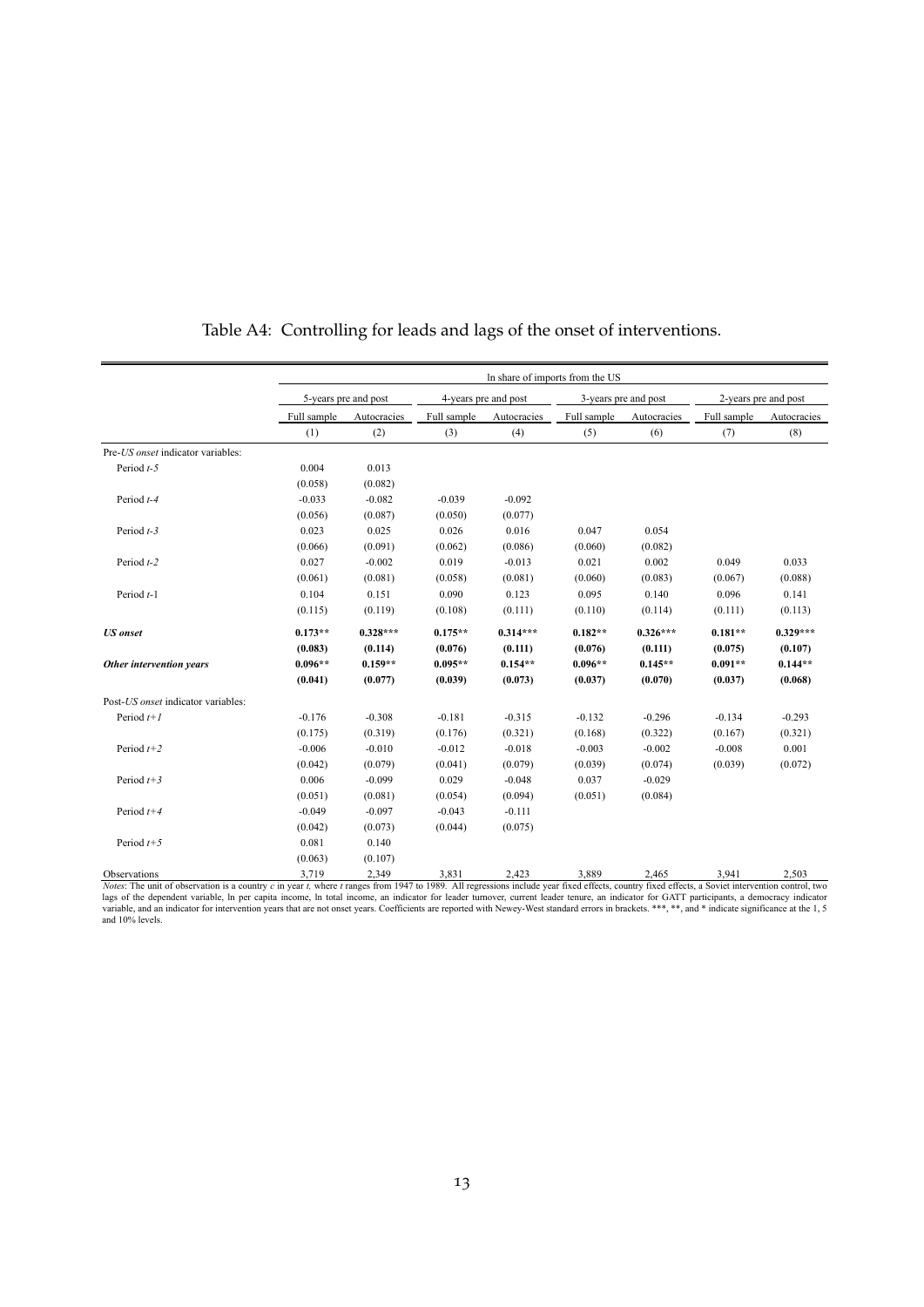|  |  |  | Table A5: Do trade flows predict CIA interventions? |
|--|--|--|-----------------------------------------------------|
|--|--|--|-----------------------------------------------------|

<span id="page-13-0"></span>

|                                                    |             |             |             | Dependent variable: US influence |             |             |             |             |
|----------------------------------------------------|-------------|-------------|-------------|----------------------------------|-------------|-------------|-------------|-------------|
|                                                    | Full sample | Autocracies | Full sample | Autocracies                      | Full sample | Autocracies | Full sample | Autocracies |
|                                                    | (1)         | (2)         | (3)         | (4)                              | (5)         | (6)         | (7)         | (8)         |
| Five year change in ln share of imports from       | $-0.006$    | $-0.003$    |             |                                  |             |             |             |             |
| the US $(t-6 \text{ to } t-1)$                     | (0.004)     | (0.004)     |             |                                  |             |             |             |             |
| Five year change in ln US imports $(t-6$ to $t-1)$ |             |             | $-0.002$    | $-0.000$                         |             |             |             |             |
|                                                    |             |             | (0.003)     | (0.003)                          |             |             |             |             |
| In share of imports from the US $(t-1)$            |             |             |             |                                  | $-0.003$    | $-0.003$    |             |             |
|                                                    |             |             |             |                                  | (0.005)     | (0.006)     |             |             |
| In share of imports from the US $(t-2)$            |             |             |             |                                  | 0.002       | $-0.002$    |             |             |
|                                                    |             |             |             |                                  | (0.004)     | (0.004)     |             |             |
| In US imports $(t-1)$                              |             |             |             |                                  |             |             | 0.001       | 0.000       |
|                                                    |             |             |             |                                  |             |             | (0.005)     | (0.005)     |
| In US imports $(t-2)$                              |             |             |             |                                  |             |             | $-0.002$    | $-0.007*$   |
|                                                    |             |             |             |                                  |             |             | (0.003)     | (0.004)     |
| Observations                                       | 3,461       | 2,186       | 3,461       | 2,186                            | 3,968       | 2,524       | 3,968       | 2,524       |

*Notes*: The unit of observation is a country c in year t, where t ranges from 1947 to 1989. All regressions include year fixed effects, country fixed effects, a Soviet intervention control, two lags of the dependent vari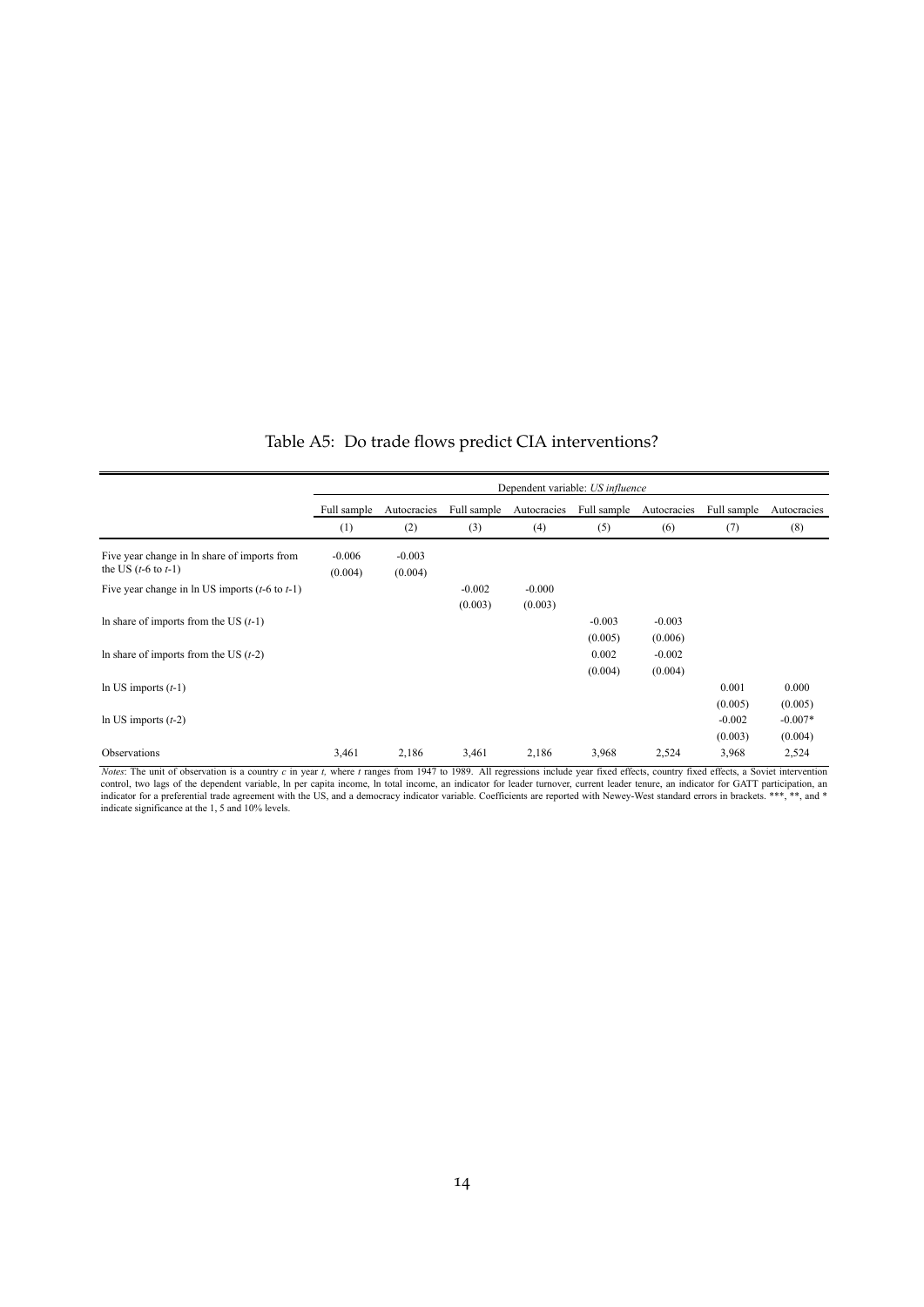#### *Robustness and Sensitivity Analysis*

Table [A](#page-15-0)6 reports the estimates showing the robustness of our results to alternative specifications. Columns 1 and 6 report estimates from a specification with lagged dependent variables, but no fixed effects, while columns 2 and 7 report estimates with fixed effects but no lags of the dependent variable. [Angrist and Pischke](#page-37-11) ([2009](#page-37-11), p. 246) suggest that these two alternatives give bounds on the treatment effect, since the lagged dependent variable specification estimates a treatment effect that is too small if the true model is fixed effects, while fixed effect specification estimates a treatment effect that is too large if the true model is the lagged dependent variable. Therefore, the fact that both estimates are positive and statistically significant is reassuring. Columns 3, 4, 8 and 9 report fixed effects estimates that also control for linear and non-linear country-specific time trends. Finally, columns 5 and 10 report estimates using the Bruno estimator (see [Bruno,](#page-37-12) [2005](#page-37-12)*a*,*[b](#page-37-13)*).

Our baseline estimating equations are derived from a log-linearization of the theoretically derived gravity model. One consequence of the log-linearization is that zero trade observations are dropped from the sample. Although, the number of observations dropped for this reason is very small (only 306 of 4,170 potential observations), we check that our omission of these observations is not significantly affecting our results. We pursue two strategies to assess the importance of the omission of zero trade flows from our analysis. The first is to re-estimate equation (7) with the share of imports from the US, rather than the log share of imports from the US, as the dependent variable. The second is to use the Poisson pseudo-maximum-likelihood (PPML) estimator suggested by [Santos Silva and Tenreyro](#page-37-14) ([2006](#page-37-14)). Because PPML does not use a log-linearized estimating equation, all observations are used, even ones with zero trade.

Estimates are reported in table [A](#page-16-0)7. The estimates from columns 1 and 2 report estimates where the dependent variable is the share of imports from the US, rather than the log share. The point estimates are similar in magnitude to our baseline estimates, once one accounts for the difference in the dependent variables. The means of the dependent variables in columns 1 and 2 are 0.181 and 0.156, respectively. Therefore, for a country with a mean US import share, an intervention increases the share of US imports by 6.6 and 10.9 percent, respectively. These figure are broadly similar to the magnitudes of our baseline estimates.

Columns 3–6 report Poisson pseudo maximum likelihood estimates for specifications examin-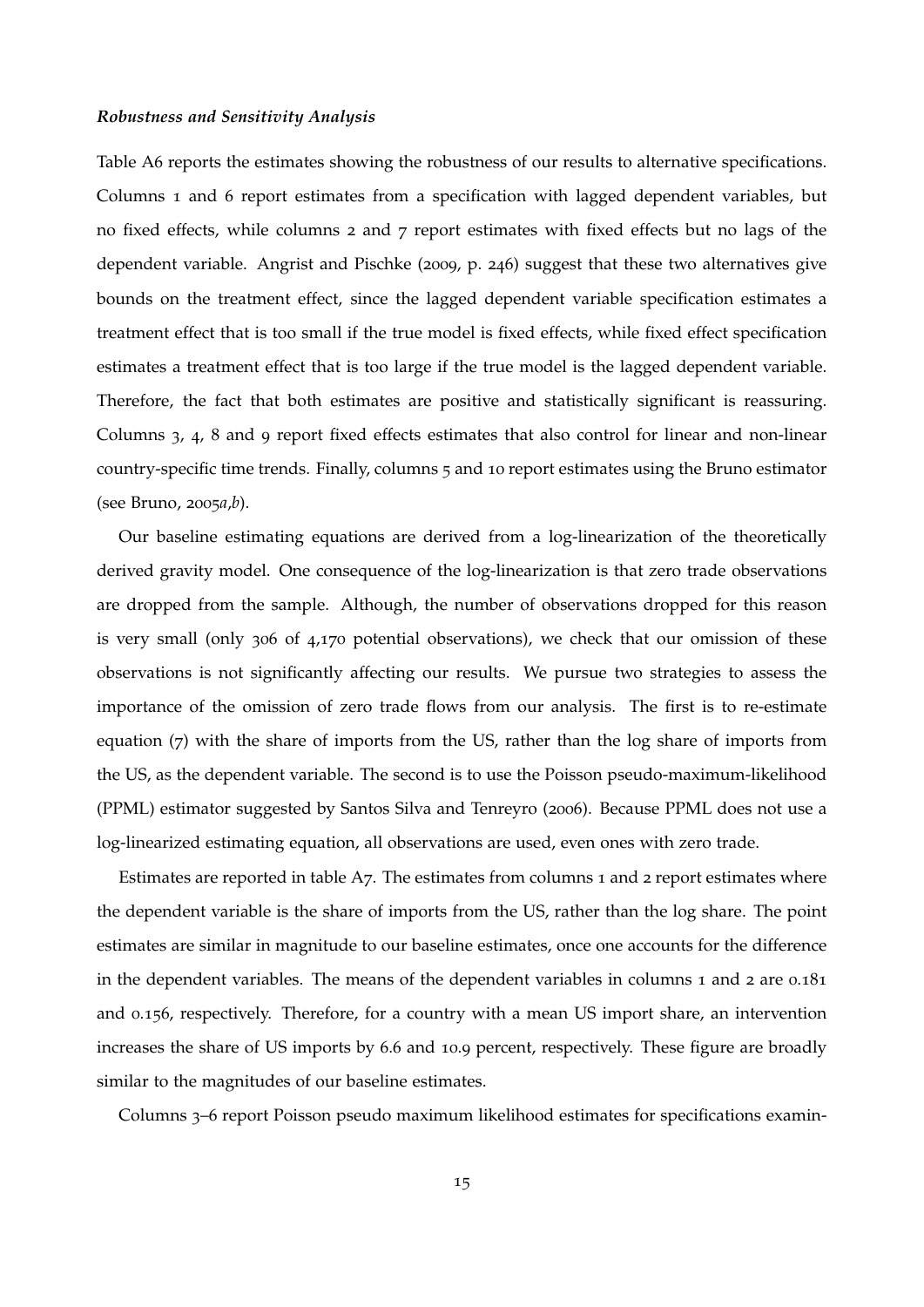<span id="page-15-0"></span>

|                                                                                                                                                                                                                                                                                                                                                                                                                                                                                                                                                                                                                                                                                                                                                                                                                                                                                                                                                                        |                       |                       | Full sample          |                          |                       |                       |                      | Autocracies only    |                      |                      |
|------------------------------------------------------------------------------------------------------------------------------------------------------------------------------------------------------------------------------------------------------------------------------------------------------------------------------------------------------------------------------------------------------------------------------------------------------------------------------------------------------------------------------------------------------------------------------------------------------------------------------------------------------------------------------------------------------------------------------------------------------------------------------------------------------------------------------------------------------------------------------------------------------------------------------------------------------------------------|-----------------------|-----------------------|----------------------|--------------------------|-----------------------|-----------------------|----------------------|---------------------|----------------------|----------------------|
|                                                                                                                                                                                                                                                                                                                                                                                                                                                                                                                                                                                                                                                                                                                                                                                                                                                                                                                                                                        | $LDV$ only            | FEs only              | FEs with country.    | specific time trends     | Estimator<br>Bruno    | LDV only              | FEs only             | FEs with country    | specific time trends | Estimator<br>Bruno   |
|                                                                                                                                                                                                                                                                                                                                                                                                                                                                                                                                                                                                                                                                                                                                                                                                                                                                                                                                                                        |                       | $\widehat{\circ}$     | ල                    | $\widehat{\mathfrak{t}}$ | ⊙                     | $\circledcirc$        | $\widehat{\in}$      | $^{\circledR}$      | ව                    | $\widehat{\Xi}$      |
| US influence                                                                                                                                                                                                                                                                                                                                                                                                                                                                                                                                                                                                                                                                                                                                                                                                                                                                                                                                                           | $0.069***$<br>(0.018) | $0.282***$<br>(0.109) | $0.163**$<br>(0.081) | $0.161**$<br>(0.080)     | $0.100***$<br>(0.034) | $0.109***$<br>(0.024) | $0.385**$<br>(0.188) | $0.272*$<br>(0.157) | $0.270*$<br>(0.156)  | $0.155**$<br>(0.066) |
| Lag(s) of the dependent variable                                                                                                                                                                                                                                                                                                                                                                                                                                                                                                                                                                                                                                                                                                                                                                                                                                                                                                                                       |                       | Z                     | Z                    | Z                        |                       |                       |                      | Z                   | Z                    |                      |
| Country fixed effects                                                                                                                                                                                                                                                                                                                                                                                                                                                                                                                                                                                                                                                                                                                                                                                                                                                                                                                                                  |                       |                       |                      |                          |                       |                       |                      |                     |                      |                      |
| Year fixed effects                                                                                                                                                                                                                                                                                                                                                                                                                                                                                                                                                                                                                                                                                                                                                                                                                                                                                                                                                     |                       |                       |                      |                          |                       |                       |                      |                     |                      |                      |
| Linear country-spec. time trends                                                                                                                                                                                                                                                                                                                                                                                                                                                                                                                                                                                                                                                                                                                                                                                                                                                                                                                                       |                       |                       |                      |                          | z                     | z                     |                      |                     |                      |                      |
| Nonlinear country-spec. time trends                                                                                                                                                                                                                                                                                                                                                                                                                                                                                                                                                                                                                                                                                                                                                                                                                                                                                                                                    |                       | Z                     |                      |                          | z                     | z                     | z                    | Z                   |                      | Z                    |
| Observations                                                                                                                                                                                                                                                                                                                                                                                                                                                                                                                                                                                                                                                                                                                                                                                                                                                                                                                                                           | 3,951                 | 3,951                 | 3,951                | 3,951                    | 4,081                 | 2,507                 | 2,507                | 2,507               | 2,507                | 2,595                |
| to 1989. All regressions include a Soviet intervention control, In per capita income, In total income, an indicator variable for leader turnover, current leader tenure, an indicator variable<br>for GATT participation, an indicator for a preferential trade agreement with the US and a democracy indicator. Columns 1 and 6 include two lags of the dependent variable. When the<br>Bruno estimator is used, in columns 5 and 10, a single lag of the dependent variable is used (this also explains the larger sample size). Columns 2-4 and 7-9 do not include any lags of the<br>dependent variable. Coefficients are reported with standard errors in brackets. Columns 1-4 and 6-9 report Newey-West standard errors with a maximum lag of 40. Columns 5 and 10<br>Notes: The table reports estimates of equation (7). The dependent variable is the share of imports from the US. The unit of observation is a country c in year t, where tranges from 1947 |                       |                       |                      |                          |                       |                       |                      |                     |                      |                      |

report bootstrapped standard errors. \*\*\*, \*\*, and \* indicate significance at the 1, 5 and 10% levels.

Table A6: Robustness and sensitivity of the estimated effects of US interventions on the US import share. Table A6: Robustness and sensitivity of the estimated effects of US interventions on the US import share.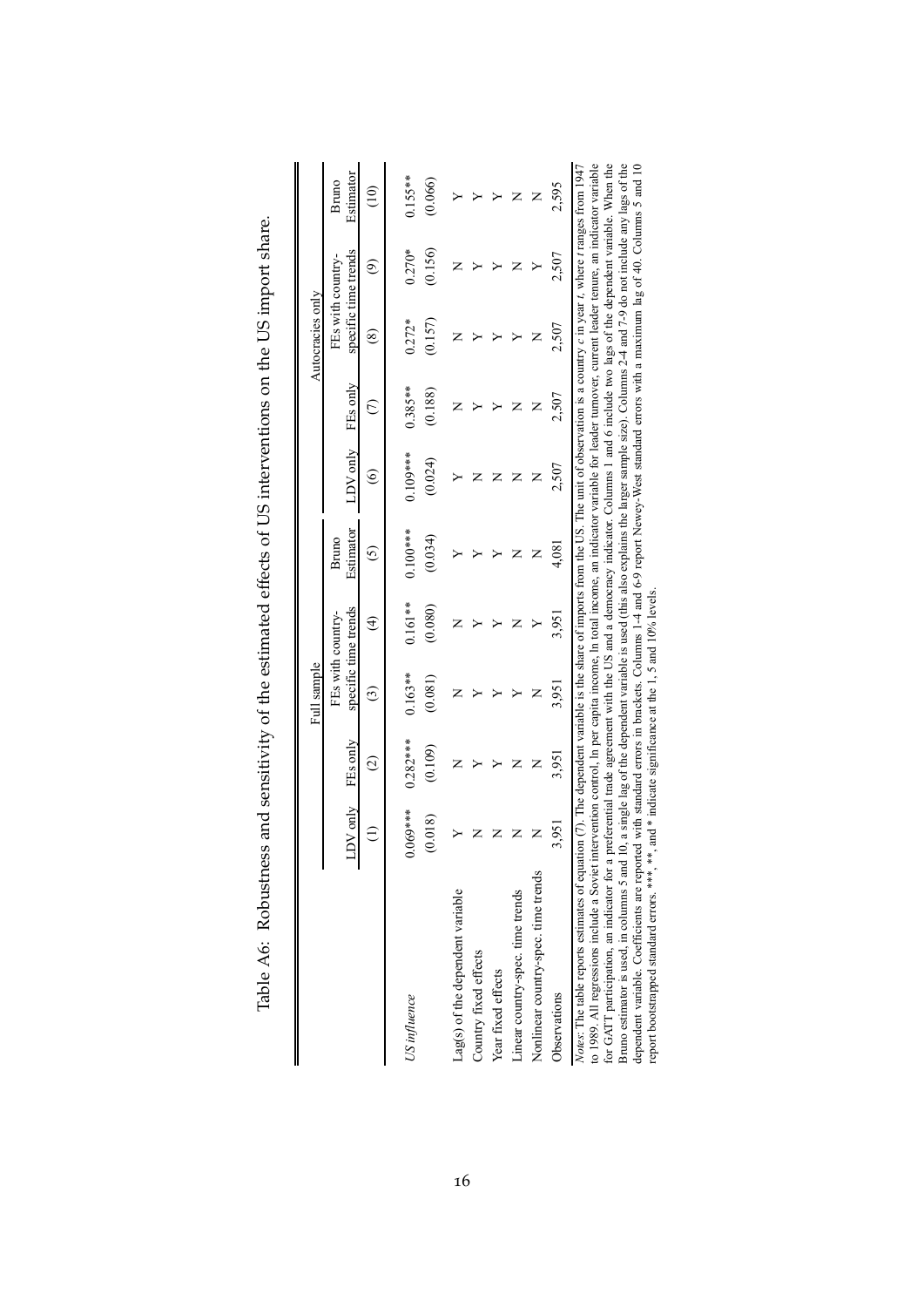<span id="page-16-0"></span>ing imports from the US and imports from the world. The estimates show that the alternative specification yields results that are similar to the baseline estimates, although the estimated magnitudes, which are directly comparable to our baseline estimates, are noticeably larger.

|                     |                       | <b>OLS</b> Estimates         |                       |                       | Poisson Estimates   |                        |
|---------------------|-----------------------|------------------------------|-----------------------|-----------------------|---------------------|------------------------|
|                     |                       | Share of imports from the US |                       | Imports from the US   |                     | Imports from the world |
|                     | Full sample           | Autocracies                  | Full sample           | Autocracies           | Full sample         | Autocracies            |
|                     | $\left(1\right)$      | (2)                          | (3)                   | (4)                   | (5)                 | (6)                    |
| US influence        | $0.012***$<br>(0.004) | $0.017***$<br>(0.006)        | $0.326***$<br>(0.035) | $0.535***$<br>(0.077) | $-0.007$<br>(0.023) | 0.071<br>(0.053)       |
| <b>Observations</b> | 4,179                 | 2,735                        | 4,269                 | 2,821                 | 4.271               | 2,823                  |

Table A7: Alternative estimates that include zero trade flows.

*Notes*: The unit of observation is a country *c* in year *t*, where *t* ranges from 1947 to 1989. All regressions include year fixed effects, country fixed effects, a Soviet intervention control, two lags of the dependent variable, ln per capita income, ln total income, an indicator for leader turnover, current leader tenure, an indicator for GATT participation, an indicator for a preferential trade agreement with the US, and a democracy indicator. Coefficients are reported with robust standard errors in brackets. \*\*\*, \*\*, and \* indicate significance at the 1, 5 and 10% levels.

Estimates using alternative intervention measures are reported in table [A](#page-17-0)8. Specifically, we disaggregate our baseline *US influence* variable into two variables. One variable captures periods of US influence that stem from CIA interventions in which the intervention episode began with a CIA induced regime change. This is the variable reported in the first row of the table: *Influence (install and support)*. The second variable equals one in periods of US influence where the CIA intervention episode began with the CIA supporting an existing leader – typically helping them to maintain power – rather than installing a new regime. This is the second variable reported in the table: *US Influence (start supporting)*.

The estimates show that CIA interventions that install a new regime, rather than support an existing regime, have a much larger effect on imports from the US. The coefficients for *US Influence (install and support)* are all positive and highly significant, while the coefficients for *US Influence (start supporting)* are much smaller in magnitude (and negative in one specification) and insignificant. These findings are consistent with the US having greater influence over regimes that were installed with the help of the CIA.

In the paper, we report estimates of the effect of CIA interventions on country imports by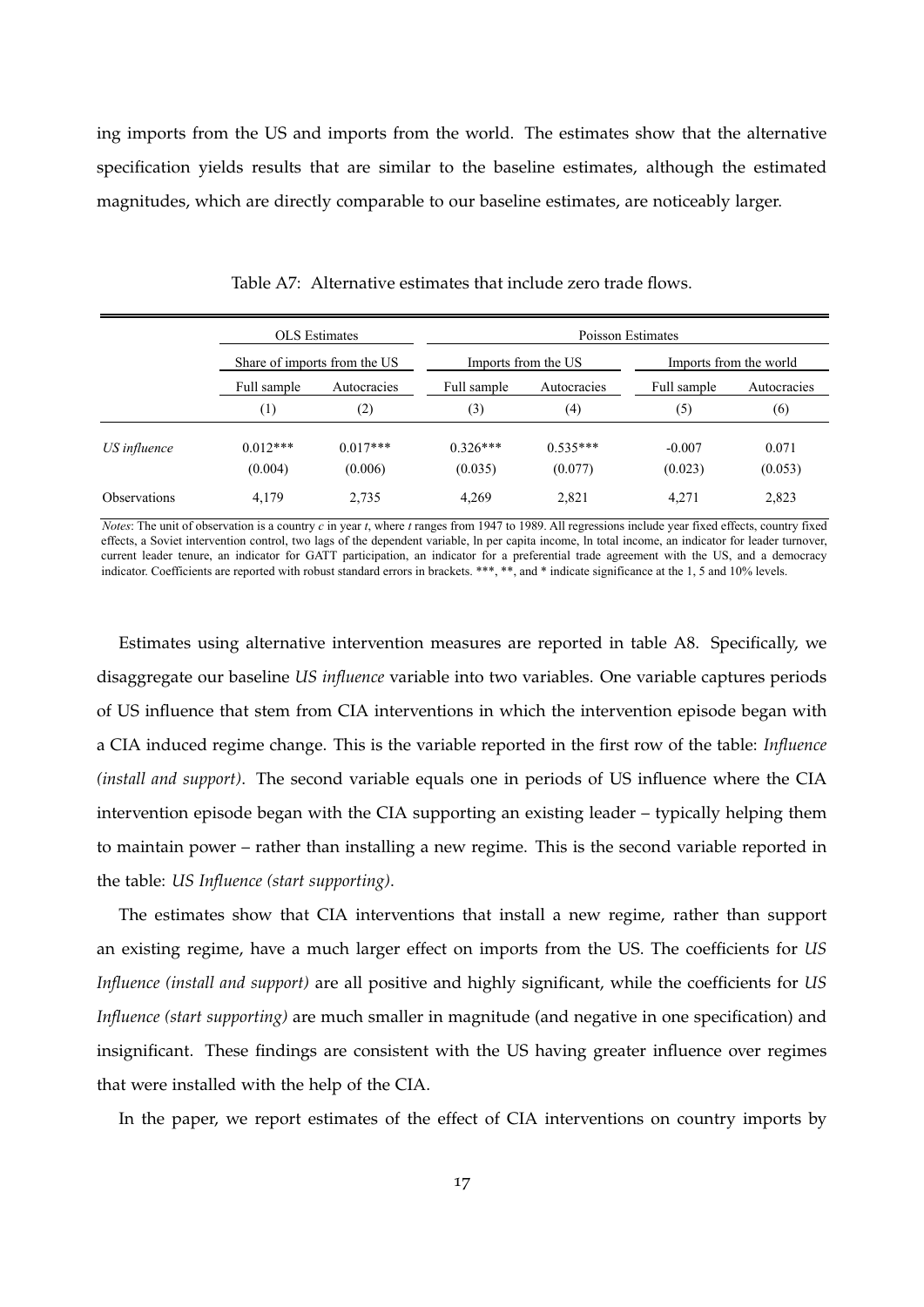<span id="page-17-0"></span>

|                                    |            | In share of imports from US |            |             |            |             | In imports from the US |             |
|------------------------------------|------------|-----------------------------|------------|-------------|------------|-------------|------------------------|-------------|
|                                    |            | Full sample                 |            | Autocracies |            | Full sample |                        | Autocracies |
|                                    | (1)        | (2)                         | (3)        | (4)         | (5)        | (6)         | (7)                    | (8)         |
| US influence (install and support) | $0.147***$ | $0.153***$                  | $0.265***$ | $0.266***$  | $0.185***$ | $0.191***$  | $0.313***$             | $0.309***$  |
|                                    | (0.057)    | (0.058)                     | (0.091)    | (0.091)     | (0.063)    | (0.063)     | (0.098)                | (0.097)     |
| US influence (start supporting)    |            | 0.046                       |            | 0.008       |            | 0.047       |                        | $-0.042$    |
|                                    |            | (0.030)                     |            | (0.063)     |            | (0.038)     |                        | (0.080)     |
| <b>Observations</b>                | 3,951      | 3,951                       | 2.507      | 2,507       | 3,951      | 3,951       | 2,507                  | 2,507       |

Table A8: The effects of narrow US interventions on imports.

*Notes*: The unit of observation is a country *c* in year *t*, where *t* ranges from 1947 to 1989. All regressions include year fixed effects, country fixed effects, a Soviet intervention control, two lags of the dependent variable, ln per capita income, ln total income, an indicator for leader turnover, current leader tenure, an indicator variable for GATT participation, an indicator for a preferential trade agreement with the US, and a democracy indicator variable. Coefficients are reported with Newey-West standard errors in brackets. \*\*\*, \*\*, and \* indicate significance at the 1, 5 and 10% levels.

examining bilateral imports. Using the same logic, one can also examine the effect of CIA interventions on country exports by examining bilateral exports. The estimating equation is:

<span id="page-17-1"></span>
$$
\ln x_{t,c,m} = \alpha_t + \alpha_{c,m} + \beta_1 US\ influence_{t,c} + \beta_2 US\ influence_{t,c} \times I_m^{US}
$$
  
+ 
$$
\sum_{n=1}^{N} \gamma_n \ln x_{t-n,c,m} + \mathbf{X}_{t,c} \mathbf{\Gamma} + \mathbf{X}_{t,m} \mathbf{\Omega} + \varepsilon_{t,c,m}
$$
 (2)

where *m* indexes importing countries.

Estimates of equation ([2](#page-17-1)) are reported in table [A](#page-18-0)9. Column 1 reports estimates for the full sample and column 2 reports estimates of the restricted sample of exporters that are autocracies. The estimates show that, consistent with the findings from the country-year regressions, CIA interventions did not have an effect on exports to any country, including the US.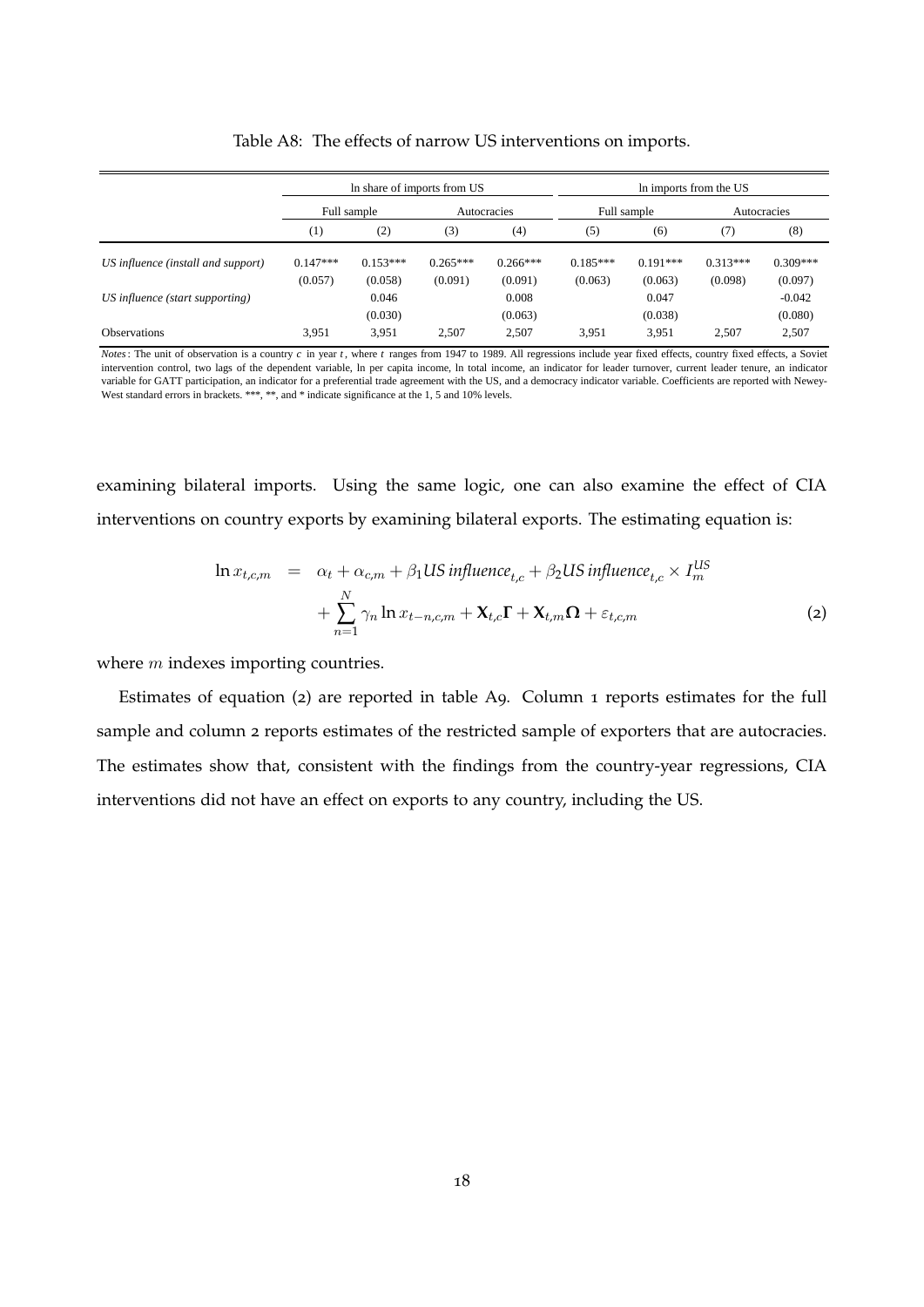|                                   |             | Dep var: ln bilateral exports |
|-----------------------------------|-------------|-------------------------------|
|                                   | Full sample | Autocracies                   |
|                                   | (1)         | (2)                           |
| US influence                      | 0.008       | $-0.001$                      |
|                                   | (0.013)     | (0.022)                       |
| US influence $\times$ US importer | 0.060       | 0.077                         |
|                                   | (0.064)     | (0.091)                       |
| <b>Observations</b>               | 175,473     | 84,597                        |

<span id="page-18-0"></span>Table A9: Effect of CIA interventions on exports using the full sample of bilateral country-pairs.

*Notes:* The unit of observation is a country-pair in year *t*, where *t* ranges from 1947 to 1989. The dependent variable is the natural log of exports from country *c* to country *m* in year *t*. All regressions include year fixed effects, country-pair fixed effects, three lags of the dependent variable, a Soviet intervention control (and the same interactions as for the CIA intervention variable), ln importer per capita income, ln exporter per capita income, ln importer total income, ln exporter total income, an indicator for importer leader turnover, an indicator for exporter leader turnover, importer current leader tenure, exporter current leader tenure, indicator variable for the importer being a GATT participant, indicator variable for the exporter being a GATT participant, an indicator if the importer has a preferential trade agreement with the US, an indicator if the exporter has a preferential trade agreement witht the US, an importer democracy indicator, and an exporter democracy indicator. Coefficients are reported with Newey-West standard errors in brackets. \*\*\*, \*\*, and \* indicate significance at the 1, 5 and 10% levels.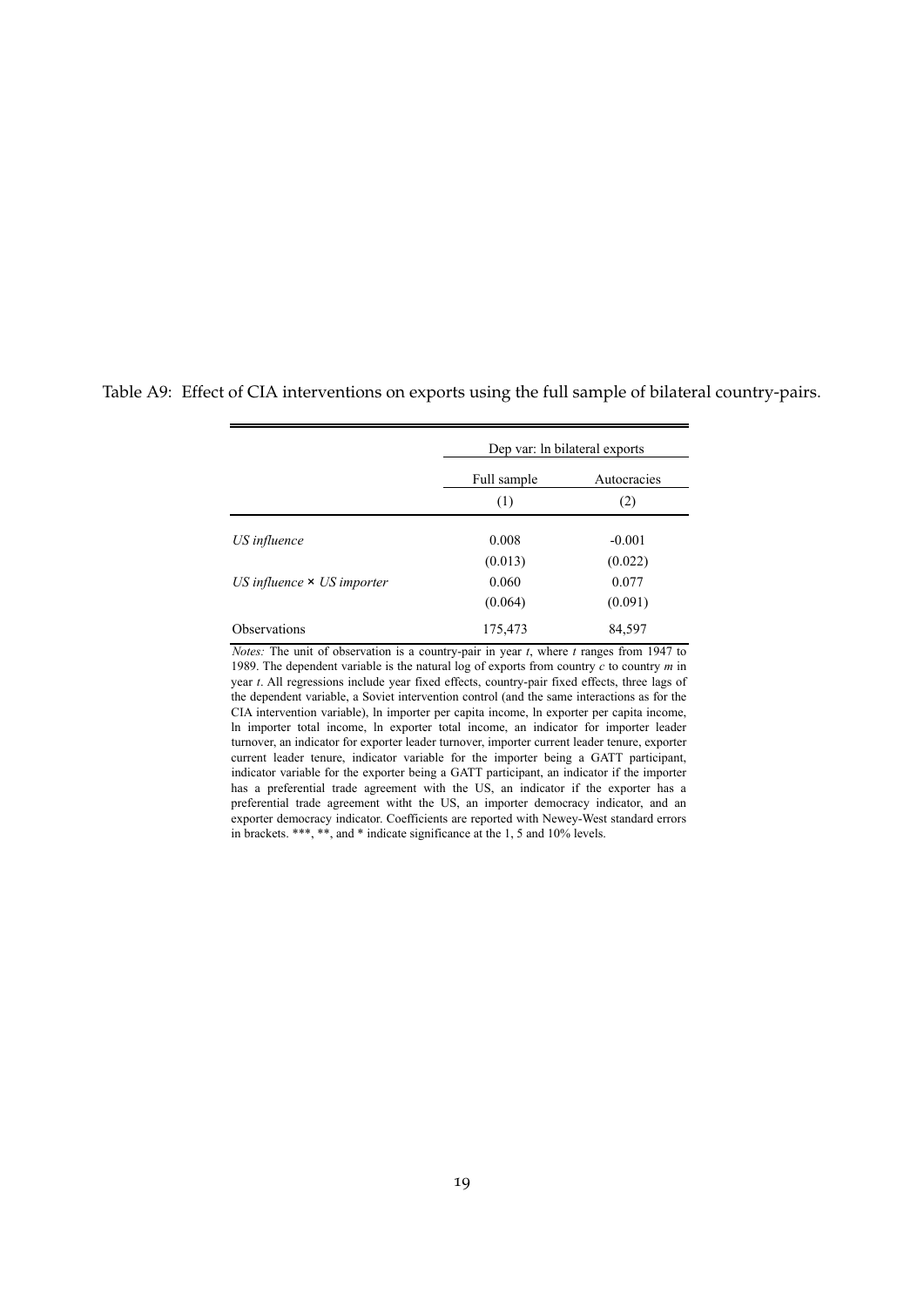#### *Heterogeneous effects*

Table A[10](#page-19-0) reports estimates that test for heterogeneous effects of successful CIA interventions by decade over the sample period. We do this by interacting *US influence<sub>t,c</sub>* with indicator variables for each decade of the sample. We find no evidence of differential impacts over time. Table A[11](#page-20-0) reports estimates that allow for a differential impact by geography, distinguishing between countries in the Americas, Asia, Africa and Europe. Overall, we find no evidence of a robust differential impact of CIA interventions by geography. The one exception is for Asia when the dependent variable is the natural log of US imports. For this case there is an additional positive effect for Asian countries that is significant at the 10% level.

<span id="page-19-0"></span>

|                                        |            |            | In share of imports from the US: In (Imports from US / |            |            |            |                        |            |
|----------------------------------------|------------|------------|--------------------------------------------------------|------------|------------|------------|------------------------|------------|
|                                        |            |            | Imports from world)                                    |            |            |            | In imports from the US |            |
|                                        | (1)        | (2)        | (3)                                                    | (4)        | (5)        | (6)        | (7)                    | (8)        |
| US influence                           | $0.098***$ | $0.110***$ | $0.109***$                                             | $0.104***$ | $0.121***$ | $0.132***$ | $0.132***$             | $0.125***$ |
|                                        | (0.042)    | (0.039)    | (0.039)                                                | (0.039)    | (0.050)    | (0.045)    | (0.045)                | (0.042)    |
| Interaction terms:                     |            |            |                                                        |            |            |            |                        |            |
| US influence $x$ 1940s/1950s indicator | 0.034      |            |                                                        |            | 0.033      |            |                        |            |
|                                        | (0.036)    |            |                                                        |            | (0.038)    |            |                        |            |
| US influence x 1960s indicator         |            | $-0.015$   |                                                        |            |            | $-0.016$   |                        |            |
|                                        |            | (0.027)    |                                                        |            |            | (0.036)    |                        |            |
| US influence x 1970s indicator         |            |            | $-0.010$                                               |            |            |            | $-0.014$               |            |
|                                        |            |            | (0.022)                                                |            |            |            | (0.028)                |            |
| US influence x 1980s indicator         |            |            |                                                        | 0.006      |            |            |                        | 0.013      |
|                                        |            |            |                                                        | (0.040)    |            |            |                        | (0.052)    |
| R-squared                              | 0.88       | 0.88       | 0.88                                                   | 0.88       | 0.88       | 0.88       | 0.88                   | 0.88       |
| <b>Observations</b>                    | 3,951      | 3,951      | 3,951                                                  | 3,951      | 3,951      | 3,951      | 3,951                  | 3,951      |

Table A10: Testing for heterogeneous effects by decade.

*Notes*: The unit of observation is a country *c* in year *t,* where *t* ranges from 1947 to 1989. All regressions include year fixed effects, country fixed effects, a Soviet intervention control, two lags of the dependent variable, ln per capita income, ln total income, an indicator for leader turnover, current leader tenure, an indicator for GATT membership, and six regime type fixed effects. Coefficients are reported with Newey-West standard errors with a maximum lag of 40. \*\*\*, \*\*, and \* indicate significance at the 1, 5 and 10% levels.

Table A[12](#page-21-0) tests for differential impacts of CIA interventions across observations with different levels of trade openness. The table reports our baseline estimates allowing for a differential impact based on a country's trade-to-GDP ratio (imports+exports/GDP). In the odd numbered columns, we use data from the COW Trade Database and income data from [Maddison](#page-37-3) ([2003](#page-37-3)) to construct the trade openness measure. In the even numbered columns, as a robustness check, we use the pre-constructed trade openness from the PWT 6.1. Because this variable is only available from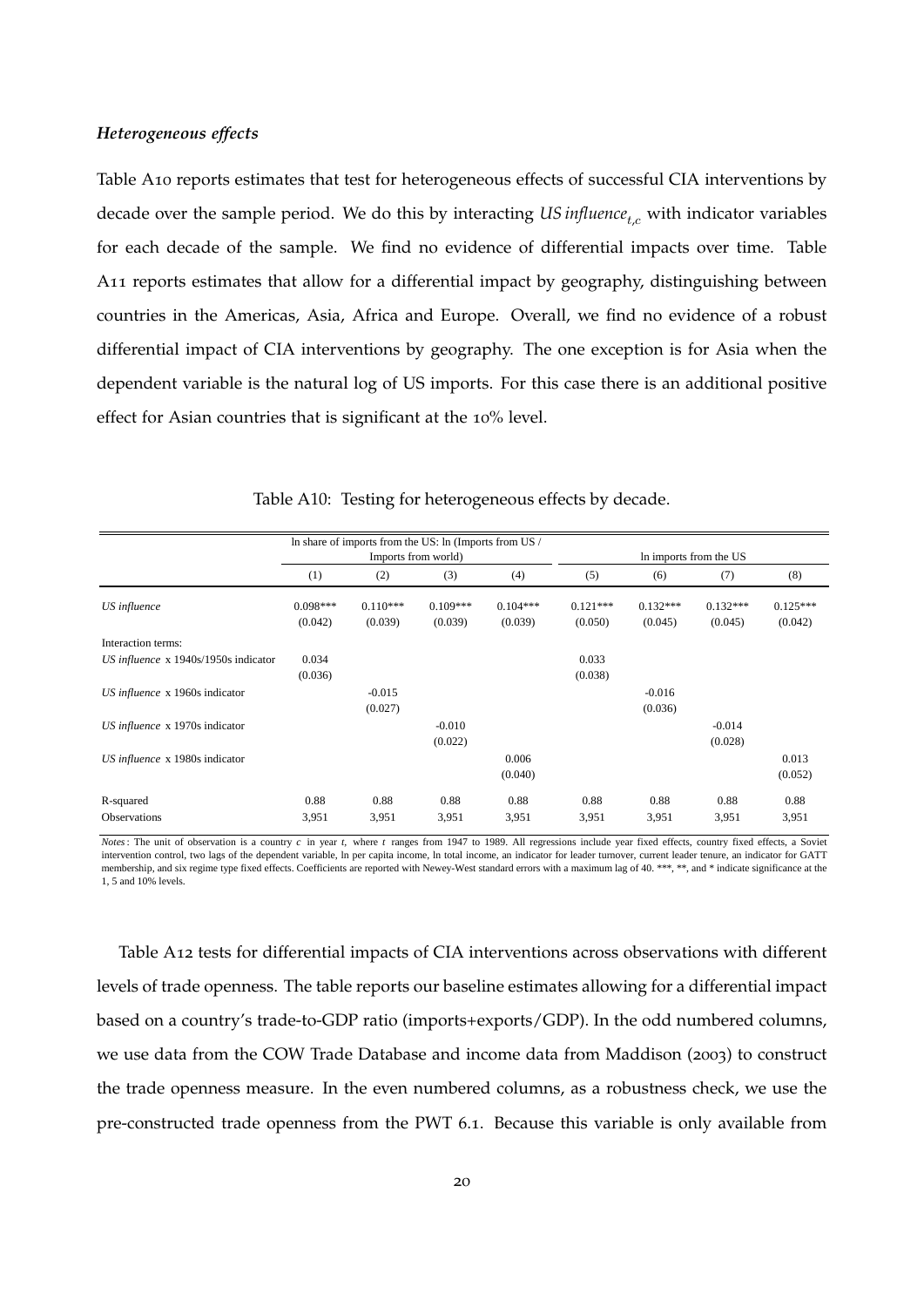<span id="page-20-0"></span>

|                                   |                       |                     | In share of imports from the US: In (Imports from US / |                      |                       |                     |                        |                      |
|-----------------------------------|-----------------------|---------------------|--------------------------------------------------------|----------------------|-----------------------|---------------------|------------------------|----------------------|
|                                   |                       |                     | Imports from world)                                    |                      |                       |                     | In imports from the US |                      |
|                                   | (1)                   | (2)                 | (3)                                                    | (4)                  | (5)                   | (6)                 | (7)                    | (8)                  |
| US influence                      | $0.118***$<br>(0.041) | $0.056*$<br>(0.033) | $0.102**$<br>(0.041)                                   | $0.151**$<br>(0.066) | $0.151***$<br>(0.045) | $0.070*$<br>(0.042) | $0.126***$<br>(0.045)  | $0.165**$<br>(0.074) |
| Interaction terms:                |                       |                     |                                                        |                      |                       |                     |                        |                      |
| US influence x Africa indicator   | $-0.082$<br>(0.124)   |                     |                                                        |                      | $-0.146$<br>(0.155)   |                     |                        |                      |
| US influence x Asia indicator     |                       | 0.154<br>(0.097)    |                                                        |                      |                       | $0.179*$<br>(0.107) |                        |                      |
| US influence x Europe indicator   |                       |                     | 0.049<br>(0.060)                                       |                      |                       |                     | 0.026<br>(0.080)       |                      |
| US influence x Americas indicator |                       |                     |                                                        | $-0.100$<br>(0.073)  |                       |                     |                        | $-0.082$<br>(0.087)  |
| R-squared<br><b>Observations</b>  | 0.88<br>3,951         | 0.88<br>3,951       | 0.88<br>3,951                                          | 0.88<br>3,951        | 0.88<br>3,951         | 0.88<br>3,951       | 0.88<br>3,951          | 0.88<br>3,951        |

#### Table A11: Testing for heterogeneous effects by continent.

*Notes*: The unit of observation is a country *c* in year *t,* where *t* ranges from 1947 to 1989. All regressions include year fixed effects, country fixed effects, a Soviet intervention control, two lags of the dependent variable, ln per capita income, ln total income, an indicator for leader turnover, current leader tenure, an indicator for GATT participation, an indicator for a preferential trade agreement with the US, and a democracy indicator. Coefficients are reported with Newey-West standard errors with a maximum lag of 40. \*\*\*, \*\*, and \* indicate significance at the 1, 5 and 10% levels.

1950, these specification have fewer observations.

The interaction between *US influence<sub>t,c</sub>* and trade openness is statistically insignificant on all specifications. There is no evidence of a differential effect of interventions depending on the initial openness of the country. This finding is important, since an alternative explanation for the differential effect of interventions on autocracies and democracies is that since autocracies trade less, the effects of interventions may have been greater for autocracies because of the lower initial level of trade openness. The results of Table A[12](#page-21-0) do not provide support for the notion that CIA interventions had a larger impact on countries that are less open.

We also consider heterogeneity of effects across industries. In the paper we examine differential effects based on the US and foreign country's RCA. For the interested reader, we also report estimates of the effects of CIA interventions on imports for each SITC 2-digit SITC industry. In practice, we estimate equation (4) separately for US imports in each industry. Table A[13](#page-22-0) reports, for each regression, the estimated coefficient and standard error for *US influence*, as well as the number of observations. The estimates for each industry are ordered, from lowest to highest, based on the magnitude of the coefficient estimate.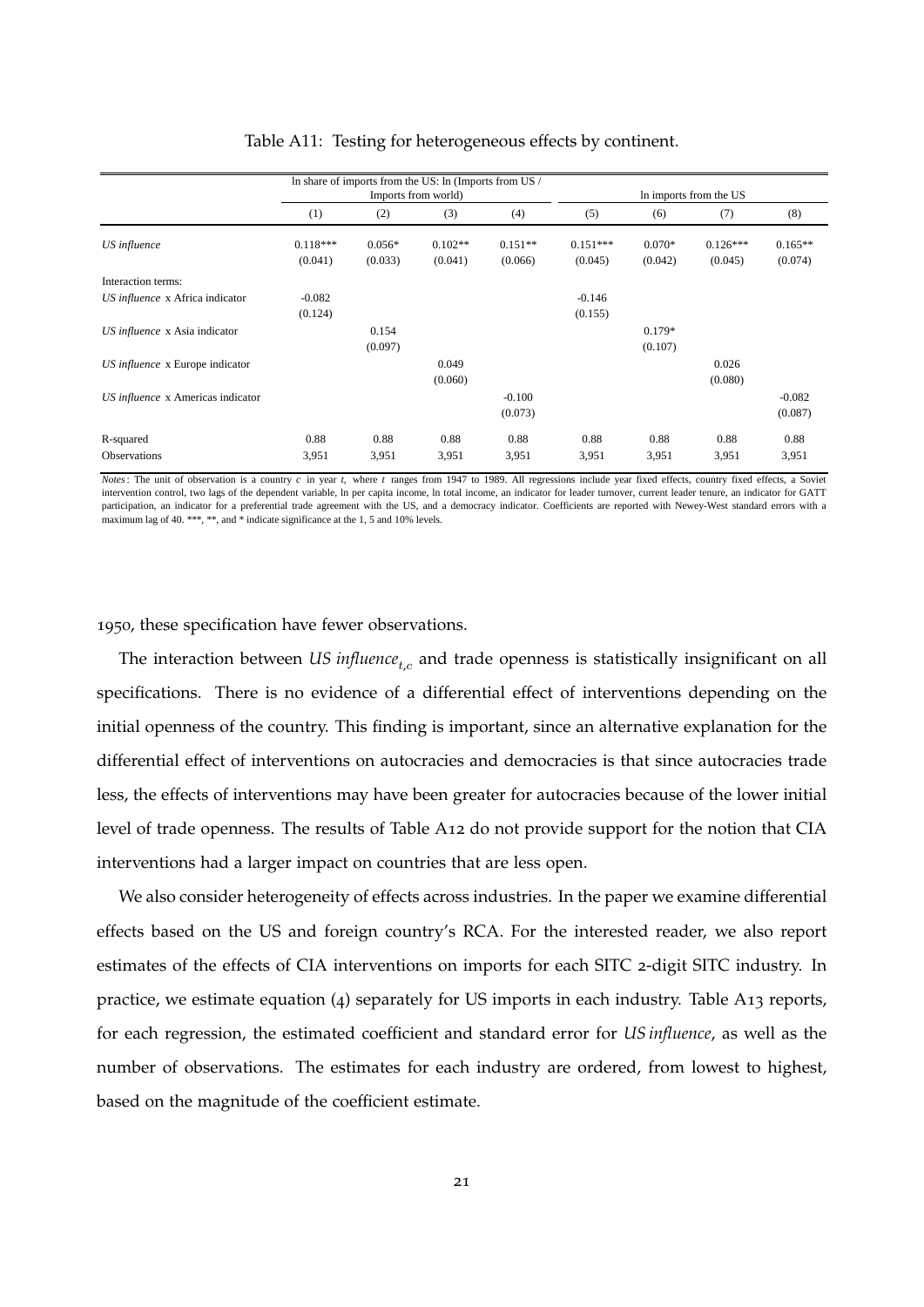<span id="page-21-0"></span>

|                                |               |           | In share of imports from the US: In (Imports from US / Imports<br>from world) |           |               |          | In imports from the US |           |  |  |
|--------------------------------|---------------|-----------|-------------------------------------------------------------------------------|-----------|---------------|----------|------------------------|-----------|--|--|
|                                | Full sample   |           | Autocracies                                                                   |           | Full sample   |          | Autocracies            |           |  |  |
|                                | Baseline data | PWT data  | Baseline data                                                                 | PWT data  | Baseline data | PWT data | Baseline data          | PWT data  |  |  |
|                                | (1)           | (2)       | (3)                                                                           | (4)       | (5)           | (6)      | (7)                    | (8)       |  |  |
| US influence                   | $0.103**$     | $0.132**$ | $0.164**$                                                                     | $0.265**$ | $0.158***$    | $0.147*$ | $0.221**$              | $0.306**$ |  |  |
|                                | (0.043)       | (0.061)   | (0.073)                                                                       | (0.109)   | (0.059)       | (0.076)  | (0.091)                | (0.125)   |  |  |
| $US$ influence $x$ (Trade/GDP) | 0.016         | 0.000     | 0.030                                                                         | $-0.001$  | $-0.172$      | $-0.000$ | $-0.208$               | $-0.002$  |  |  |
|                                | (0.098)       | (0.001)   | (0.135)                                                                       | (0.001)   | (0.202)       | (0.001)  | (0.279)                | (0.002)   |  |  |
| Observations                   | 3,951         | 3,623     | 2,507                                                                         | 2,246     | 3,951         | 3,623    | 2,507                  | 2,246     |  |  |

Table A12: Testing for heterogeneous effects by trade openness.

*Notes*: The unit of observation is a country *c* in year *t,* where *t* ranges from 1947 to 1989. All regressions include year fixed effects, country fixed effects, a Soviet intervention control, two lags of the dependent variable, In per capita income, In total income, an indicator for leader turnover, current leader tenure, an indicator for GATT participation, an indicator for a preferential trade agreem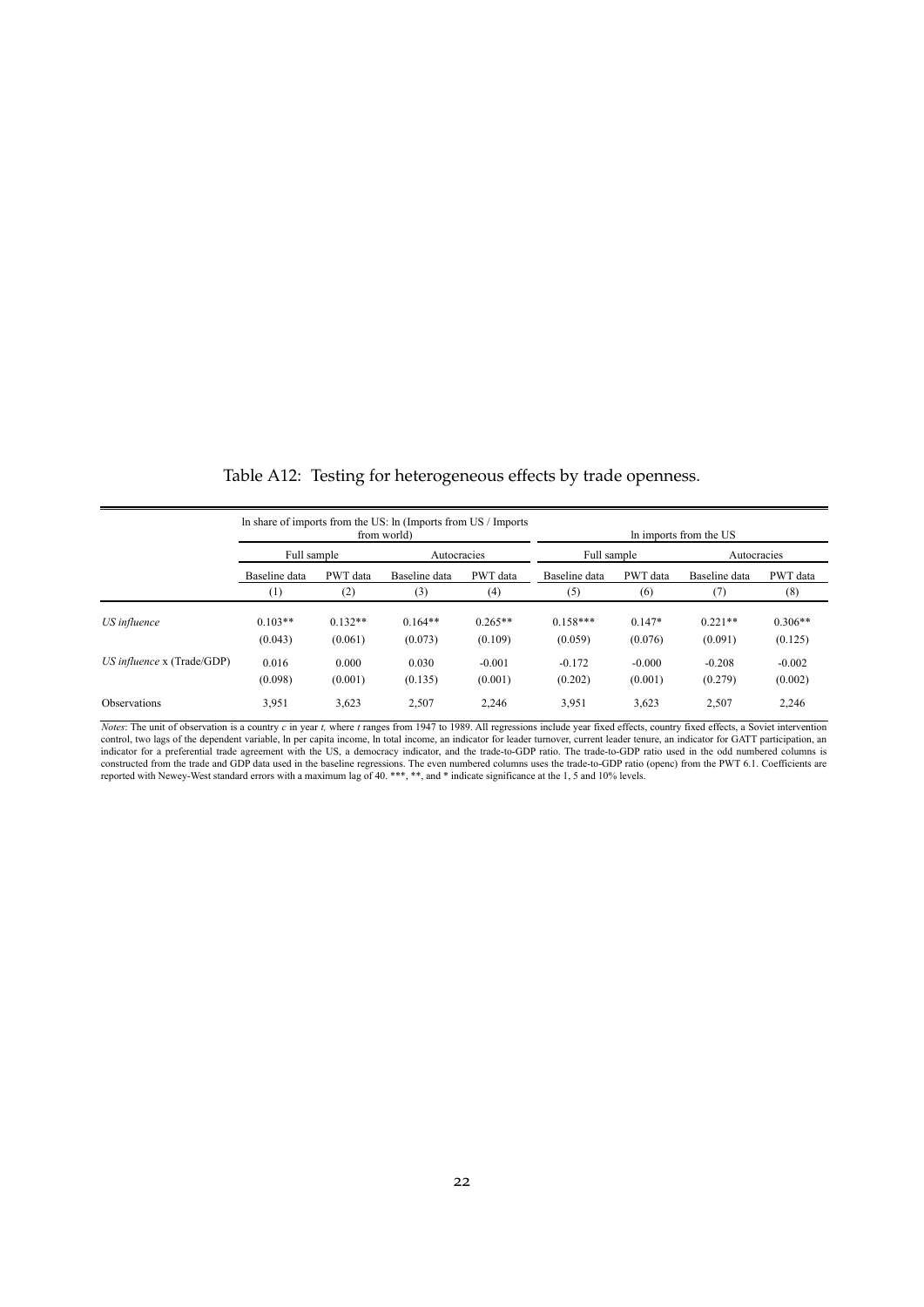| Industry description<br>SЕ<br>SITC 2 digit<br>Coef<br>Obs<br>22<br>Oil seeds, oil nuts and oil kernels<br>$-0.459$<br>(0.377)<br>1,145<br>42<br>Fixed vegetable oils and fats<br>$-0.350**$<br>(0.143)<br>1,851<br>28<br>Metalliferous ores and metal scrap<br>$-0.197$<br>(0.182)<br>1,122<br>24<br>Wood, lumber and cork<br>$-0.112$<br>1,340<br>(0.148)<br>34<br>Gas, natural and manufactured<br>$-0.069$<br>(0.298)<br>601<br>85<br>Footwear<br>$-0.043$<br>(0.180)<br>1,276<br>61<br>Leather, leather manufactures nes and dressed fur skins<br>$-0.039$<br>(0.149)<br>1,394<br>21<br>$-0.012$<br>932<br>Hides, skins and fur skins, undressed<br>(0.219)<br>84<br>$-0.009$<br>1,926<br>Clothing<br>(0.134)<br>68<br>Non ferrous metals<br>$-0.003$<br>(0.121)<br>1,861<br>32<br>Coal, coke and briquettes<br>962<br>$-0.002$<br>(0.200)<br>11<br>Beverages<br>0.013<br>(0.109)<br>1,508<br>41<br>Animal oils and fats<br>0.053<br>1,383<br>(0.150)<br>27<br>Crude fertilizers and crude minerals, nes<br>0.079<br>(0.108)<br>1,819<br>71<br>0.085<br>2,365<br>Machinery, other than electric<br>(0.071)<br>75<br>Office machines and automatic data processing equipment<br>0.088<br>2,234<br>(0.069)<br>04<br>Cereals and cereal preparations<br>0.090<br>2,455<br>(0.089)<br>26<br>Textile fibres, not manufactured, and waste<br>0.097<br>2,134<br>(0.080)<br>03<br>Fish and fish preparations<br>1,253<br>0.107<br>(0.130)<br>59<br>Chemical materials and products, nes<br>$0.113*$<br>2,328<br>(0.059)<br>52<br>Crude chemicals from coal, petroleum and gas<br>1,991<br>(0.099)<br>0.118<br>23<br>Crude rubber including synthetic and reclaimed<br>0.121<br>(0.077)<br>1,488<br>2,286<br>65<br>Textile yarn, fabrics, made up articles, etc.<br>0.122<br>(0.074)<br>77<br>Electrical machinery, apparatus and appliances nes<br>(0.081)<br>2,319<br>$0.138*$<br>89<br>Miscellaneous manufactured articles, nes<br>$0.139**$<br>2,264<br>(0.070)<br>88<br>$0.144***$<br>Photographic apparatus, optical goods, watches<br>(0.054)<br>2,111<br>66<br>Non metallic mineral manufactures, nes<br>$0.146**$<br>(0.072)<br>2,109<br>29<br>$0.147**$<br>Crude animal and vegetable materials, nes<br>(0.071)<br>1,859<br>82<br>Furniture<br>0.159<br>(0.131)<br>1,881<br>Rubber manufactures, nes<br>62<br>$0.166**$<br>(0.081)<br>2,151<br>69<br>Manufactures of metal, nes<br>$0.169***$<br>(0.060)<br>2,297<br>87<br>Professional, scientific and controlling instruments<br>$0.171**$<br>2,393<br>(0.076)<br>55<br>Perfume materials, and toilet and cleansing products<br>$0.171***$<br>2,009<br>(0.046)<br>72<br>$0.175***$<br>(0.053)<br>2,528<br>Electrical machinery, apparatus and appliances<br>73<br>Transport equipment<br>(0.107)<br>1,864<br>0.176<br>12<br>Tobacco and tobacco manufactures<br>$0.176*$<br>(0.095)<br>2,098<br>Wood and cork manufactures excluding furniture<br>63<br>$0.176*$<br>(0.100)<br>1,572<br>74<br>General industrial machinery, equipment and parts<br>$0.180***$<br>(0.064)<br>2,442<br>64<br>Paper, paperboard and manufactures thereof<br>2,097<br>$0.182***$<br>(0.063)<br>83<br>Travel goods, handbags and similar articles<br>0.190<br>(0.130)<br>1,328<br>25<br>Pulp and paper<br>$0.192*$<br>1,255<br>(0.104)<br>53<br>Dyeing, tanning and colouring materials<br>$0.192***$<br>(0.055)<br>1,948<br>0.199**<br>67<br>Iron and steel<br>(0.098)<br>2,109<br>56<br>Fertilizers, manufactured<br>0.201<br>(0.127)<br>1,377<br>08<br>Feed stuff for animals excluding unmilled cereals<br>$0.201*$<br>(0.116)<br>1,515<br>51<br>$0.226***$<br>(0.084)<br>1,950<br>Chemical elements and compounds<br>58<br>Artificial resins and plastic materials, etc.<br>$0.230**$<br>(0.097)<br>1,967<br>$0.243***$<br>54<br>Medicinal and pharmaceutical products<br>(0.071)<br>2,276<br>$0.246***$<br>Road vehicles<br>(0.083)<br>2,425<br>78<br>57<br>Explosives and pyrotechnic products<br>1,125<br>0.251<br>(0.241)<br>05<br>Fruit and vegetables<br>$0.253***$<br>(0.076)<br>1,922<br>81<br>Sanitary, plumbing, heating and lighting fixtures<br>$0.265***$<br>(0.099)<br>1,738<br>33<br>Petroleum and petroleum products<br>$0.271***$<br>(0.076)<br>2,213<br>01<br>Meat and meat preparations<br>0.286<br>1,429<br>(0.182)<br>43<br>Animal and vegetable oils and fats, processed<br>$0.287*$<br>(0.149)<br>1,229<br>$00\,$<br>Live animals<br>$0.306***$<br>1,247<br>(0.118)<br>76<br>Telecommunications and sound recording apparatus<br>(0.096)<br>2,353<br>$0.314***$<br>Sugar, sugar preparations and honey<br>$0.317**$<br>06<br>(0.141)<br>1,485<br>07<br>Coffee, tea, cocoa, spices and manufactures thereof<br>$0.321**$<br>(0.144)<br>1,364<br>02<br>Dairy products and eggs<br>$0.364***$<br>1,794<br>(0.113)<br>$0.377***$<br>09<br>Miscellaneous food preparations<br>(0.130)<br>2,050<br>79<br>Other transport equipment<br>$0.458***$<br>2,296<br>(0.156)<br>95<br>Firearms of war and ammunition<br>0.507<br>(0.317)<br>624 |  |  |  |
|-------------------------------------------------------------------------------------------------------------------------------------------------------------------------------------------------------------------------------------------------------------------------------------------------------------------------------------------------------------------------------------------------------------------------------------------------------------------------------------------------------------------------------------------------------------------------------------------------------------------------------------------------------------------------------------------------------------------------------------------------------------------------------------------------------------------------------------------------------------------------------------------------------------------------------------------------------------------------------------------------------------------------------------------------------------------------------------------------------------------------------------------------------------------------------------------------------------------------------------------------------------------------------------------------------------------------------------------------------------------------------------------------------------------------------------------------------------------------------------------------------------------------------------------------------------------------------------------------------------------------------------------------------------------------------------------------------------------------------------------------------------------------------------------------------------------------------------------------------------------------------------------------------------------------------------------------------------------------------------------------------------------------------------------------------------------------------------------------------------------------------------------------------------------------------------------------------------------------------------------------------------------------------------------------------------------------------------------------------------------------------------------------------------------------------------------------------------------------------------------------------------------------------------------------------------------------------------------------------------------------------------------------------------------------------------------------------------------------------------------------------------------------------------------------------------------------------------------------------------------------------------------------------------------------------------------------------------------------------------------------------------------------------------------------------------------------------------------------------------------------------------------------------------------------------------------------------------------------------------------------------------------------------------------------------------------------------------------------------------------------------------------------------------------------------------------------------------------------------------------------------------------------------------------------------------------------------------------------------------------------------------------------------------------------------------------------------------------------------------------------------------------------------------------------------------------------------------------------------------------------------------------------------------------------------------------------------------------------------------------------------------------------------------------------------------------------------------------------------------------------------------------------------------------------------------------------------------------------------------------------------------------------------------------------------------------------------------------------------------------------------------------------------------------------------------------------------------------------------------------------------------------------------------------------------------------------------------------------------------------------------------------------------------------------------------------------------------------------------------------------------------------------------------------------------------------------------------------------------------------------------------------------------------------------------------------------------------------------------------------------|--|--|--|
|                                                                                                                                                                                                                                                                                                                                                                                                                                                                                                                                                                                                                                                                                                                                                                                                                                                                                                                                                                                                                                                                                                                                                                                                                                                                                                                                                                                                                                                                                                                                                                                                                                                                                                                                                                                                                                                                                                                                                                                                                                                                                                                                                                                                                                                                                                                                                                                                                                                                                                                                                                                                                                                                                                                                                                                                                                                                                                                                                                                                                                                                                                                                                                                                                                                                                                                                                                                                                                                                                                                                                                                                                                                                                                                                                                                                                                                                                                                                                                                                                                                                                                                                                                                                                                                                                                                                                                                                                                                                                                                                                                                                                                                                                                                                                                                                                                                                                                                                                                                                 |  |  |  |
|                                                                                                                                                                                                                                                                                                                                                                                                                                                                                                                                                                                                                                                                                                                                                                                                                                                                                                                                                                                                                                                                                                                                                                                                                                                                                                                                                                                                                                                                                                                                                                                                                                                                                                                                                                                                                                                                                                                                                                                                                                                                                                                                                                                                                                                                                                                                                                                                                                                                                                                                                                                                                                                                                                                                                                                                                                                                                                                                                                                                                                                                                                                                                                                                                                                                                                                                                                                                                                                                                                                                                                                                                                                                                                                                                                                                                                                                                                                                                                                                                                                                                                                                                                                                                                                                                                                                                                                                                                                                                                                                                                                                                                                                                                                                                                                                                                                                                                                                                                                                 |  |  |  |
|                                                                                                                                                                                                                                                                                                                                                                                                                                                                                                                                                                                                                                                                                                                                                                                                                                                                                                                                                                                                                                                                                                                                                                                                                                                                                                                                                                                                                                                                                                                                                                                                                                                                                                                                                                                                                                                                                                                                                                                                                                                                                                                                                                                                                                                                                                                                                                                                                                                                                                                                                                                                                                                                                                                                                                                                                                                                                                                                                                                                                                                                                                                                                                                                                                                                                                                                                                                                                                                                                                                                                                                                                                                                                                                                                                                                                                                                                                                                                                                                                                                                                                                                                                                                                                                                                                                                                                                                                                                                                                                                                                                                                                                                                                                                                                                                                                                                                                                                                                                                 |  |  |  |
|                                                                                                                                                                                                                                                                                                                                                                                                                                                                                                                                                                                                                                                                                                                                                                                                                                                                                                                                                                                                                                                                                                                                                                                                                                                                                                                                                                                                                                                                                                                                                                                                                                                                                                                                                                                                                                                                                                                                                                                                                                                                                                                                                                                                                                                                                                                                                                                                                                                                                                                                                                                                                                                                                                                                                                                                                                                                                                                                                                                                                                                                                                                                                                                                                                                                                                                                                                                                                                                                                                                                                                                                                                                                                                                                                                                                                                                                                                                                                                                                                                                                                                                                                                                                                                                                                                                                                                                                                                                                                                                                                                                                                                                                                                                                                                                                                                                                                                                                                                                                 |  |  |  |
|                                                                                                                                                                                                                                                                                                                                                                                                                                                                                                                                                                                                                                                                                                                                                                                                                                                                                                                                                                                                                                                                                                                                                                                                                                                                                                                                                                                                                                                                                                                                                                                                                                                                                                                                                                                                                                                                                                                                                                                                                                                                                                                                                                                                                                                                                                                                                                                                                                                                                                                                                                                                                                                                                                                                                                                                                                                                                                                                                                                                                                                                                                                                                                                                                                                                                                                                                                                                                                                                                                                                                                                                                                                                                                                                                                                                                                                                                                                                                                                                                                                                                                                                                                                                                                                                                                                                                                                                                                                                                                                                                                                                                                                                                                                                                                                                                                                                                                                                                                                                 |  |  |  |
|                                                                                                                                                                                                                                                                                                                                                                                                                                                                                                                                                                                                                                                                                                                                                                                                                                                                                                                                                                                                                                                                                                                                                                                                                                                                                                                                                                                                                                                                                                                                                                                                                                                                                                                                                                                                                                                                                                                                                                                                                                                                                                                                                                                                                                                                                                                                                                                                                                                                                                                                                                                                                                                                                                                                                                                                                                                                                                                                                                                                                                                                                                                                                                                                                                                                                                                                                                                                                                                                                                                                                                                                                                                                                                                                                                                                                                                                                                                                                                                                                                                                                                                                                                                                                                                                                                                                                                                                                                                                                                                                                                                                                                                                                                                                                                                                                                                                                                                                                                                                 |  |  |  |
|                                                                                                                                                                                                                                                                                                                                                                                                                                                                                                                                                                                                                                                                                                                                                                                                                                                                                                                                                                                                                                                                                                                                                                                                                                                                                                                                                                                                                                                                                                                                                                                                                                                                                                                                                                                                                                                                                                                                                                                                                                                                                                                                                                                                                                                                                                                                                                                                                                                                                                                                                                                                                                                                                                                                                                                                                                                                                                                                                                                                                                                                                                                                                                                                                                                                                                                                                                                                                                                                                                                                                                                                                                                                                                                                                                                                                                                                                                                                                                                                                                                                                                                                                                                                                                                                                                                                                                                                                                                                                                                                                                                                                                                                                                                                                                                                                                                                                                                                                                                                 |  |  |  |
|                                                                                                                                                                                                                                                                                                                                                                                                                                                                                                                                                                                                                                                                                                                                                                                                                                                                                                                                                                                                                                                                                                                                                                                                                                                                                                                                                                                                                                                                                                                                                                                                                                                                                                                                                                                                                                                                                                                                                                                                                                                                                                                                                                                                                                                                                                                                                                                                                                                                                                                                                                                                                                                                                                                                                                                                                                                                                                                                                                                                                                                                                                                                                                                                                                                                                                                                                                                                                                                                                                                                                                                                                                                                                                                                                                                                                                                                                                                                                                                                                                                                                                                                                                                                                                                                                                                                                                                                                                                                                                                                                                                                                                                                                                                                                                                                                                                                                                                                                                                                 |  |  |  |
|                                                                                                                                                                                                                                                                                                                                                                                                                                                                                                                                                                                                                                                                                                                                                                                                                                                                                                                                                                                                                                                                                                                                                                                                                                                                                                                                                                                                                                                                                                                                                                                                                                                                                                                                                                                                                                                                                                                                                                                                                                                                                                                                                                                                                                                                                                                                                                                                                                                                                                                                                                                                                                                                                                                                                                                                                                                                                                                                                                                                                                                                                                                                                                                                                                                                                                                                                                                                                                                                                                                                                                                                                                                                                                                                                                                                                                                                                                                                                                                                                                                                                                                                                                                                                                                                                                                                                                                                                                                                                                                                                                                                                                                                                                                                                                                                                                                                                                                                                                                                 |  |  |  |
|                                                                                                                                                                                                                                                                                                                                                                                                                                                                                                                                                                                                                                                                                                                                                                                                                                                                                                                                                                                                                                                                                                                                                                                                                                                                                                                                                                                                                                                                                                                                                                                                                                                                                                                                                                                                                                                                                                                                                                                                                                                                                                                                                                                                                                                                                                                                                                                                                                                                                                                                                                                                                                                                                                                                                                                                                                                                                                                                                                                                                                                                                                                                                                                                                                                                                                                                                                                                                                                                                                                                                                                                                                                                                                                                                                                                                                                                                                                                                                                                                                                                                                                                                                                                                                                                                                                                                                                                                                                                                                                                                                                                                                                                                                                                                                                                                                                                                                                                                                                                 |  |  |  |
|                                                                                                                                                                                                                                                                                                                                                                                                                                                                                                                                                                                                                                                                                                                                                                                                                                                                                                                                                                                                                                                                                                                                                                                                                                                                                                                                                                                                                                                                                                                                                                                                                                                                                                                                                                                                                                                                                                                                                                                                                                                                                                                                                                                                                                                                                                                                                                                                                                                                                                                                                                                                                                                                                                                                                                                                                                                                                                                                                                                                                                                                                                                                                                                                                                                                                                                                                                                                                                                                                                                                                                                                                                                                                                                                                                                                                                                                                                                                                                                                                                                                                                                                                                                                                                                                                                                                                                                                                                                                                                                                                                                                                                                                                                                                                                                                                                                                                                                                                                                                 |  |  |  |
|                                                                                                                                                                                                                                                                                                                                                                                                                                                                                                                                                                                                                                                                                                                                                                                                                                                                                                                                                                                                                                                                                                                                                                                                                                                                                                                                                                                                                                                                                                                                                                                                                                                                                                                                                                                                                                                                                                                                                                                                                                                                                                                                                                                                                                                                                                                                                                                                                                                                                                                                                                                                                                                                                                                                                                                                                                                                                                                                                                                                                                                                                                                                                                                                                                                                                                                                                                                                                                                                                                                                                                                                                                                                                                                                                                                                                                                                                                                                                                                                                                                                                                                                                                                                                                                                                                                                                                                                                                                                                                                                                                                                                                                                                                                                                                                                                                                                                                                                                                                                 |  |  |  |
|                                                                                                                                                                                                                                                                                                                                                                                                                                                                                                                                                                                                                                                                                                                                                                                                                                                                                                                                                                                                                                                                                                                                                                                                                                                                                                                                                                                                                                                                                                                                                                                                                                                                                                                                                                                                                                                                                                                                                                                                                                                                                                                                                                                                                                                                                                                                                                                                                                                                                                                                                                                                                                                                                                                                                                                                                                                                                                                                                                                                                                                                                                                                                                                                                                                                                                                                                                                                                                                                                                                                                                                                                                                                                                                                                                                                                                                                                                                                                                                                                                                                                                                                                                                                                                                                                                                                                                                                                                                                                                                                                                                                                                                                                                                                                                                                                                                                                                                                                                                                 |  |  |  |
|                                                                                                                                                                                                                                                                                                                                                                                                                                                                                                                                                                                                                                                                                                                                                                                                                                                                                                                                                                                                                                                                                                                                                                                                                                                                                                                                                                                                                                                                                                                                                                                                                                                                                                                                                                                                                                                                                                                                                                                                                                                                                                                                                                                                                                                                                                                                                                                                                                                                                                                                                                                                                                                                                                                                                                                                                                                                                                                                                                                                                                                                                                                                                                                                                                                                                                                                                                                                                                                                                                                                                                                                                                                                                                                                                                                                                                                                                                                                                                                                                                                                                                                                                                                                                                                                                                                                                                                                                                                                                                                                                                                                                                                                                                                                                                                                                                                                                                                                                                                                 |  |  |  |
|                                                                                                                                                                                                                                                                                                                                                                                                                                                                                                                                                                                                                                                                                                                                                                                                                                                                                                                                                                                                                                                                                                                                                                                                                                                                                                                                                                                                                                                                                                                                                                                                                                                                                                                                                                                                                                                                                                                                                                                                                                                                                                                                                                                                                                                                                                                                                                                                                                                                                                                                                                                                                                                                                                                                                                                                                                                                                                                                                                                                                                                                                                                                                                                                                                                                                                                                                                                                                                                                                                                                                                                                                                                                                                                                                                                                                                                                                                                                                                                                                                                                                                                                                                                                                                                                                                                                                                                                                                                                                                                                                                                                                                                                                                                                                                                                                                                                                                                                                                                                 |  |  |  |
|                                                                                                                                                                                                                                                                                                                                                                                                                                                                                                                                                                                                                                                                                                                                                                                                                                                                                                                                                                                                                                                                                                                                                                                                                                                                                                                                                                                                                                                                                                                                                                                                                                                                                                                                                                                                                                                                                                                                                                                                                                                                                                                                                                                                                                                                                                                                                                                                                                                                                                                                                                                                                                                                                                                                                                                                                                                                                                                                                                                                                                                                                                                                                                                                                                                                                                                                                                                                                                                                                                                                                                                                                                                                                                                                                                                                                                                                                                                                                                                                                                                                                                                                                                                                                                                                                                                                                                                                                                                                                                                                                                                                                                                                                                                                                                                                                                                                                                                                                                                                 |  |  |  |
|                                                                                                                                                                                                                                                                                                                                                                                                                                                                                                                                                                                                                                                                                                                                                                                                                                                                                                                                                                                                                                                                                                                                                                                                                                                                                                                                                                                                                                                                                                                                                                                                                                                                                                                                                                                                                                                                                                                                                                                                                                                                                                                                                                                                                                                                                                                                                                                                                                                                                                                                                                                                                                                                                                                                                                                                                                                                                                                                                                                                                                                                                                                                                                                                                                                                                                                                                                                                                                                                                                                                                                                                                                                                                                                                                                                                                                                                                                                                                                                                                                                                                                                                                                                                                                                                                                                                                                                                                                                                                                                                                                                                                                                                                                                                                                                                                                                                                                                                                                                                 |  |  |  |
|                                                                                                                                                                                                                                                                                                                                                                                                                                                                                                                                                                                                                                                                                                                                                                                                                                                                                                                                                                                                                                                                                                                                                                                                                                                                                                                                                                                                                                                                                                                                                                                                                                                                                                                                                                                                                                                                                                                                                                                                                                                                                                                                                                                                                                                                                                                                                                                                                                                                                                                                                                                                                                                                                                                                                                                                                                                                                                                                                                                                                                                                                                                                                                                                                                                                                                                                                                                                                                                                                                                                                                                                                                                                                                                                                                                                                                                                                                                                                                                                                                                                                                                                                                                                                                                                                                                                                                                                                                                                                                                                                                                                                                                                                                                                                                                                                                                                                                                                                                                                 |  |  |  |
|                                                                                                                                                                                                                                                                                                                                                                                                                                                                                                                                                                                                                                                                                                                                                                                                                                                                                                                                                                                                                                                                                                                                                                                                                                                                                                                                                                                                                                                                                                                                                                                                                                                                                                                                                                                                                                                                                                                                                                                                                                                                                                                                                                                                                                                                                                                                                                                                                                                                                                                                                                                                                                                                                                                                                                                                                                                                                                                                                                                                                                                                                                                                                                                                                                                                                                                                                                                                                                                                                                                                                                                                                                                                                                                                                                                                                                                                                                                                                                                                                                                                                                                                                                                                                                                                                                                                                                                                                                                                                                                                                                                                                                                                                                                                                                                                                                                                                                                                                                                                 |  |  |  |
|                                                                                                                                                                                                                                                                                                                                                                                                                                                                                                                                                                                                                                                                                                                                                                                                                                                                                                                                                                                                                                                                                                                                                                                                                                                                                                                                                                                                                                                                                                                                                                                                                                                                                                                                                                                                                                                                                                                                                                                                                                                                                                                                                                                                                                                                                                                                                                                                                                                                                                                                                                                                                                                                                                                                                                                                                                                                                                                                                                                                                                                                                                                                                                                                                                                                                                                                                                                                                                                                                                                                                                                                                                                                                                                                                                                                                                                                                                                                                                                                                                                                                                                                                                                                                                                                                                                                                                                                                                                                                                                                                                                                                                                                                                                                                                                                                                                                                                                                                                                                 |  |  |  |
|                                                                                                                                                                                                                                                                                                                                                                                                                                                                                                                                                                                                                                                                                                                                                                                                                                                                                                                                                                                                                                                                                                                                                                                                                                                                                                                                                                                                                                                                                                                                                                                                                                                                                                                                                                                                                                                                                                                                                                                                                                                                                                                                                                                                                                                                                                                                                                                                                                                                                                                                                                                                                                                                                                                                                                                                                                                                                                                                                                                                                                                                                                                                                                                                                                                                                                                                                                                                                                                                                                                                                                                                                                                                                                                                                                                                                                                                                                                                                                                                                                                                                                                                                                                                                                                                                                                                                                                                                                                                                                                                                                                                                                                                                                                                                                                                                                                                                                                                                                                                 |  |  |  |
|                                                                                                                                                                                                                                                                                                                                                                                                                                                                                                                                                                                                                                                                                                                                                                                                                                                                                                                                                                                                                                                                                                                                                                                                                                                                                                                                                                                                                                                                                                                                                                                                                                                                                                                                                                                                                                                                                                                                                                                                                                                                                                                                                                                                                                                                                                                                                                                                                                                                                                                                                                                                                                                                                                                                                                                                                                                                                                                                                                                                                                                                                                                                                                                                                                                                                                                                                                                                                                                                                                                                                                                                                                                                                                                                                                                                                                                                                                                                                                                                                                                                                                                                                                                                                                                                                                                                                                                                                                                                                                                                                                                                                                                                                                                                                                                                                                                                                                                                                                                                 |  |  |  |
|                                                                                                                                                                                                                                                                                                                                                                                                                                                                                                                                                                                                                                                                                                                                                                                                                                                                                                                                                                                                                                                                                                                                                                                                                                                                                                                                                                                                                                                                                                                                                                                                                                                                                                                                                                                                                                                                                                                                                                                                                                                                                                                                                                                                                                                                                                                                                                                                                                                                                                                                                                                                                                                                                                                                                                                                                                                                                                                                                                                                                                                                                                                                                                                                                                                                                                                                                                                                                                                                                                                                                                                                                                                                                                                                                                                                                                                                                                                                                                                                                                                                                                                                                                                                                                                                                                                                                                                                                                                                                                                                                                                                                                                                                                                                                                                                                                                                                                                                                                                                 |  |  |  |
|                                                                                                                                                                                                                                                                                                                                                                                                                                                                                                                                                                                                                                                                                                                                                                                                                                                                                                                                                                                                                                                                                                                                                                                                                                                                                                                                                                                                                                                                                                                                                                                                                                                                                                                                                                                                                                                                                                                                                                                                                                                                                                                                                                                                                                                                                                                                                                                                                                                                                                                                                                                                                                                                                                                                                                                                                                                                                                                                                                                                                                                                                                                                                                                                                                                                                                                                                                                                                                                                                                                                                                                                                                                                                                                                                                                                                                                                                                                                                                                                                                                                                                                                                                                                                                                                                                                                                                                                                                                                                                                                                                                                                                                                                                                                                                                                                                                                                                                                                                                                 |  |  |  |
|                                                                                                                                                                                                                                                                                                                                                                                                                                                                                                                                                                                                                                                                                                                                                                                                                                                                                                                                                                                                                                                                                                                                                                                                                                                                                                                                                                                                                                                                                                                                                                                                                                                                                                                                                                                                                                                                                                                                                                                                                                                                                                                                                                                                                                                                                                                                                                                                                                                                                                                                                                                                                                                                                                                                                                                                                                                                                                                                                                                                                                                                                                                                                                                                                                                                                                                                                                                                                                                                                                                                                                                                                                                                                                                                                                                                                                                                                                                                                                                                                                                                                                                                                                                                                                                                                                                                                                                                                                                                                                                                                                                                                                                                                                                                                                                                                                                                                                                                                                                                 |  |  |  |
|                                                                                                                                                                                                                                                                                                                                                                                                                                                                                                                                                                                                                                                                                                                                                                                                                                                                                                                                                                                                                                                                                                                                                                                                                                                                                                                                                                                                                                                                                                                                                                                                                                                                                                                                                                                                                                                                                                                                                                                                                                                                                                                                                                                                                                                                                                                                                                                                                                                                                                                                                                                                                                                                                                                                                                                                                                                                                                                                                                                                                                                                                                                                                                                                                                                                                                                                                                                                                                                                                                                                                                                                                                                                                                                                                                                                                                                                                                                                                                                                                                                                                                                                                                                                                                                                                                                                                                                                                                                                                                                                                                                                                                                                                                                                                                                                                                                                                                                                                                                                 |  |  |  |
|                                                                                                                                                                                                                                                                                                                                                                                                                                                                                                                                                                                                                                                                                                                                                                                                                                                                                                                                                                                                                                                                                                                                                                                                                                                                                                                                                                                                                                                                                                                                                                                                                                                                                                                                                                                                                                                                                                                                                                                                                                                                                                                                                                                                                                                                                                                                                                                                                                                                                                                                                                                                                                                                                                                                                                                                                                                                                                                                                                                                                                                                                                                                                                                                                                                                                                                                                                                                                                                                                                                                                                                                                                                                                                                                                                                                                                                                                                                                                                                                                                                                                                                                                                                                                                                                                                                                                                                                                                                                                                                                                                                                                                                                                                                                                                                                                                                                                                                                                                                                 |  |  |  |
|                                                                                                                                                                                                                                                                                                                                                                                                                                                                                                                                                                                                                                                                                                                                                                                                                                                                                                                                                                                                                                                                                                                                                                                                                                                                                                                                                                                                                                                                                                                                                                                                                                                                                                                                                                                                                                                                                                                                                                                                                                                                                                                                                                                                                                                                                                                                                                                                                                                                                                                                                                                                                                                                                                                                                                                                                                                                                                                                                                                                                                                                                                                                                                                                                                                                                                                                                                                                                                                                                                                                                                                                                                                                                                                                                                                                                                                                                                                                                                                                                                                                                                                                                                                                                                                                                                                                                                                                                                                                                                                                                                                                                                                                                                                                                                                                                                                                                                                                                                                                 |  |  |  |
|                                                                                                                                                                                                                                                                                                                                                                                                                                                                                                                                                                                                                                                                                                                                                                                                                                                                                                                                                                                                                                                                                                                                                                                                                                                                                                                                                                                                                                                                                                                                                                                                                                                                                                                                                                                                                                                                                                                                                                                                                                                                                                                                                                                                                                                                                                                                                                                                                                                                                                                                                                                                                                                                                                                                                                                                                                                                                                                                                                                                                                                                                                                                                                                                                                                                                                                                                                                                                                                                                                                                                                                                                                                                                                                                                                                                                                                                                                                                                                                                                                                                                                                                                                                                                                                                                                                                                                                                                                                                                                                                                                                                                                                                                                                                                                                                                                                                                                                                                                                                 |  |  |  |
|                                                                                                                                                                                                                                                                                                                                                                                                                                                                                                                                                                                                                                                                                                                                                                                                                                                                                                                                                                                                                                                                                                                                                                                                                                                                                                                                                                                                                                                                                                                                                                                                                                                                                                                                                                                                                                                                                                                                                                                                                                                                                                                                                                                                                                                                                                                                                                                                                                                                                                                                                                                                                                                                                                                                                                                                                                                                                                                                                                                                                                                                                                                                                                                                                                                                                                                                                                                                                                                                                                                                                                                                                                                                                                                                                                                                                                                                                                                                                                                                                                                                                                                                                                                                                                                                                                                                                                                                                                                                                                                                                                                                                                                                                                                                                                                                                                                                                                                                                                                                 |  |  |  |
|                                                                                                                                                                                                                                                                                                                                                                                                                                                                                                                                                                                                                                                                                                                                                                                                                                                                                                                                                                                                                                                                                                                                                                                                                                                                                                                                                                                                                                                                                                                                                                                                                                                                                                                                                                                                                                                                                                                                                                                                                                                                                                                                                                                                                                                                                                                                                                                                                                                                                                                                                                                                                                                                                                                                                                                                                                                                                                                                                                                                                                                                                                                                                                                                                                                                                                                                                                                                                                                                                                                                                                                                                                                                                                                                                                                                                                                                                                                                                                                                                                                                                                                                                                                                                                                                                                                                                                                                                                                                                                                                                                                                                                                                                                                                                                                                                                                                                                                                                                                                 |  |  |  |
|                                                                                                                                                                                                                                                                                                                                                                                                                                                                                                                                                                                                                                                                                                                                                                                                                                                                                                                                                                                                                                                                                                                                                                                                                                                                                                                                                                                                                                                                                                                                                                                                                                                                                                                                                                                                                                                                                                                                                                                                                                                                                                                                                                                                                                                                                                                                                                                                                                                                                                                                                                                                                                                                                                                                                                                                                                                                                                                                                                                                                                                                                                                                                                                                                                                                                                                                                                                                                                                                                                                                                                                                                                                                                                                                                                                                                                                                                                                                                                                                                                                                                                                                                                                                                                                                                                                                                                                                                                                                                                                                                                                                                                                                                                                                                                                                                                                                                                                                                                                                 |  |  |  |
|                                                                                                                                                                                                                                                                                                                                                                                                                                                                                                                                                                                                                                                                                                                                                                                                                                                                                                                                                                                                                                                                                                                                                                                                                                                                                                                                                                                                                                                                                                                                                                                                                                                                                                                                                                                                                                                                                                                                                                                                                                                                                                                                                                                                                                                                                                                                                                                                                                                                                                                                                                                                                                                                                                                                                                                                                                                                                                                                                                                                                                                                                                                                                                                                                                                                                                                                                                                                                                                                                                                                                                                                                                                                                                                                                                                                                                                                                                                                                                                                                                                                                                                                                                                                                                                                                                                                                                                                                                                                                                                                                                                                                                                                                                                                                                                                                                                                                                                                                                                                 |  |  |  |
|                                                                                                                                                                                                                                                                                                                                                                                                                                                                                                                                                                                                                                                                                                                                                                                                                                                                                                                                                                                                                                                                                                                                                                                                                                                                                                                                                                                                                                                                                                                                                                                                                                                                                                                                                                                                                                                                                                                                                                                                                                                                                                                                                                                                                                                                                                                                                                                                                                                                                                                                                                                                                                                                                                                                                                                                                                                                                                                                                                                                                                                                                                                                                                                                                                                                                                                                                                                                                                                                                                                                                                                                                                                                                                                                                                                                                                                                                                                                                                                                                                                                                                                                                                                                                                                                                                                                                                                                                                                                                                                                                                                                                                                                                                                                                                                                                                                                                                                                                                                                 |  |  |  |
|                                                                                                                                                                                                                                                                                                                                                                                                                                                                                                                                                                                                                                                                                                                                                                                                                                                                                                                                                                                                                                                                                                                                                                                                                                                                                                                                                                                                                                                                                                                                                                                                                                                                                                                                                                                                                                                                                                                                                                                                                                                                                                                                                                                                                                                                                                                                                                                                                                                                                                                                                                                                                                                                                                                                                                                                                                                                                                                                                                                                                                                                                                                                                                                                                                                                                                                                                                                                                                                                                                                                                                                                                                                                                                                                                                                                                                                                                                                                                                                                                                                                                                                                                                                                                                                                                                                                                                                                                                                                                                                                                                                                                                                                                                                                                                                                                                                                                                                                                                                                 |  |  |  |
|                                                                                                                                                                                                                                                                                                                                                                                                                                                                                                                                                                                                                                                                                                                                                                                                                                                                                                                                                                                                                                                                                                                                                                                                                                                                                                                                                                                                                                                                                                                                                                                                                                                                                                                                                                                                                                                                                                                                                                                                                                                                                                                                                                                                                                                                                                                                                                                                                                                                                                                                                                                                                                                                                                                                                                                                                                                                                                                                                                                                                                                                                                                                                                                                                                                                                                                                                                                                                                                                                                                                                                                                                                                                                                                                                                                                                                                                                                                                                                                                                                                                                                                                                                                                                                                                                                                                                                                                                                                                                                                                                                                                                                                                                                                                                                                                                                                                                                                                                                                                 |  |  |  |
|                                                                                                                                                                                                                                                                                                                                                                                                                                                                                                                                                                                                                                                                                                                                                                                                                                                                                                                                                                                                                                                                                                                                                                                                                                                                                                                                                                                                                                                                                                                                                                                                                                                                                                                                                                                                                                                                                                                                                                                                                                                                                                                                                                                                                                                                                                                                                                                                                                                                                                                                                                                                                                                                                                                                                                                                                                                                                                                                                                                                                                                                                                                                                                                                                                                                                                                                                                                                                                                                                                                                                                                                                                                                                                                                                                                                                                                                                                                                                                                                                                                                                                                                                                                                                                                                                                                                                                                                                                                                                                                                                                                                                                                                                                                                                                                                                                                                                                                                                                                                 |  |  |  |
|                                                                                                                                                                                                                                                                                                                                                                                                                                                                                                                                                                                                                                                                                                                                                                                                                                                                                                                                                                                                                                                                                                                                                                                                                                                                                                                                                                                                                                                                                                                                                                                                                                                                                                                                                                                                                                                                                                                                                                                                                                                                                                                                                                                                                                                                                                                                                                                                                                                                                                                                                                                                                                                                                                                                                                                                                                                                                                                                                                                                                                                                                                                                                                                                                                                                                                                                                                                                                                                                                                                                                                                                                                                                                                                                                                                                                                                                                                                                                                                                                                                                                                                                                                                                                                                                                                                                                                                                                                                                                                                                                                                                                                                                                                                                                                                                                                                                                                                                                                                                 |  |  |  |
|                                                                                                                                                                                                                                                                                                                                                                                                                                                                                                                                                                                                                                                                                                                                                                                                                                                                                                                                                                                                                                                                                                                                                                                                                                                                                                                                                                                                                                                                                                                                                                                                                                                                                                                                                                                                                                                                                                                                                                                                                                                                                                                                                                                                                                                                                                                                                                                                                                                                                                                                                                                                                                                                                                                                                                                                                                                                                                                                                                                                                                                                                                                                                                                                                                                                                                                                                                                                                                                                                                                                                                                                                                                                                                                                                                                                                                                                                                                                                                                                                                                                                                                                                                                                                                                                                                                                                                                                                                                                                                                                                                                                                                                                                                                                                                                                                                                                                                                                                                                                 |  |  |  |
|                                                                                                                                                                                                                                                                                                                                                                                                                                                                                                                                                                                                                                                                                                                                                                                                                                                                                                                                                                                                                                                                                                                                                                                                                                                                                                                                                                                                                                                                                                                                                                                                                                                                                                                                                                                                                                                                                                                                                                                                                                                                                                                                                                                                                                                                                                                                                                                                                                                                                                                                                                                                                                                                                                                                                                                                                                                                                                                                                                                                                                                                                                                                                                                                                                                                                                                                                                                                                                                                                                                                                                                                                                                                                                                                                                                                                                                                                                                                                                                                                                                                                                                                                                                                                                                                                                                                                                                                                                                                                                                                                                                                                                                                                                                                                                                                                                                                                                                                                                                                 |  |  |  |
|                                                                                                                                                                                                                                                                                                                                                                                                                                                                                                                                                                                                                                                                                                                                                                                                                                                                                                                                                                                                                                                                                                                                                                                                                                                                                                                                                                                                                                                                                                                                                                                                                                                                                                                                                                                                                                                                                                                                                                                                                                                                                                                                                                                                                                                                                                                                                                                                                                                                                                                                                                                                                                                                                                                                                                                                                                                                                                                                                                                                                                                                                                                                                                                                                                                                                                                                                                                                                                                                                                                                                                                                                                                                                                                                                                                                                                                                                                                                                                                                                                                                                                                                                                                                                                                                                                                                                                                                                                                                                                                                                                                                                                                                                                                                                                                                                                                                                                                                                                                                 |  |  |  |
|                                                                                                                                                                                                                                                                                                                                                                                                                                                                                                                                                                                                                                                                                                                                                                                                                                                                                                                                                                                                                                                                                                                                                                                                                                                                                                                                                                                                                                                                                                                                                                                                                                                                                                                                                                                                                                                                                                                                                                                                                                                                                                                                                                                                                                                                                                                                                                                                                                                                                                                                                                                                                                                                                                                                                                                                                                                                                                                                                                                                                                                                                                                                                                                                                                                                                                                                                                                                                                                                                                                                                                                                                                                                                                                                                                                                                                                                                                                                                                                                                                                                                                                                                                                                                                                                                                                                                                                                                                                                                                                                                                                                                                                                                                                                                                                                                                                                                                                                                                                                 |  |  |  |
|                                                                                                                                                                                                                                                                                                                                                                                                                                                                                                                                                                                                                                                                                                                                                                                                                                                                                                                                                                                                                                                                                                                                                                                                                                                                                                                                                                                                                                                                                                                                                                                                                                                                                                                                                                                                                                                                                                                                                                                                                                                                                                                                                                                                                                                                                                                                                                                                                                                                                                                                                                                                                                                                                                                                                                                                                                                                                                                                                                                                                                                                                                                                                                                                                                                                                                                                                                                                                                                                                                                                                                                                                                                                                                                                                                                                                                                                                                                                                                                                                                                                                                                                                                                                                                                                                                                                                                                                                                                                                                                                                                                                                                                                                                                                                                                                                                                                                                                                                                                                 |  |  |  |
|                                                                                                                                                                                                                                                                                                                                                                                                                                                                                                                                                                                                                                                                                                                                                                                                                                                                                                                                                                                                                                                                                                                                                                                                                                                                                                                                                                                                                                                                                                                                                                                                                                                                                                                                                                                                                                                                                                                                                                                                                                                                                                                                                                                                                                                                                                                                                                                                                                                                                                                                                                                                                                                                                                                                                                                                                                                                                                                                                                                                                                                                                                                                                                                                                                                                                                                                                                                                                                                                                                                                                                                                                                                                                                                                                                                                                                                                                                                                                                                                                                                                                                                                                                                                                                                                                                                                                                                                                                                                                                                                                                                                                                                                                                                                                                                                                                                                                                                                                                                                 |  |  |  |
|                                                                                                                                                                                                                                                                                                                                                                                                                                                                                                                                                                                                                                                                                                                                                                                                                                                                                                                                                                                                                                                                                                                                                                                                                                                                                                                                                                                                                                                                                                                                                                                                                                                                                                                                                                                                                                                                                                                                                                                                                                                                                                                                                                                                                                                                                                                                                                                                                                                                                                                                                                                                                                                                                                                                                                                                                                                                                                                                                                                                                                                                                                                                                                                                                                                                                                                                                                                                                                                                                                                                                                                                                                                                                                                                                                                                                                                                                                                                                                                                                                                                                                                                                                                                                                                                                                                                                                                                                                                                                                                                                                                                                                                                                                                                                                                                                                                                                                                                                                                                 |  |  |  |
|                                                                                                                                                                                                                                                                                                                                                                                                                                                                                                                                                                                                                                                                                                                                                                                                                                                                                                                                                                                                                                                                                                                                                                                                                                                                                                                                                                                                                                                                                                                                                                                                                                                                                                                                                                                                                                                                                                                                                                                                                                                                                                                                                                                                                                                                                                                                                                                                                                                                                                                                                                                                                                                                                                                                                                                                                                                                                                                                                                                                                                                                                                                                                                                                                                                                                                                                                                                                                                                                                                                                                                                                                                                                                                                                                                                                                                                                                                                                                                                                                                                                                                                                                                                                                                                                                                                                                                                                                                                                                                                                                                                                                                                                                                                                                                                                                                                                                                                                                                                                 |  |  |  |
|                                                                                                                                                                                                                                                                                                                                                                                                                                                                                                                                                                                                                                                                                                                                                                                                                                                                                                                                                                                                                                                                                                                                                                                                                                                                                                                                                                                                                                                                                                                                                                                                                                                                                                                                                                                                                                                                                                                                                                                                                                                                                                                                                                                                                                                                                                                                                                                                                                                                                                                                                                                                                                                                                                                                                                                                                                                                                                                                                                                                                                                                                                                                                                                                                                                                                                                                                                                                                                                                                                                                                                                                                                                                                                                                                                                                                                                                                                                                                                                                                                                                                                                                                                                                                                                                                                                                                                                                                                                                                                                                                                                                                                                                                                                                                                                                                                                                                                                                                                                                 |  |  |  |
|                                                                                                                                                                                                                                                                                                                                                                                                                                                                                                                                                                                                                                                                                                                                                                                                                                                                                                                                                                                                                                                                                                                                                                                                                                                                                                                                                                                                                                                                                                                                                                                                                                                                                                                                                                                                                                                                                                                                                                                                                                                                                                                                                                                                                                                                                                                                                                                                                                                                                                                                                                                                                                                                                                                                                                                                                                                                                                                                                                                                                                                                                                                                                                                                                                                                                                                                                                                                                                                                                                                                                                                                                                                                                                                                                                                                                                                                                                                                                                                                                                                                                                                                                                                                                                                                                                                                                                                                                                                                                                                                                                                                                                                                                                                                                                                                                                                                                                                                                                                                 |  |  |  |
|                                                                                                                                                                                                                                                                                                                                                                                                                                                                                                                                                                                                                                                                                                                                                                                                                                                                                                                                                                                                                                                                                                                                                                                                                                                                                                                                                                                                                                                                                                                                                                                                                                                                                                                                                                                                                                                                                                                                                                                                                                                                                                                                                                                                                                                                                                                                                                                                                                                                                                                                                                                                                                                                                                                                                                                                                                                                                                                                                                                                                                                                                                                                                                                                                                                                                                                                                                                                                                                                                                                                                                                                                                                                                                                                                                                                                                                                                                                                                                                                                                                                                                                                                                                                                                                                                                                                                                                                                                                                                                                                                                                                                                                                                                                                                                                                                                                                                                                                                                                                 |  |  |  |
|                                                                                                                                                                                                                                                                                                                                                                                                                                                                                                                                                                                                                                                                                                                                                                                                                                                                                                                                                                                                                                                                                                                                                                                                                                                                                                                                                                                                                                                                                                                                                                                                                                                                                                                                                                                                                                                                                                                                                                                                                                                                                                                                                                                                                                                                                                                                                                                                                                                                                                                                                                                                                                                                                                                                                                                                                                                                                                                                                                                                                                                                                                                                                                                                                                                                                                                                                                                                                                                                                                                                                                                                                                                                                                                                                                                                                                                                                                                                                                                                                                                                                                                                                                                                                                                                                                                                                                                                                                                                                                                                                                                                                                                                                                                                                                                                                                                                                                                                                                                                 |  |  |  |
|                                                                                                                                                                                                                                                                                                                                                                                                                                                                                                                                                                                                                                                                                                                                                                                                                                                                                                                                                                                                                                                                                                                                                                                                                                                                                                                                                                                                                                                                                                                                                                                                                                                                                                                                                                                                                                                                                                                                                                                                                                                                                                                                                                                                                                                                                                                                                                                                                                                                                                                                                                                                                                                                                                                                                                                                                                                                                                                                                                                                                                                                                                                                                                                                                                                                                                                                                                                                                                                                                                                                                                                                                                                                                                                                                                                                                                                                                                                                                                                                                                                                                                                                                                                                                                                                                                                                                                                                                                                                                                                                                                                                                                                                                                                                                                                                                                                                                                                                                                                                 |  |  |  |
|                                                                                                                                                                                                                                                                                                                                                                                                                                                                                                                                                                                                                                                                                                                                                                                                                                                                                                                                                                                                                                                                                                                                                                                                                                                                                                                                                                                                                                                                                                                                                                                                                                                                                                                                                                                                                                                                                                                                                                                                                                                                                                                                                                                                                                                                                                                                                                                                                                                                                                                                                                                                                                                                                                                                                                                                                                                                                                                                                                                                                                                                                                                                                                                                                                                                                                                                                                                                                                                                                                                                                                                                                                                                                                                                                                                                                                                                                                                                                                                                                                                                                                                                                                                                                                                                                                                                                                                                                                                                                                                                                                                                                                                                                                                                                                                                                                                                                                                                                                                                 |  |  |  |
|                                                                                                                                                                                                                                                                                                                                                                                                                                                                                                                                                                                                                                                                                                                                                                                                                                                                                                                                                                                                                                                                                                                                                                                                                                                                                                                                                                                                                                                                                                                                                                                                                                                                                                                                                                                                                                                                                                                                                                                                                                                                                                                                                                                                                                                                                                                                                                                                                                                                                                                                                                                                                                                                                                                                                                                                                                                                                                                                                                                                                                                                                                                                                                                                                                                                                                                                                                                                                                                                                                                                                                                                                                                                                                                                                                                                                                                                                                                                                                                                                                                                                                                                                                                                                                                                                                                                                                                                                                                                                                                                                                                                                                                                                                                                                                                                                                                                                                                                                                                                 |  |  |  |
|                                                                                                                                                                                                                                                                                                                                                                                                                                                                                                                                                                                                                                                                                                                                                                                                                                                                                                                                                                                                                                                                                                                                                                                                                                                                                                                                                                                                                                                                                                                                                                                                                                                                                                                                                                                                                                                                                                                                                                                                                                                                                                                                                                                                                                                                                                                                                                                                                                                                                                                                                                                                                                                                                                                                                                                                                                                                                                                                                                                                                                                                                                                                                                                                                                                                                                                                                                                                                                                                                                                                                                                                                                                                                                                                                                                                                                                                                                                                                                                                                                                                                                                                                                                                                                                                                                                                                                                                                                                                                                                                                                                                                                                                                                                                                                                                                                                                                                                                                                                                 |  |  |  |
|                                                                                                                                                                                                                                                                                                                                                                                                                                                                                                                                                                                                                                                                                                                                                                                                                                                                                                                                                                                                                                                                                                                                                                                                                                                                                                                                                                                                                                                                                                                                                                                                                                                                                                                                                                                                                                                                                                                                                                                                                                                                                                                                                                                                                                                                                                                                                                                                                                                                                                                                                                                                                                                                                                                                                                                                                                                                                                                                                                                                                                                                                                                                                                                                                                                                                                                                                                                                                                                                                                                                                                                                                                                                                                                                                                                                                                                                                                                                                                                                                                                                                                                                                                                                                                                                                                                                                                                                                                                                                                                                                                                                                                                                                                                                                                                                                                                                                                                                                                                                 |  |  |  |
|                                                                                                                                                                                                                                                                                                                                                                                                                                                                                                                                                                                                                                                                                                                                                                                                                                                                                                                                                                                                                                                                                                                                                                                                                                                                                                                                                                                                                                                                                                                                                                                                                                                                                                                                                                                                                                                                                                                                                                                                                                                                                                                                                                                                                                                                                                                                                                                                                                                                                                                                                                                                                                                                                                                                                                                                                                                                                                                                                                                                                                                                                                                                                                                                                                                                                                                                                                                                                                                                                                                                                                                                                                                                                                                                                                                                                                                                                                                                                                                                                                                                                                                                                                                                                                                                                                                                                                                                                                                                                                                                                                                                                                                                                                                                                                                                                                                                                                                                                                                                 |  |  |  |
|                                                                                                                                                                                                                                                                                                                                                                                                                                                                                                                                                                                                                                                                                                                                                                                                                                                                                                                                                                                                                                                                                                                                                                                                                                                                                                                                                                                                                                                                                                                                                                                                                                                                                                                                                                                                                                                                                                                                                                                                                                                                                                                                                                                                                                                                                                                                                                                                                                                                                                                                                                                                                                                                                                                                                                                                                                                                                                                                                                                                                                                                                                                                                                                                                                                                                                                                                                                                                                                                                                                                                                                                                                                                                                                                                                                                                                                                                                                                                                                                                                                                                                                                                                                                                                                                                                                                                                                                                                                                                                                                                                                                                                                                                                                                                                                                                                                                                                                                                                                                 |  |  |  |
|                                                                                                                                                                                                                                                                                                                                                                                                                                                                                                                                                                                                                                                                                                                                                                                                                                                                                                                                                                                                                                                                                                                                                                                                                                                                                                                                                                                                                                                                                                                                                                                                                                                                                                                                                                                                                                                                                                                                                                                                                                                                                                                                                                                                                                                                                                                                                                                                                                                                                                                                                                                                                                                                                                                                                                                                                                                                                                                                                                                                                                                                                                                                                                                                                                                                                                                                                                                                                                                                                                                                                                                                                                                                                                                                                                                                                                                                                                                                                                                                                                                                                                                                                                                                                                                                                                                                                                                                                                                                                                                                                                                                                                                                                                                                                                                                                                                                                                                                                                                                 |  |  |  |
|                                                                                                                                                                                                                                                                                                                                                                                                                                                                                                                                                                                                                                                                                                                                                                                                                                                                                                                                                                                                                                                                                                                                                                                                                                                                                                                                                                                                                                                                                                                                                                                                                                                                                                                                                                                                                                                                                                                                                                                                                                                                                                                                                                                                                                                                                                                                                                                                                                                                                                                                                                                                                                                                                                                                                                                                                                                                                                                                                                                                                                                                                                                                                                                                                                                                                                                                                                                                                                                                                                                                                                                                                                                                                                                                                                                                                                                                                                                                                                                                                                                                                                                                                                                                                                                                                                                                                                                                                                                                                                                                                                                                                                                                                                                                                                                                                                                                                                                                                                                                 |  |  |  |
|                                                                                                                                                                                                                                                                                                                                                                                                                                                                                                                                                                                                                                                                                                                                                                                                                                                                                                                                                                                                                                                                                                                                                                                                                                                                                                                                                                                                                                                                                                                                                                                                                                                                                                                                                                                                                                                                                                                                                                                                                                                                                                                                                                                                                                                                                                                                                                                                                                                                                                                                                                                                                                                                                                                                                                                                                                                                                                                                                                                                                                                                                                                                                                                                                                                                                                                                                                                                                                                                                                                                                                                                                                                                                                                                                                                                                                                                                                                                                                                                                                                                                                                                                                                                                                                                                                                                                                                                                                                                                                                                                                                                                                                                                                                                                                                                                                                                                                                                                                                                 |  |  |  |
|                                                                                                                                                                                                                                                                                                                                                                                                                                                                                                                                                                                                                                                                                                                                                                                                                                                                                                                                                                                                                                                                                                                                                                                                                                                                                                                                                                                                                                                                                                                                                                                                                                                                                                                                                                                                                                                                                                                                                                                                                                                                                                                                                                                                                                                                                                                                                                                                                                                                                                                                                                                                                                                                                                                                                                                                                                                                                                                                                                                                                                                                                                                                                                                                                                                                                                                                                                                                                                                                                                                                                                                                                                                                                                                                                                                                                                                                                                                                                                                                                                                                                                                                                                                                                                                                                                                                                                                                                                                                                                                                                                                                                                                                                                                                                                                                                                                                                                                                                                                                 |  |  |  |
|                                                                                                                                                                                                                                                                                                                                                                                                                                                                                                                                                                                                                                                                                                                                                                                                                                                                                                                                                                                                                                                                                                                                                                                                                                                                                                                                                                                                                                                                                                                                                                                                                                                                                                                                                                                                                                                                                                                                                                                                                                                                                                                                                                                                                                                                                                                                                                                                                                                                                                                                                                                                                                                                                                                                                                                                                                                                                                                                                                                                                                                                                                                                                                                                                                                                                                                                                                                                                                                                                                                                                                                                                                                                                                                                                                                                                                                                                                                                                                                                                                                                                                                                                                                                                                                                                                                                                                                                                                                                                                                                                                                                                                                                                                                                                                                                                                                                                                                                                                                                 |  |  |  |

<span id="page-22-0"></span>Table A13: Impacts of CIA interventions on imports from the US, by 2-digit SITC industry.

*Notes*: The table reports estimates of equation (4), with the sample restricted to a given 2-digit SITC industry. Each row of the table reports the coefficient and standard error from one regression, as well as the number of observations in the regression. Standard errors are Newey-West standard errors with a maximum lag of 40.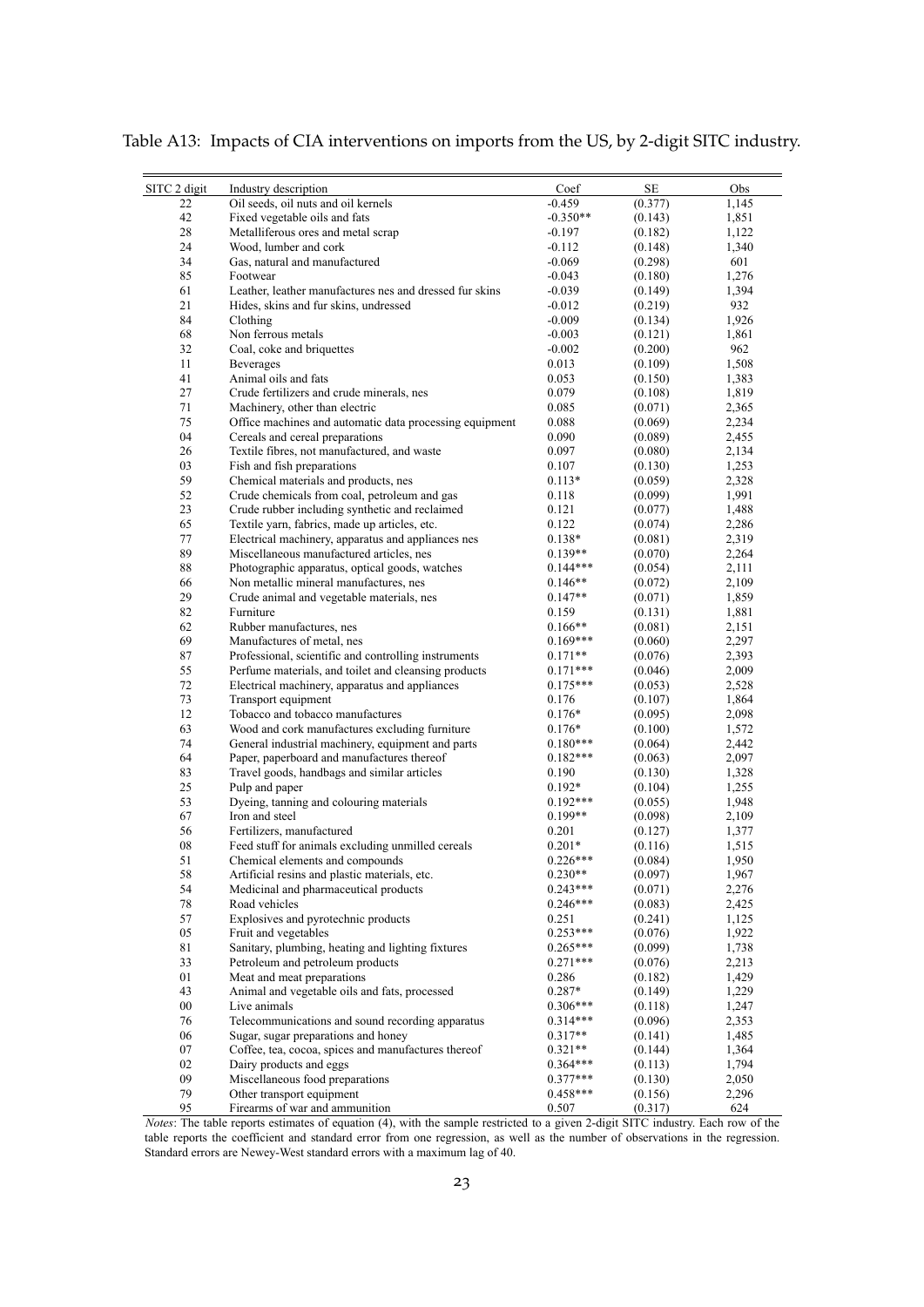#### *Testing Alternative Explanations*

<span id="page-23-0"></span>Tables A[14](#page-23-0) and A[15](#page-24-0) reports the RCA measure for the US for two years in our sample, 1962 and 1989, for each 2-digit SITC industry.

|                |        | Low RCA industries                                  | <b>High RCA Industries</b> |       |                                                      |  |  |
|----------------|--------|-----------------------------------------------------|----------------------------|-------|------------------------------------------------------|--|--|
| US RCA in 1962 | sitc2  | Industry description                                | US RCA in 1962             | sitc2 | Industry description                                 |  |  |
| 0.043          | 11     | <b>Beverages</b>                                    | 0.909                      | 81    | Sanitary, plumbing, heating and lighting fixtures    |  |  |
| 0.065          | 07     | Coffee, tea, cocoa, spices and manufactures thereof | 0.910                      | 88    | Photographic apparatus, optical goods, watches       |  |  |
| 0.083          | 03     | Fish and fish preparations                          | 1.003                      | 43    | Animal and vegetable oils and fats, processed        |  |  |
| 0.101          | 06     | Sugar, sugar preparations and honey                 | 1.137                      | 42    | Fixed vegetable oils and fats                        |  |  |
| 0.108          | 85     | Footwear                                            | 1.155                      | 62    | Rubber manufactures, nes                             |  |  |
| 0.146          | $00\,$ | Live animals                                        | 1.203                      | 52    | Crude chemicals from coal, petroleum and gas         |  |  |
| 0.227          | 91     | Scrap and waste                                     | 1.207                      | 69    | Manufactures of metal, nes                           |  |  |
| 0.308          | 33     | Petroleum and petroleum products                    | 1.263                      | 54    | Medicinal and pharmaceutical products                |  |  |
| 0.314          | 63     | Wood and cork manufactures excluding furniture      | 1.294                      | 55    | Perfume materials, and toilet and cleansing products |  |  |
| 0.377          | 01     | Meat and meat preparations                          | 1.335                      | 57    | Explosives and pyrotechnic products                  |  |  |
| 0.386          | 84     | Clothing                                            | 1.343                      | 76    | Telecommunications and sound recording apparatus     |  |  |
| 0.415          | 24     | Wood, lumber and cork                               | 1.373                      | 77    | Electrical machinery, apparatus and appliances nes   |  |  |
| 0.442          | 34     | Gas, natural and manufactured                       | 1.547                      | 78    | Road vehicles                                        |  |  |
| 0.456          | 65     | Textile yarn, fabrics, made up articles, etc.       | 1.555                      | 51    | Chemical elements and compounds                      |  |  |
| 0.468          | 02     | Dairy products and eggs                             | 1.562                      | 09    | Miscellaneous food preparations                      |  |  |
| 0.469          | 68     | Non ferrous metals                                  | 1.598                      | 89    | Miscellaneous manufactured articles, nes             |  |  |
| 0.471          | 29     | Crude animal and vegetable materials, nes           | 1.626                      | 22    | Oil seeds, oil nuts and oil kernels                  |  |  |
| 0.503          | 64     | Paper, paperboard and manufactures thereof          | 1.650                      | 72    | Electrical machinery, apparatus and appliances       |  |  |
| 0.510          | 28     | Metalliferous ores and metal scrap                  | 1.654                      | 35    | Machinery, except electrical                         |  |  |
| 0.538          | 66     | Non metallic mineral manufactures, nes              | 1.669                      | 74    | General industrial machinery, equipment and parts    |  |  |
| 0.545          | 67     | Iron and steel                                      | 1.685                      | 58    | Artificial resins and plastic materials, etc.        |  |  |
| 0.559          | 83     | Travel goods, handbags and similar articles         | 1.701                      | 75    | Office machines and automatic data process. equip.   |  |  |
| 0.579          | 05     | Fruit and vegetables                                | 1.788                      | 71    | Machinery, other than electric                       |  |  |
| 0.619          | 25     | Pulp and paper                                      | 1.877                      | 12    | Tobacco and tobacco manufactures                     |  |  |
| 0.645          | 21     | Hides, skins and fur skins, undressed               | 1.927                      | 04    | Cereals and cereal preparations                      |  |  |
| 0.723          | 27     | Crude fertilizers and crude minerals, nes           | 1.976                      | 41    | Animal oils and fats                                 |  |  |
| 0.736          | 82     | Furniture                                           | 1.977                      | 73    | Transport equipment                                  |  |  |
| 0.740          | 61     | Leather, leather manuf. Nes, and dressed fur skins  | 2.058                      | 59    | Chemical materials and products, nes                 |  |  |
| 0.740          | 23     | Crude rubber including synthetic and reclaimed      | 2.207                      | 87    | Professional, scientific and controlling instruments |  |  |
| 0.778          | 26     | Textile fibres, not manufactured, and waste         | 2.240                      | 32    | Coal, coke and briquettes                            |  |  |
| 0.800          | 08     | Feed stuff for animals excluding unmilled cereals   | 2.435                      | 79    | Other transport equipment                            |  |  |
| 0.819          | 53     | Dyeing, tanning and colouring materials             | 3.133                      | 95    | Firearms of war and ammunition                       |  |  |
| 0.836          | 56     | Fertilizers, manufactured                           |                            |       |                                                      |  |  |

Table A14: US revealed comparative advantage (RCA) in 1962.

Table A[16](#page-25-0) shows that, as reported in the paper, estimates of the paper's equation (8) are very similar when the natural log of imports from the US, rather than the natural log of the share of imports, is used as the dependent variable. The results from table A[16](#page-25-0) can be compared to table 4 in the paper. In all of the specifications in table A[16](#page-25-0) the US RCA interaction is negative, and in all but two it is statistically significant.

Table A[17](#page-26-0) reports an additional test of the political ideology channel, which is discussed in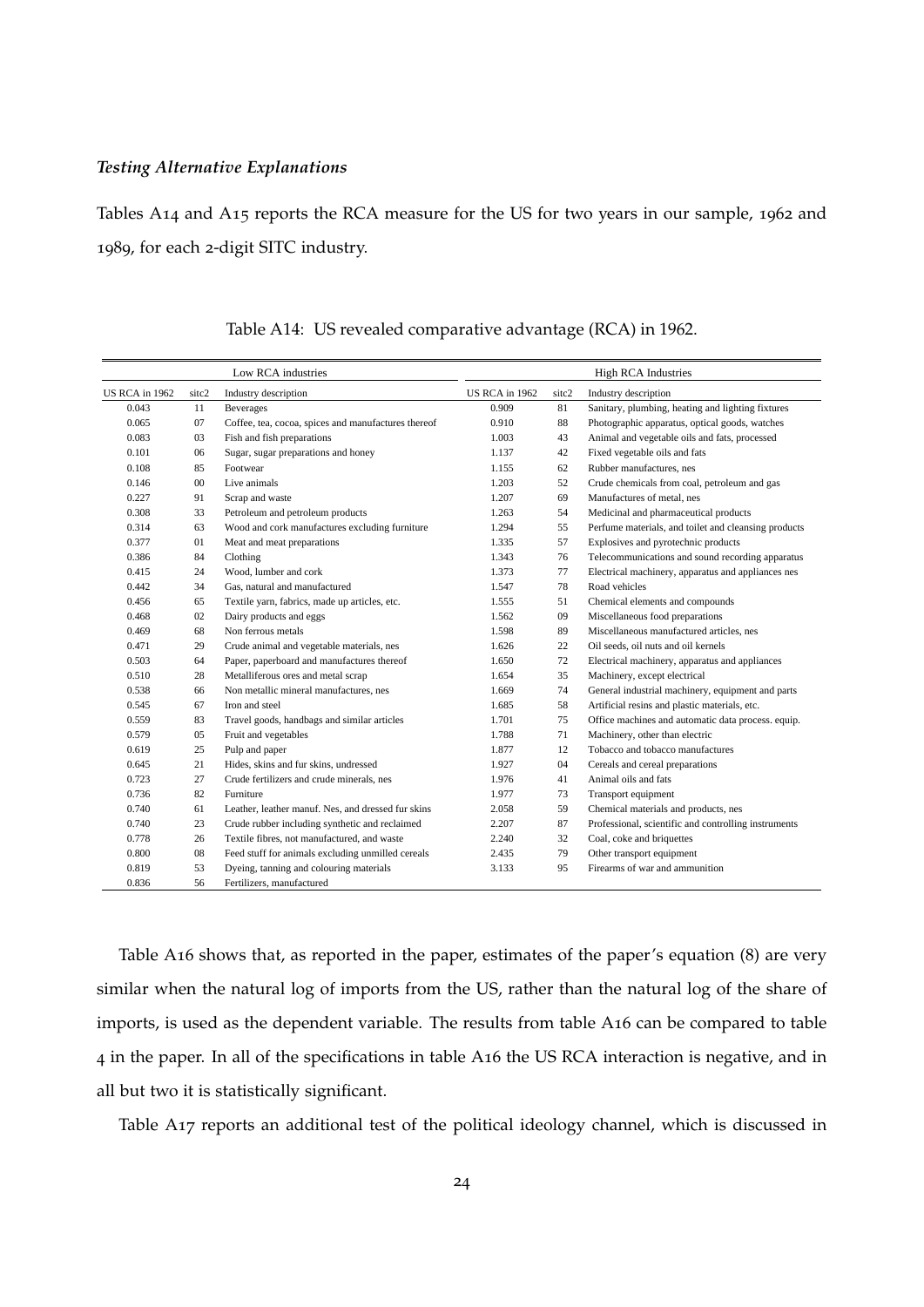<span id="page-24-0"></span>

|                |       | Low RCA industries                                  |                |       | <b>High RCA Industries</b>                           |
|----------------|-------|-----------------------------------------------------|----------------|-------|------------------------------------------------------|
| US RCA in 1989 | sitc2 | Industry description                                | US RCA in 1989 | sitc2 | Industry description                                 |
| 0.059          | 94    | Scrap and waste                                     | 0.929          | 27    | Crude fertilizers and crude minerals, nes            |
| 0.095          | 85    | Footwear                                            | 0.930          | 78    | Road vehicles                                        |
| 0.122          | 07    | Coffee, tea, cocoa, spices and manufactures thereof | 0.937          | 55    | Perfume materials, and toilet and cleansing products |
| 0.124          | 83    | Travel goods, handbags and similar articles         | 0.944          | 57    | Explosives and pyrotechnic products                  |
| 0.144          | 34    | Gas, natural and manufactured                       | 0.947          | 73    | Transport equipment                                  |
| 0.154          | 33    | Petroleum and petroleum products                    | 1.013          | 54    | Medicinal and pharmaceutical products                |
| 0.159          | 84    | Clothing                                            | 1.078          | 26    | Textile fibres, not manufactured, and waste          |
| 0.231          | 02    | Dairy products and eggs                             | 1.079          | 28    | Metalliferous ores and metal scrap                   |
| 0.284          | 11    | <b>Beverages</b>                                    | 1.083          | 89    | Miscellaneous manufactured articles, nes             |
| 0.300          | 06    | Sugar, sugar preparations and honey                 | 1.187          | 72    | Electrical machinery, apparatus and appliances       |
| 0.338          | 67    | Iron and steel                                      | 1.192          | 09    | Miscellaneous food preparations                      |
| 0.399          | 43    | Animal and vegetable oils and fats, processed       | 1.227          | 58    | Artificial resins and plastic materials, etc.        |
| 0.400          | 65    | Textile yarn, fabrics, made up articles, etc.       | 1.279          | 51    | Chemical elements and compounds                      |
| 0.450          | 35    | Machinery, except electrical                        | 1.309          | 56    | Fertilizers, manufactured                            |
| 0.500          | 82    | Furniture                                           | 1.397          | 77    | Electrical machinery, apparatus and appliances nes   |
| 0.510          | 66    | Non metallic mineral manufactures, nes              | 1.398          | 95    | Firearms of war and ammunition                       |
| 0.516          | 61    | skins                                               | 1.400          | 52    | Crude chemicals from coal, petroleum and gas         |
| 0.531          | 81    | Sanitary, plumbing, heating and lighting fixtures   | 1.424          | 74    | General industrial machinery, equipment and parts    |
| 0.563          | 00    | Live animals                                        | 1.521          | 24    | Wood, lumber and cork                                |
| 0.573          | 63    | Wood and cork manufactures excluding furniture      | 1.550          | 08    | Feed stuff for animals excluding unmilled cereals    |
| 0.593          | 68    | Non ferrous metals                                  | 1.800          | 59    | Chemical materials and products, nes                 |
| 0.625          | 42    | Fixed vegetable oils and fats                       | 1.825          | 25    | Pulp and paper                                       |
| 0.633          | 76    | Telecommunications and sound recording apparatus    | 1.894          | 32    | Coal, coke and briquettes                            |
| 0.658          | 29    | Crude animal and vegetable materials, nes           | 1.982          | 75    | Office machines and automatic data process. equip.   |
| 0.659          | 23    | Crude rubber including synthetic and reclaimed      | 2.014          | 71    | Machinery, other than electric                       |
| 0.671          | 03    | Fish and fish preparations                          | 2.103          | 21    | Hides, skins and fur skins, undressed                |
| 0.711          | 64    | Paper, paperboard and manufactures thereof          | 2.388          | 79    | Other transport equipment                            |
| 0.825          | 05    | Fruit and vegetables                                | 2.548          | 87    | Professional, scientific and controlling instruments |
| 0.831          | 88    | Photographic apparatus, optical goods, watches      | 2.827          | 04    | Cereals and cereal preparations                      |
| 0.849          | 62    | Rubber manufactures, nes                            | 2.934          | 12    | Tobacco and tobacco manufactures                     |
| 0.868          | 53    | Dyeing, tanning and colouring materials             | 3.067          | 41    | Animal oils and fats                                 |
| 0.902          | 01    | Meat and meat preparations                          | 3.293          | 22    | Oil seeds, oil nuts and oil kernels                  |
| 0.914          | 69    | Manufactures of metal, nes                          |                |       |                                                      |

Table A15: US revealed comparative advantage (RCA) in 1989.

section 6B of the paper. We re-estimate equation (10) from the paper, but restrict the sample of exporters to be: (*i*) NATO members, (*ii*) OECD members, (*iii*) Western European countries (or the US), or (*iii*) countries that are large exporters, measured as countries with above mean world exports in 1969.<sup>[2](#page-24-1)</sup> This strategy examines the effect of voting similarity among an arguably more homogenous (and comparable) group of exporting countries. We continue to find a robust, positive, and statistically significant differential impact of CIA interventions on imports from the US. For non-US countries, in all specifications, we find estimates that are very close to zero. To see the effect for the typical non-US country first note that the mean of *US alignment of exporter* ( $V_{t,e}^{US}$ in equation (10)) is 0.71. Therefore, the effect of interventions for a country with a measure of US vote similarity that is at the mean is  $\beta_1 + 0.71 \times \beta_4$ , where  $\beta_1$  and  $\beta_4$  are defined in equation (10) in

<span id="page-24-1"></span><sup>2</sup>Results are very similar using alternative definitions of large exporters.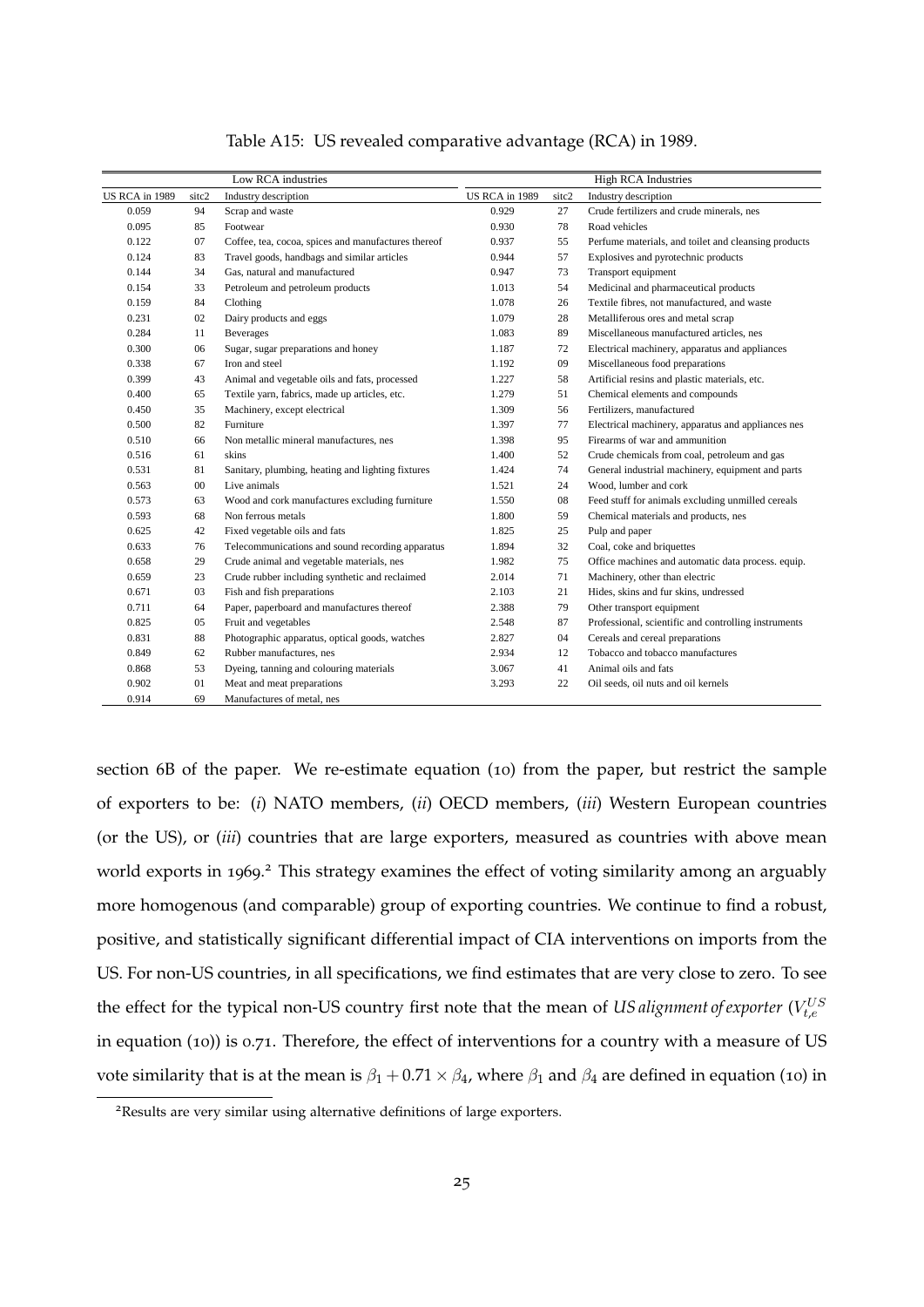|                                                                                                                                                                                                                                                                                                                                                                                                                   |                       |                                         | World market RCA           |                                        |                             |                                            |                       |                            | Developing country market RCA |                       |                       |                                                       |
|-------------------------------------------------------------------------------------------------------------------------------------------------------------------------------------------------------------------------------------------------------------------------------------------------------------------------------------------------------------------------------------------------------------------|-----------------------|-----------------------------------------|----------------------------|----------------------------------------|-----------------------------|--------------------------------------------|-----------------------|----------------------------|-------------------------------|-----------------------|-----------------------|-------------------------------------------------------|
|                                                                                                                                                                                                                                                                                                                                                                                                                   |                       | Full sample                             |                            |                                        | Autocracies only            |                                            |                       | Full sample                |                               |                       | Autocracies only      |                                                       |
|                                                                                                                                                                                                                                                                                                                                                                                                                   | 2-digit               | industries industries<br>3-digit<br>(2) | industries<br>4-digit<br>⊙ | industries<br>2-digit<br>$\widehat{t}$ | industries<br>3-digit<br>ତି | industries<br>4-digit<br>$\widehat{\circ}$ | industries<br>2-digit | industries<br>3-digit<br>@ | industries<br>4-digit<br>ම    | industries<br>2-digit | industries<br>3-digit | industries<br>4-digit<br>$\left( \frac{1}{2} \right)$ |
| US influence                                                                                                                                                                                                                                                                                                                                                                                                      |                       | $0.0840***$ 0.108***                    | 0.099***                   | $0.241***$                             | $0.252***$                  | $0.237***$                                 | $0.085***$            | $0.111***$                 | $0.097***$                    | $0.240***$            | $0.251***$            | $0.224***$                                            |
| US influence $\times$ US RCA                                                                                                                                                                                                                                                                                                                                                                                      | (0.033)<br>$-0.115*$  | (0.032)<br>$-0.217***$                  | $-0.105$<br>(0.033)        | $0.336***$<br>(0.058)                  | $-0.456***$<br>(0.056)      | $0.345***$<br>(0.059)                      | $-0.163*$<br>(0.033)  | $0.220***$<br>(0.032)      | (0.033)<br>$-0.089$           | $0.427***$<br>(0.058) | $0.394***$<br>(0.056) | $0.213**$<br>(0.059)                                  |
| US RCA                                                                                                                                                                                                                                                                                                                                                                                                            | $0.873***$<br>(0.065) | (0.070)<br>1.744 ***                    | 475 ***<br>(0.068)         | 1.980****<br>(0.086)                   | $.671***$<br>(0.100)        | $.623***$<br>(0.100)                       | $.087***$<br>(0.084)  | ****495<br>(0.064)         | $0.985***$<br>(0.069)         | $.192***$<br>(0.112)  | $.374***$<br>(0.090)  | $0.811***$<br>(0.102)                                 |
|                                                                                                                                                                                                                                                                                                                                                                                                                   | (0.094)               | (0.095)                                 | (0.079)                    | (0.156)                                | (0.158)                     | (0.164)                                    | (0.123)               | (0.102)                    | (0.195)                       | (0.201)               | (0.155)               | (0.266)                                               |
| Observations                                                                                                                                                                                                                                                                                                                                                                                                      | 92,705                | 222,118                                 | 335,731                    | 49.293                                 | 102.525                     | 131.837                                    | 92,705                | 222,118                    | 335,731                       | 49,293                | 102.525               | 131,837                                               |
| Notes: The unit of observation is a country c in year t in a 2, 3 or 4-digit SITC industry i, where t ranges from 1962 to 1989. The dependent variable is the natural log of imports form the US. All<br>regressions include year fixed effects, country fixed effects, industry fixed effects, a Soviet intervention control, four lags of the dependent variable, importer RCA, importer RCA interacted with US |                       |                                         |                            |                                        |                             |                                            |                       |                            |                               |                       |                       |                                                       |

<span id="page-25-0"></span>

| くりり                                                                                                            |  |
|----------------------------------------------------------------------------------------------------------------|--|
| j                                                                                                              |  |
| romer I e la ciencia de la companiencia de la contractiva de la contractiva de la contractiva de la contractiv |  |
|                                                                                                                |  |
| ł<br>$\mathbf$                                                                                                 |  |
|                                                                                                                |  |
| $\ddot{\phantom{a}}$<br>$\overline{1}$<br>I                                                                    |  |

*influence* ,

ln per capita income, ln total income, an indicator for leader turnover, current leader tenure, an indicator variable for GATT paticipation, an indicator for

the US and a democracy indicator. Coefficients are reported with standard errors clustered at the country-year level in brackets. \*\*\*, \*\*, and \* indicate significance at the 1, 5 and 10% levels.

 $\mathfrak{a}$ 

preferential trade agreement with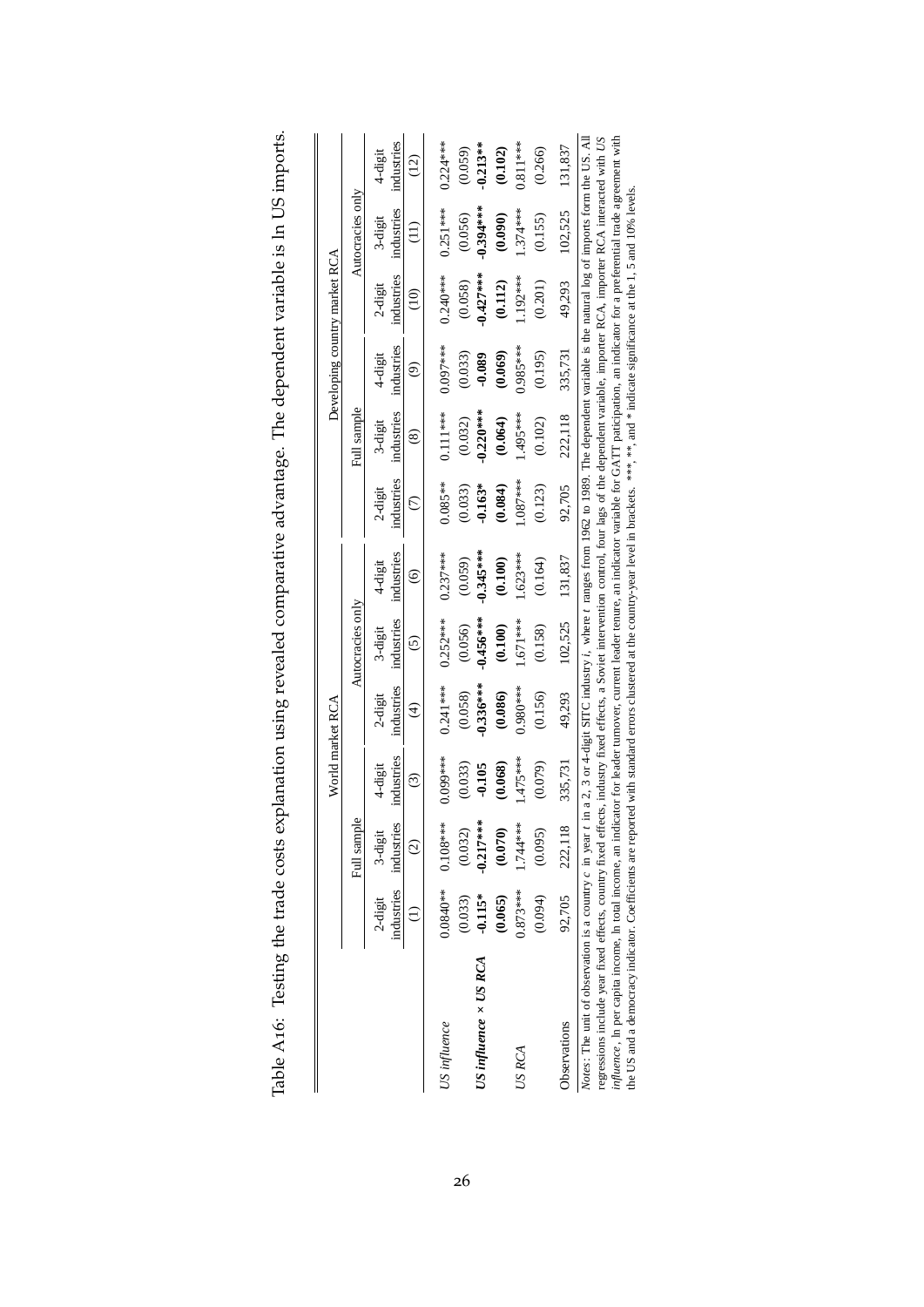<span id="page-26-0"></span>

|                                                                                                                                                                                                                                                                                                                                                                                                                                                                                                                                                                                                                                                                                     |             |                    |             |                       | Dependent variable: In bilateral imports |                                                                                                                                                   |                  |             |
|-------------------------------------------------------------------------------------------------------------------------------------------------------------------------------------------------------------------------------------------------------------------------------------------------------------------------------------------------------------------------------------------------------------------------------------------------------------------------------------------------------------------------------------------------------------------------------------------------------------------------------------------------------------------------------------|-------------|--------------------|-------------|-----------------------|------------------------------------------|---------------------------------------------------------------------------------------------------------------------------------------------------|------------------|-------------|
|                                                                                                                                                                                                                                                                                                                                                                                                                                                                                                                                                                                                                                                                                     |             | NATO exporters     |             | <b>OECD</b> exporters |                                          | W. Europe & US exporters                                                                                                                          | Larger exporters |             |
|                                                                                                                                                                                                                                                                                                                                                                                                                                                                                                                                                                                                                                                                                     | Full sample | Autocracies        | Full sample | Autocracies           | Full sample                              | Autocracies                                                                                                                                       | Full sample      | Autocracies |
|                                                                                                                                                                                                                                                                                                                                                                                                                                                                                                                                                                                                                                                                                     |             | $\widehat{\infty}$ | $\odot$     | $\widehat{t}$         | $\overline{S}$                           | ၜ                                                                                                                                                 | E                | ⊗           |
| US influence                                                                                                                                                                                                                                                                                                                                                                                                                                                                                                                                                                                                                                                                        | $-0.134$    | 0.085              | 0.030       | $0.305***$            | 0.005                                    | $0.259***$                                                                                                                                        | 0.005            | 0.017       |
|                                                                                                                                                                                                                                                                                                                                                                                                                                                                                                                                                                                                                                                                                     | (0.114)     | (0.143)            | (0.084)     | (0.109)               | (0.076)                                  | (0.097)                                                                                                                                           | (0.059)          | (0.080)     |
| US influence x US exporter                                                                                                                                                                                                                                                                                                                                                                                                                                                                                                                                                                                                                                                          | $0.104**$   | $0.171*$           | $0.125**$   | $0.205**$             | $0.120**$                                | $0.186*$                                                                                                                                          | $0.144***$       | $0.223**$   |
|                                                                                                                                                                                                                                                                                                                                                                                                                                                                                                                                                                                                                                                                                     | (0.051)     | (10.094)           | (0.051)     | (0.099)               | (0.051)                                  | (0.098)                                                                                                                                           | (0.051)          | (0.097)     |
| US influence $\times$ US alignment of exporter, $V^{US}$                                                                                                                                                                                                                                                                                                                                                                                                                                                                                                                                                                                                                            | 0.172       | $-0.082$           | 0.000       | $-0.325***$           | 0.028                                    | $-0.263**$                                                                                                                                        | $-0.001$         | $-0.069$    |
|                                                                                                                                                                                                                                                                                                                                                                                                                                                                                                                                                                                                                                                                                     | (0.121)     | (0.153)            | (0.090)     | (0.119)               | (0.082)                                  | (0.106)                                                                                                                                           | (0.065)          | (0.089)     |
| Observations                                                                                                                                                                                                                                                                                                                                                                                                                                                                                                                                                                                                                                                                        | 34,774      | 21,576             | 50,647      | 30,931                | 47,615                                   | 29,449                                                                                                                                            | 78,007           | 46,061      |
| leader tenure, exporter current leader tenure, indicator variable for the importer being a GATT participant, indicator variable for the exporter being a GATT participant, an indicator if the importer has<br>include year fixed effects, country-pair fixed effects, three lags of the dependent variable, a Soviet intervention control (and the same interactions as for the CIA intervention variable), In importer per<br>capita income, In exporter per capita income, In importer total income, In exporter total income, an indicator furnover, an indicator for exporter leader turnover, importer current<br>Notes: The unit of observation is a country-pair in year t, |             |                    |             |                       |                                          | where t ranges from 1947 to 1989. The dependent variable is the natural log of imports into country c from country $e$ in year t. All regressions |                  |             |

Table A17: Testing the political ideology channel, with a restricted set of exporters. Table A17: Testing the political ideology channel, with a restricted set of exporters.

Columns 1 and 2

restrict the sample to exportering countries that were NATO members, columns

the sample to exporters from Western Europe or the United States, and columns

3 and 4

7 and 8

Coefficients are reported with Newey-West standard errors in brackets. \*\*\*, and \* indicate significance at the 1, 5 and 10% levels.

restrict the sample to exporters that were original OECD members, columns

restrict the sample to large exporters, defined as those that had the above mean level of world exports in 1969.

5 and 6 restrict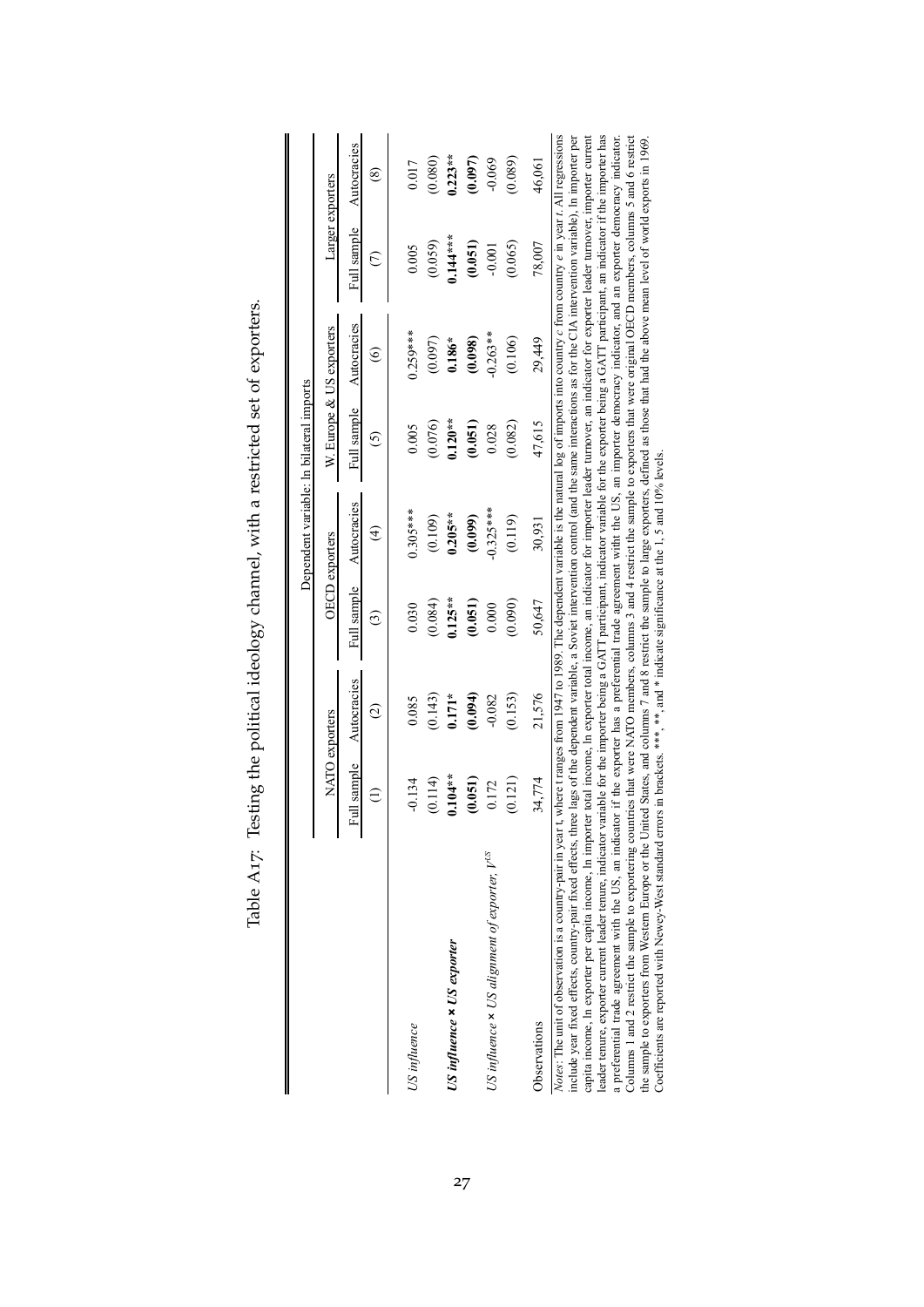the paper. The estimates from column 1 suggest that the effect is  $-0.134 + 0.71 \times 0.172 = -0.012$ , which is very close to zero. Even for specifications in which  $\beta_1$  and  $\beta_4$  are statistically significant, the estimated impact for a country with mean US vote similarity is close to zero. For example, according the estimates from column 5 the estimated impact is  $0.296 + 0.71 \times -0.318 = 0.070$ , which is also close to zero.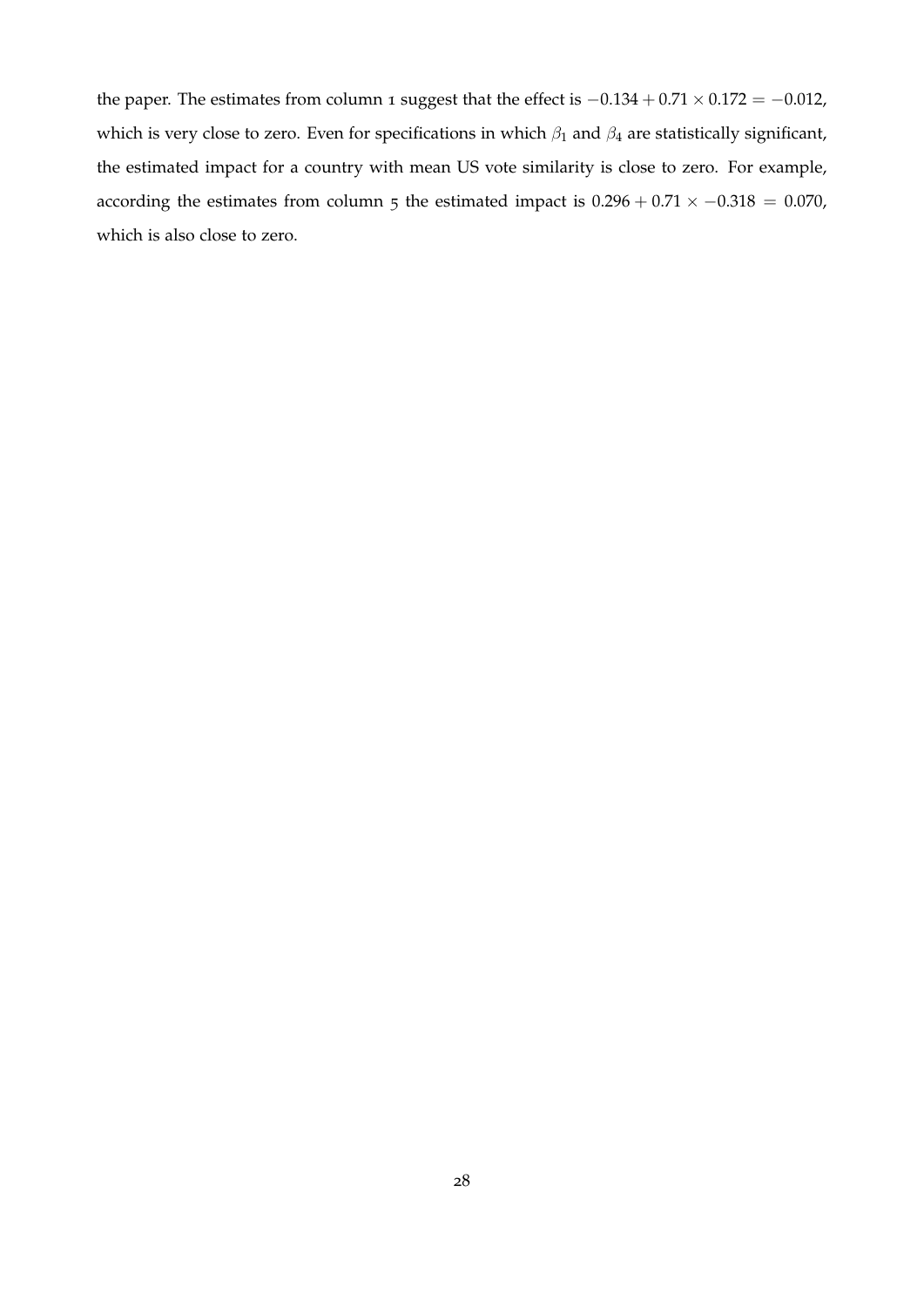#### *Underlying Mechanisms*

We now detail the results of the procedure discussed in section 7A of the paper. Using South Korea's input-output (I-O) tables for 2000, we measure, for each industry, the proportion of an industry's production that is purchased by the government. The industries are originally classified into 413 industries according to South Korea's I-O classification. The industries with the highest shares are reported in table A[18](#page-31-0).

We link each of the industries to an SITC 2-digit industry and aggregate to create shares measured at the SITC 2-digit level. With this measure, we then re-estimate the industry level regressions – equation (8) from the paper, but without the RCA interactions – separately for industries with above and with below median shares of government purchases. The estimation results are reported in table A[19](#page-32-0). Columns 1–4 report the estimates for the industries with above median government purchase shares, and columns 5-8 report estimates for the below median share industries. We report specifications with both the natural log of the US import share and the natural log of US imports as dependent variables and specifications with both the full sample of countries and the sample of autocracies. The results show a greater effect of CIA interventions in the industries in which the government is a more active consumer, based on our constructed measure. The estimates for the low government industries sample are typically about half the magnitude of the high government industry estimates.

We also construct a second measure of government purchases in each industry. This is the share of *imports* that are purchased by the government, rather than the share of *domestic sales* purchased by the government. The industries with the greatest share of imports purchased by the government are reported in table A[20](#page-33-0). Estimation results using the alternative measure are reported in table A[21](#page-34-0). Using the alternative measure yields very similar results. In industries with a higher share of government purchase of imports, the estimated impact of CIA interventions on US imports is around twice the magnitude as for industries with a lower share.

We now report the estimates discussed in section  $7B$  of the paper that test for tariffs and FDI as alternative mechanisms underlying the effect of CIA interventions on US imports.

To examine the FDI mechanism, we use data from the US Bureau of Economic Analysis (BEA) and test whether interventions were followed by increases in US FDI in the intervened country.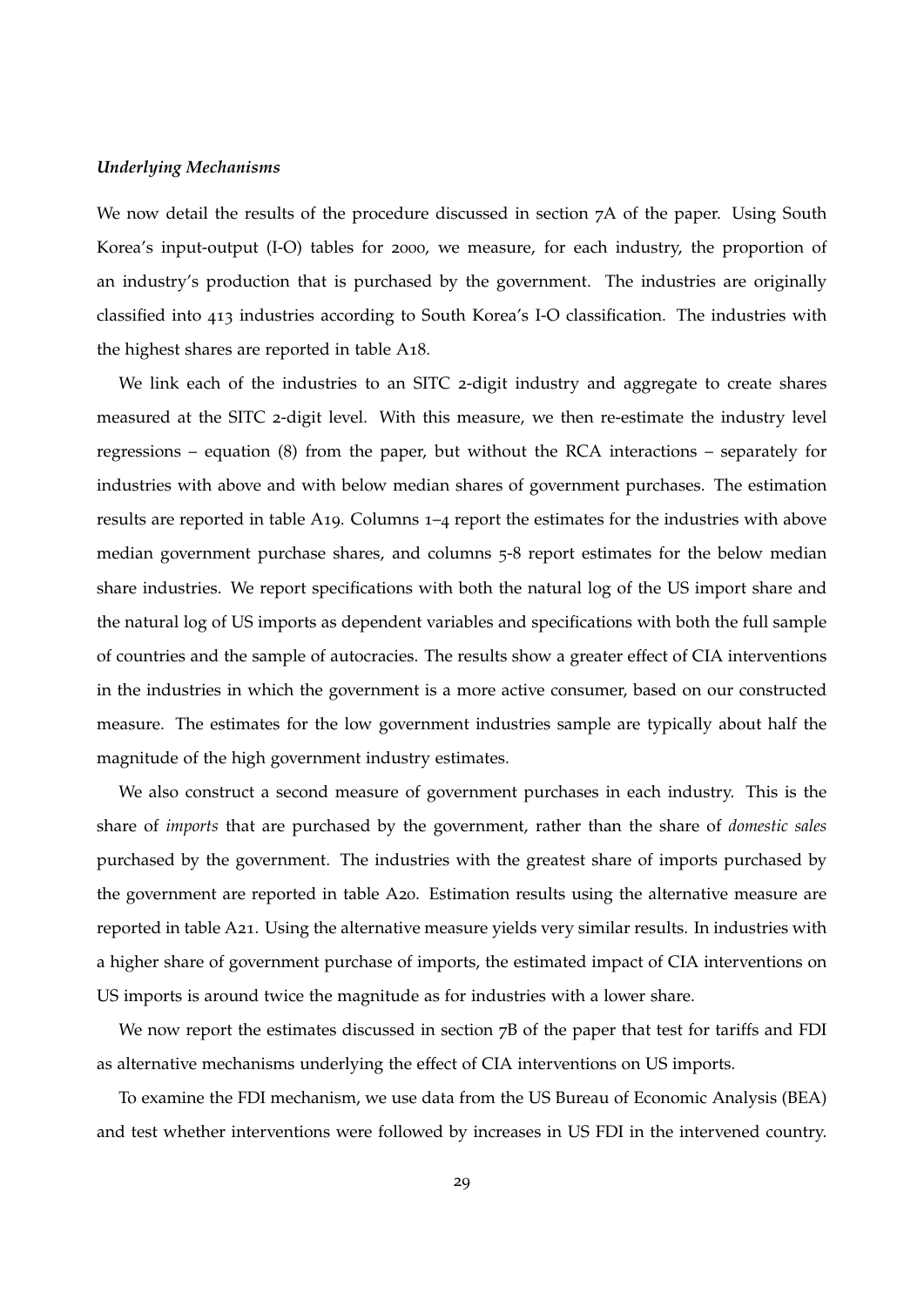The estimates, using a number of different measures of outward US FDI, are reported in table A[22](#page-34-1). Although five of the six specifications report a positive coefficient for US interventions, none of the coefficients is statistically significant.

In table A[23](#page-35-0), we report estimates of our baseline estimating equation (7), controlling for each of the three measures of outward FDI. The coefficient for  $\mathit{US}\ \mathit{influence}_{t,c}$  remains positive and statistically significant even after controlling for measures of FDI. As well, the estimated coefficients remain similar in magnitude.

Overall, the estimates from tables A[22](#page-34-1) and A[23](#page-35-0) provide little support for the notion that CIA interventions result in a subsequent increase in US FDI. There is also no evidence that US FDI accounts for any of the estimated effect of CIA interventions on US imports.

It is possible that the estimated unimportance of FDI may be explained by the imprecision in the BEA's FDI data. The BEA only conducts a comprehensive census every five years. In the years between these benchmark years, smaller surveys are conducted sampling only a fraction of the total population. These smaller surveys, together with trends between the benchmark years, are used to estimate figures for the full sample. Because our identification relies strongly on year-to-year variation, the imprecision of the FDI data may result in estimates that are biased towards zero. Without better data, we are unable to reject this explanation for the insignificant FDI results.

Table A[24](#page-35-1) reports estimates that examine whether changing tariffs explain part of the increase in US imports following CIA interventions. We test whether interventions had a greater impact on US imports after a revision to the intervened-country's tariff schedule. We check for this by constructing a variable that equals one for intervention years that follow a change in the tariff structure that occurred during the intervention episode, where an intervention episode is defined as continuous years of intervention.

In columns 1 and 4 of table A[24](#page-35-1), we first estimate whether US interventions affected the probability of a change in the tariff structure.[3](#page-29-0) The estimates provide no evidence for this. The remaining columns in the table report estimates of our baseline estimating equations with the new post-tariff change intervention variable. The estimates show no evidence that within intervention episodes, the periods after a tariff change experienced a greater increase in US imports. In none

<span id="page-29-0"></span><sup>&</sup>lt;sup>3</sup>We estimate a linear probability model. Logit and Probit models provide qualitatively identical estimates.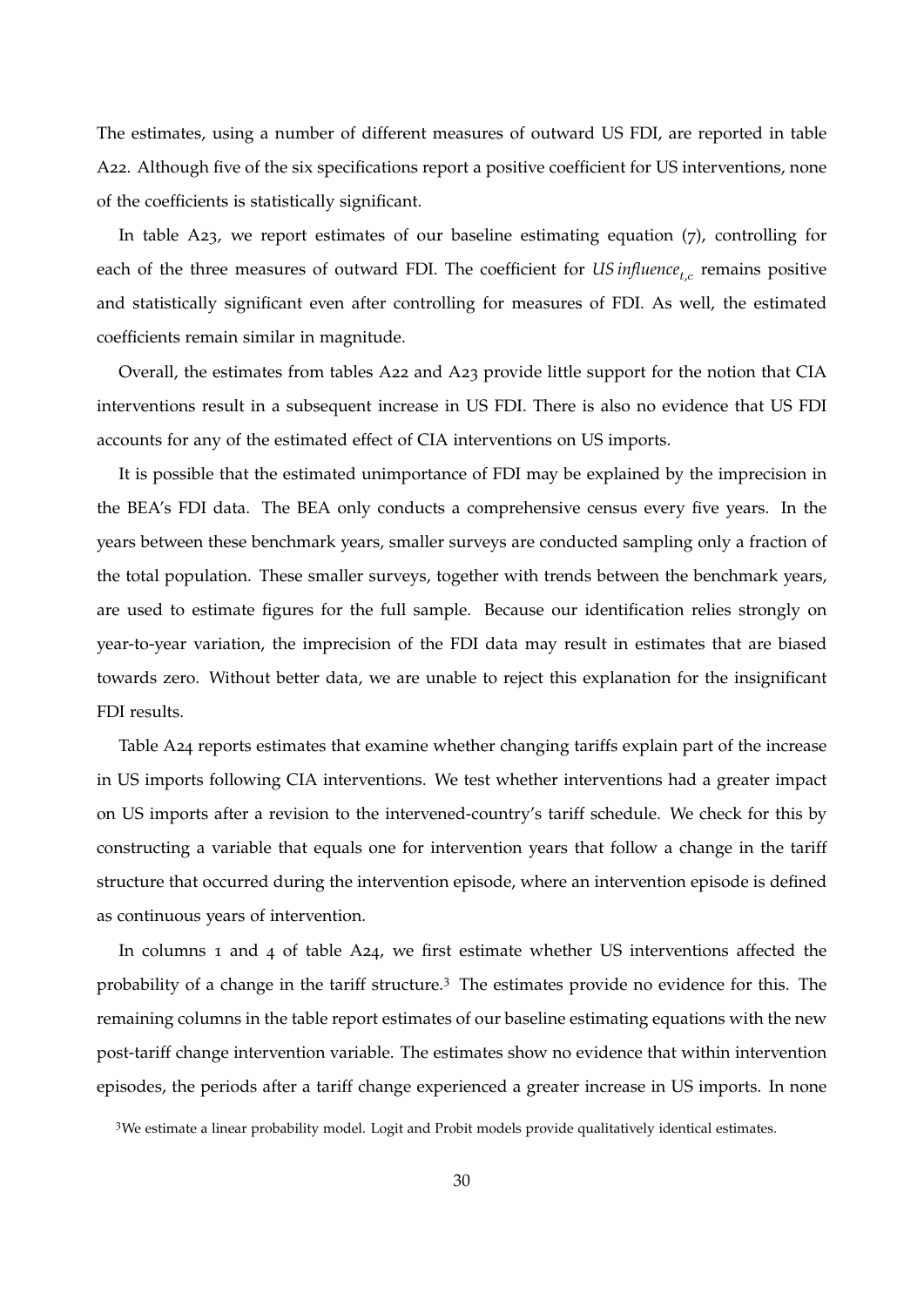of the specifications is the post-tariff change intervention variable positive.

Table A[25](#page-36-0) reports the full results from our two strategies undertaken to examine the timing of the effects of CIA interventions. These are discussed in section 7C of the paper.

The first strategy disaggregates *US influence* into three parts. The first is an indicator variable that equals one in the first year of an intervention episode, *US influence (onset year)*. The second is an indicator for the last year of the episode, *US influence (offset year)*. The third is an indicator for interventions in the years between the onset and offset years, *US influence (intermediate year)*. We then include the three variables in the estimating equations rather than *US influence*. The estimates, which are reported in the odd numbered columns of table A[25](#page-36-0), show that interventions, even in their first year, have large effects. In other words, US influence immediately causes an increased purchase of US products. Moreover, the effect of the interventions does not appear to change over the tenure of the intervention episode. In all four specifications, standard F-tests cannot reject the null hypothesis that the coefficients for the three intervention variables are equal.

The second strategy we employ allows the effect of *US influence* to differ depending on the number of previous consecutive intervention years experienced by the country. This tests explicitly whether, during an intervention episode, a year of intervention begins to have a stronger or weaker impact on trade over time. In practice, we interact *US influence* with how many years into the intervention episode period  $t$  is, and with this measure squared (this allows the differential effect to be non-linear). The results, reported in the even numbered columns of table A[25](#page-36-0), provide no evidence of a differential effect of an intervention depending on the number of previous intervention years.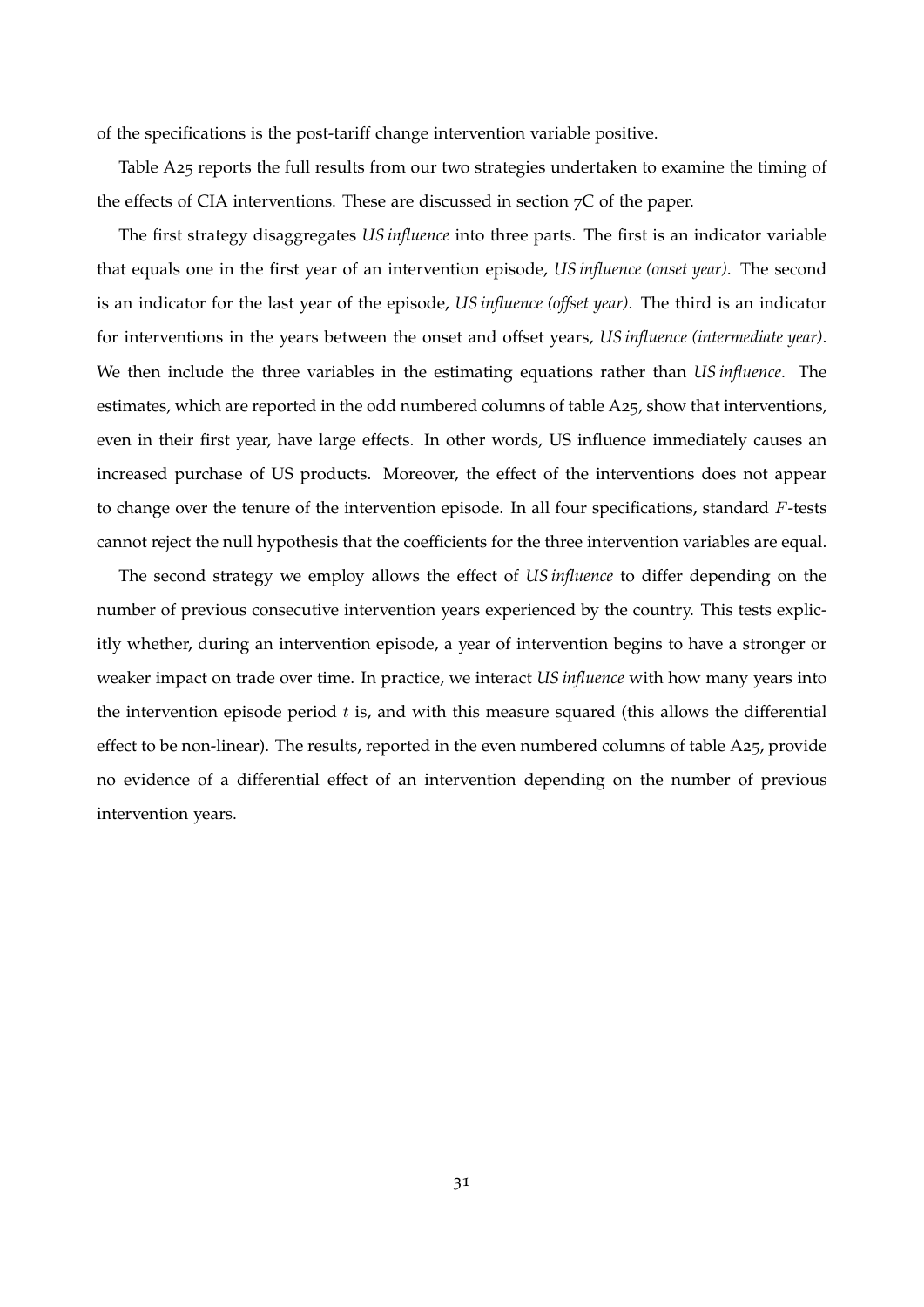<span id="page-31-0"></span>

|          |                                                  |           | Share of     |
|----------|--------------------------------------------------|-----------|--------------|
| Industry |                                                  | Total     | purchases by |
| code     | Industry description                             | purchases | government   |
| 292      | Aircraft and parts                               | 1,883,121 | 33.00%       |
| 245      | Misc. Machinery and equipment of special purpose | 2,841,776 | 15.95%       |
| 135      | Printing                                         | 3,490,317 | 9.75%        |
| 290      | Ship repairing and ship parts                    | 1,432,490 | 7.99%        |
| 134      | Publishing                                       | 1,970,672 | 6.69%        |
| 137      | Coal briquettes                                  | 31,351    | 5.13%        |
| 143      | Light oil                                        | 9,616,189 | 4.05%        |
| 130      | Stationery paper and office paper                | 427,867   | 4.01%        |
| 288      | Steel ships                                      | 497,812   | 3.94%        |
| 141      | Jet oil                                          | 1,461,073 | 3.92%        |
| 296      | Metal furniture                                  | 232,011   | 3.89%        |
| 177      | Misc. Rubber products                            | 373,248   | 3.75%        |
| 136      | Publishing and reproduction of recorded media    | 203,278   | 3.63%        |
| 303      | Models and decorations                           | 475,999   | 3.62%        |
| 272      | Electric household fans                          | 103,206   | 3.23%        |
| 275      | Medical instruments and supplies                 | 623,142   | 3.20%        |
| 17       | Other Inedible crops                             | 117,394   | 3.05%        |
| 161      | Medicaments                                      | 8,179,915 | 2.99%        |
| 160      | Pesticides and other agricultural chemicals      | 1,257,428 | 2.62%        |
| 140      | Gasoline                                         | 3,737,202 | 2.45%        |
| 293      | Motorcycles and parts                            | 192,900   | 2.43%        |
| 168      | Explosives and fireworks products                | 243,279   | 2.21%        |
| 299      | Sporting and athletic goods                      | 284,689   | 2.21%        |
| 123      | Other wooden products                            | 214,411   | 2.20%        |
| 277      | Measuring and analytical instruments             | 2,554,009 | 2.10%        |
| 105      | Textile wearing apparels                         | 894,109   | 2.09%        |
| 304      | Misc. Manufacturing products                     | 532,697   | 2.01%        |
| 295      | Wood furniture                                   | 715,011   | 1.91%        |
| 133      | Newspapers                                       | 2,258,836 | 1.82%        |
| 226      | Internal combustion engines and turbines         | 2,481,148 | 1.68%        |
| 142      | Kerosene                                         | 2,144,468 | 1.57%        |
| 278      | Cinematograph cameras and projectors             | 301,989   | 1.51%        |
| 152      | Industrial gases                                 | 862,064   | 1.48%        |
| 144      | Heavy oil                                        | 6,835,148 | 1.48%        |
| 16       | Seeds and seedlings                              | 247,346   | 1.42%        |
| 252      | Electric lamps and electric lighting fixtures    | 2,023,989 | 1.38%        |
| 147      | Misc. Petroleum refinery products                | 771,153   | 1.33%        |
| 300      | Musical instruments                              | 120,732   | 1.23%        |
| 224      | Household metallic utentisils                    | 216,282   | 1.22%        |
| 232      | Heating apparatus and cooking appliances         | 98,153    | 1.20%        |
| 297      | Other furniture                                  | 825,329   | 1.18%        |

Table A18: South Korean government purchases by industry.

*Notes*: Data are from the South Korean 2000 Input Output tables. The first column reports the total value of purchases in the Korean economy for the industry listed, measured in millions of won. The second column reports the share of the domestic sales purchased by the South Korean government.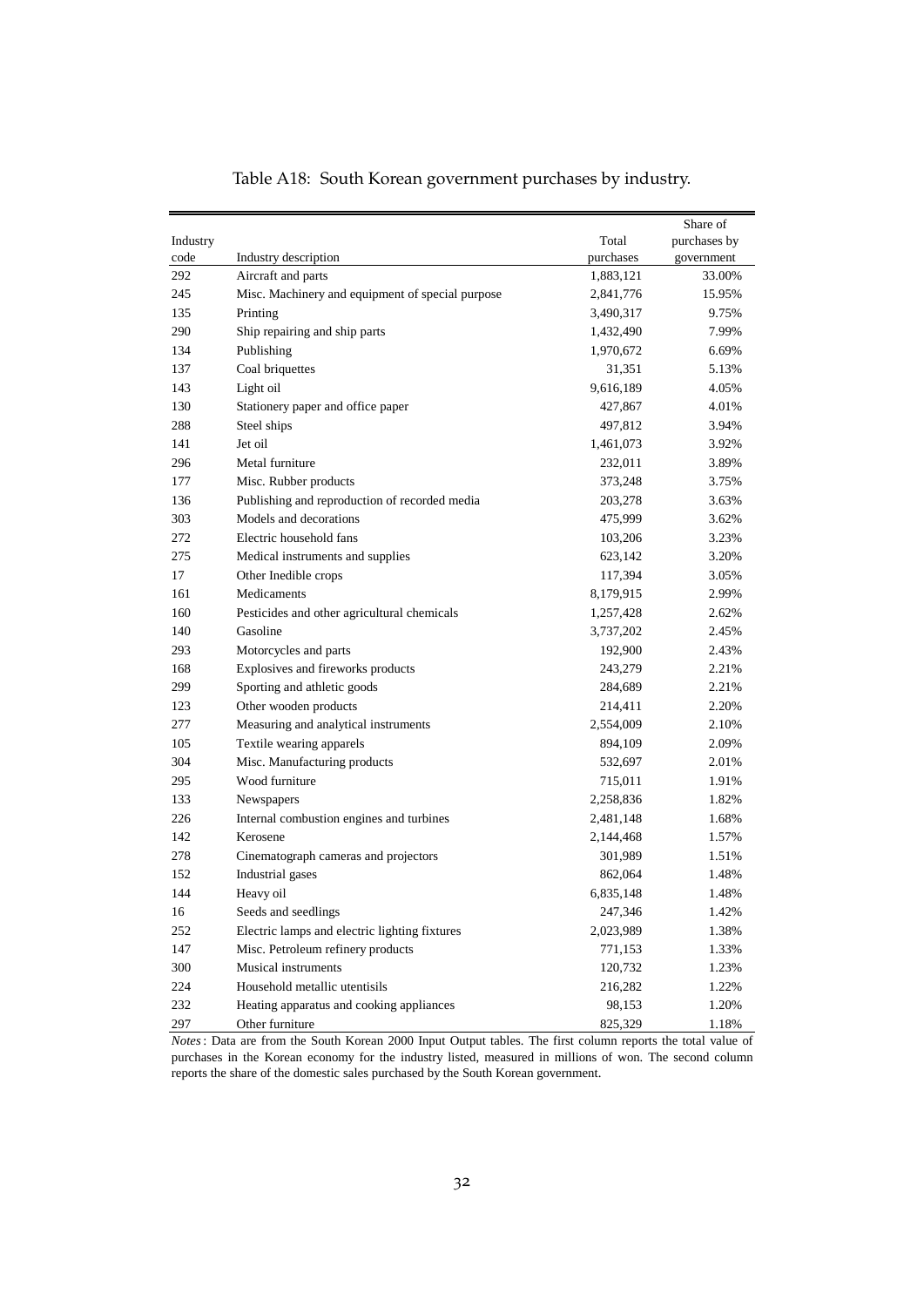<span id="page-32-0"></span>Table A19: Effect of CIA interventions on US imports in industries with high and low government purchase shares.

|                     |                      | High government purchase industries |                      |                       |                  | Low government purchase industries |                  |                       |
|---------------------|----------------------|-------------------------------------|----------------------|-----------------------|------------------|------------------------------------|------------------|-----------------------|
|                     |                      | In US import share                  |                      | In US imports         |                  | In US import share                 |                  | In US imports         |
|                     | Full sample          | Autocracies                         | Full sample          | Autocracies           | Full sample      | Autocracies                        | Full sample      | Autocracies           |
|                     | $\scriptstyle{(1)}$  | $\rm(2)$                            | (3)                  | $\scriptstyle{(4)}$   | (5)              | (6)                                |                  | (8)                   |
| US influence        | $0.052**$<br>(0.023) | $0.102**$<br>(0.046)                | $0.080**$<br>(0.033) | $0.187***$<br>(0.060) | 0.026<br>(0.023) | 0.053<br>(0.044)                   | 0.039<br>(0.032) | $0.156***$<br>(0.057) |
| <b>Observations</b> | 52.669               | 29.962                              | 52.669               | 29.962                | 44.550           | 23.160                             | 44.550           | 23.160                |

*Notes*: The unit of observation is a country *c* in year *t* in a 2-digit SITC industry *i,* where *t* ranges from 1962 to 1989. Columns 1-4 include industries with more than the median share of sales that were purchased by the government in South Korea in 2000. Columns 5-10 include the industries with less than the median share. All regressions include year fixed effects, country fixed effects, industry fixed effects, a Soviet intervention control, four lags of the dependent variable, ln per capita income, ln total income, an indicator for leader turnover, current leader tenure, an indicator variable for GATT paticipation, an indicator for a preferential trade agreement with the US and a democracy indicator. Coefficients are reported with standard errors clustered at the country-year level in brackets. \*\*\*, \*\*, and \* indicate significance at the 1, 5 and 10% levels.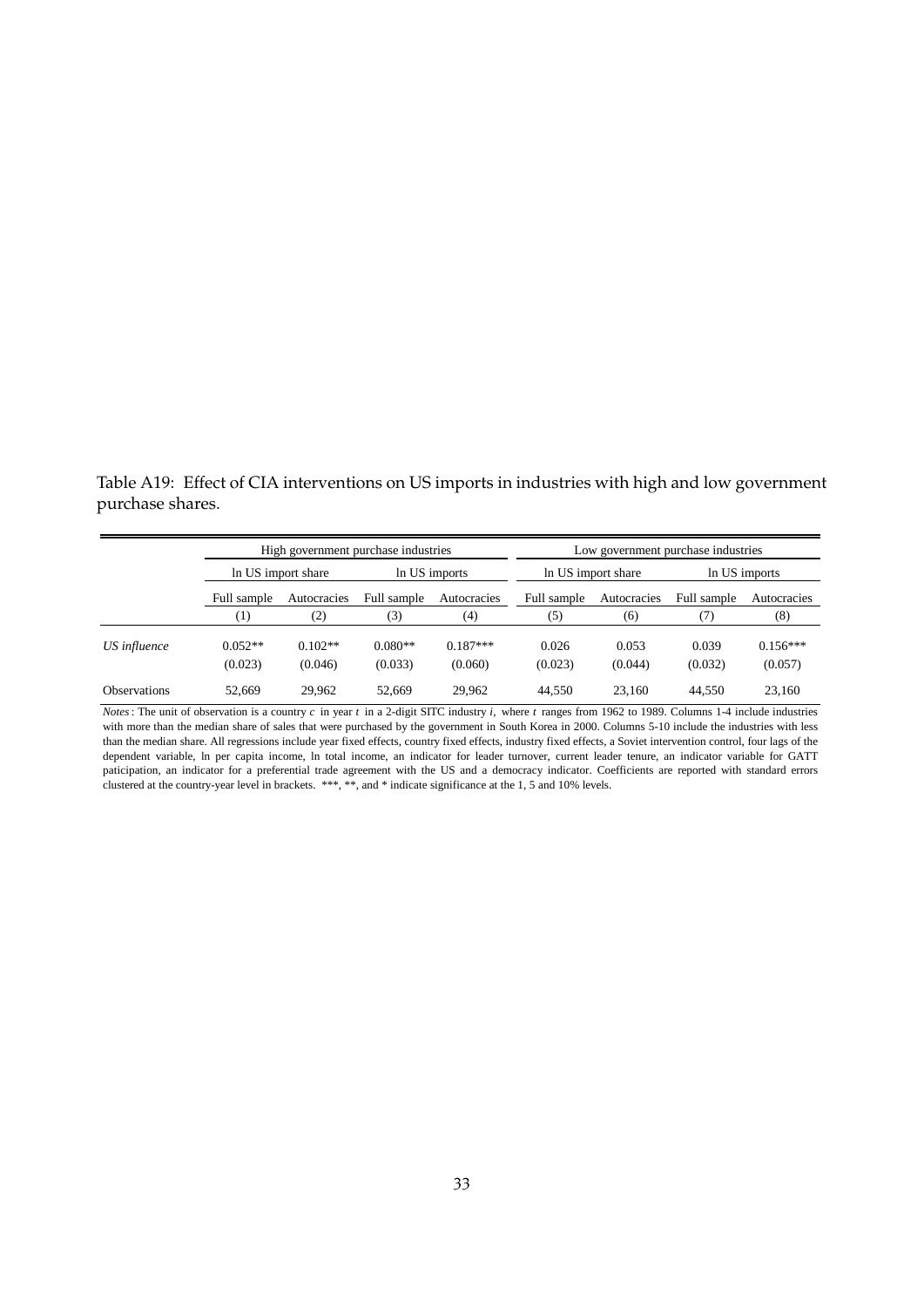<span id="page-33-0"></span>

| Industry |                                                               |               | Share of imports<br>purchased by |
|----------|---------------------------------------------------------------|---------------|----------------------------------|
| code     | Industry description                                          | Total imports | government                       |
| 292      | Aircraft and parts                                            | 1,687,673     | 49.95%                           |
| 245      | Misc. Machinery and equipment of special purpose              | 3,972,974     | 10.24%                           |
| 293      | Motorcycles and parts                                         | 71,047        | 9.83%                            |
| 134      | Publishing                                                    | 454,914       | 7.01%                            |
| 152      | Industrial gases                                              | 14,312        | 6.98%                            |
| 289      | Other ships                                                   | 45,401        | 6.02%                            |
| 140      | Gasoline                                                      | 191,059       | 5.35%                            |
| 296      | Metal furniture                                               | 38,249        | 3.89%                            |
| 111      | Cordage, rope, and fishing nets                               | 35,481        | 3.75%                            |
| 143      | Light oil                                                     | 355,982       | 3.70%                            |
| 130      | Stationery paper and office paper                             | 31,680        | 3.64%                            |
| 168      | Explosives and fireworks products                             | 10,784        | 3.62%                            |
| 275      | Medical instruments and supplies                              | 1,175,696     | 3.13%                            |
| 281      | Passenger automobiles                                         | 327,755       | 3.03%                            |
| 161      | Medicaments                                                   | 1,255,220     | 2.95%                            |
| 284      | Motor vehicles with special equipment                         | 97,824        | 2.59%                            |
| 267      | Radio and television broadcasting and wireless communications | 2,014,445     | 2.45%                            |
| 141      | Jet oil                                                       | 843,964       | 2.43%                            |
| 304      | Misc. Manufacturing products                                  | 232,135       | 2.21%                            |
| 17       | Other Inedible crops                                          | 115,514       | 2.16%                            |
| 226      | Internal combustion engines and turbines                      | 914,868       | 2.07%                            |
| 303      | Models and decorations                                        | 156,210       | 2.01%                            |
| 290      | Ship repairing and ship parts                                 | 154,223       | 1.93%                            |
| 142      | Kerosene                                                      | 488,827       | 1.77%                            |
| 135      | Printing                                                      | 141,742       | 1.71%                            |
| 109      | Textile products                                              | 298,539       | 1.68%                            |
| 300      | Musical instruments                                           | 119,561       | 1.65%                            |
| 269      | Office machines and devices                                   | 454,201       | 1.64%                            |
| 215      | Metal products for construction                               | 18,721        | 1.45%                            |
| 252      | Electric lamps and electric lighting fixtures                 | 420,589       | 1.41%                            |
| 136      | Publishing and reproduction of recorded media                 | 112,334       | 1.39%                            |
| 16       | Seeds and seedlings                                           | 117,208       | 1.39%                            |
| 159      | Fertilizers                                                   | 225,474       | 1.33%                            |
| 191      | Abrasives                                                     | 64,402        | 1.32%                            |
| 268      | Computer and peripheral equipment                             | 6,736,961     | 1.22%                            |
| 173      | Industrial plastic products                                   | 471,165       | 1.22%                            |
| 133      | Newspapers                                                    | 10,229        | 1.21%                            |
| 232      | Heating apparatus and cooking appliances                      | 37,478        | 1.20%                            |
| 277      | Measuring and analytical instruments                          | 4,800,457     | 1.15%                            |
| 169      | Recording media for electronic equipments                     | 274,621       | 1.15%                            |
| 153      | Basic inorganic chemicals                                     | 1,342,904     | 1.13%                            |

Table A20: South Korean government imports by industry.

*Notes*: Data are from the South Korean 2000 Import Input Output tables. The first column reports the total value of imports in the Korean economy for the industry listed, measured in millions of won. The second column reports the share of the imports purchased by the South Korean government.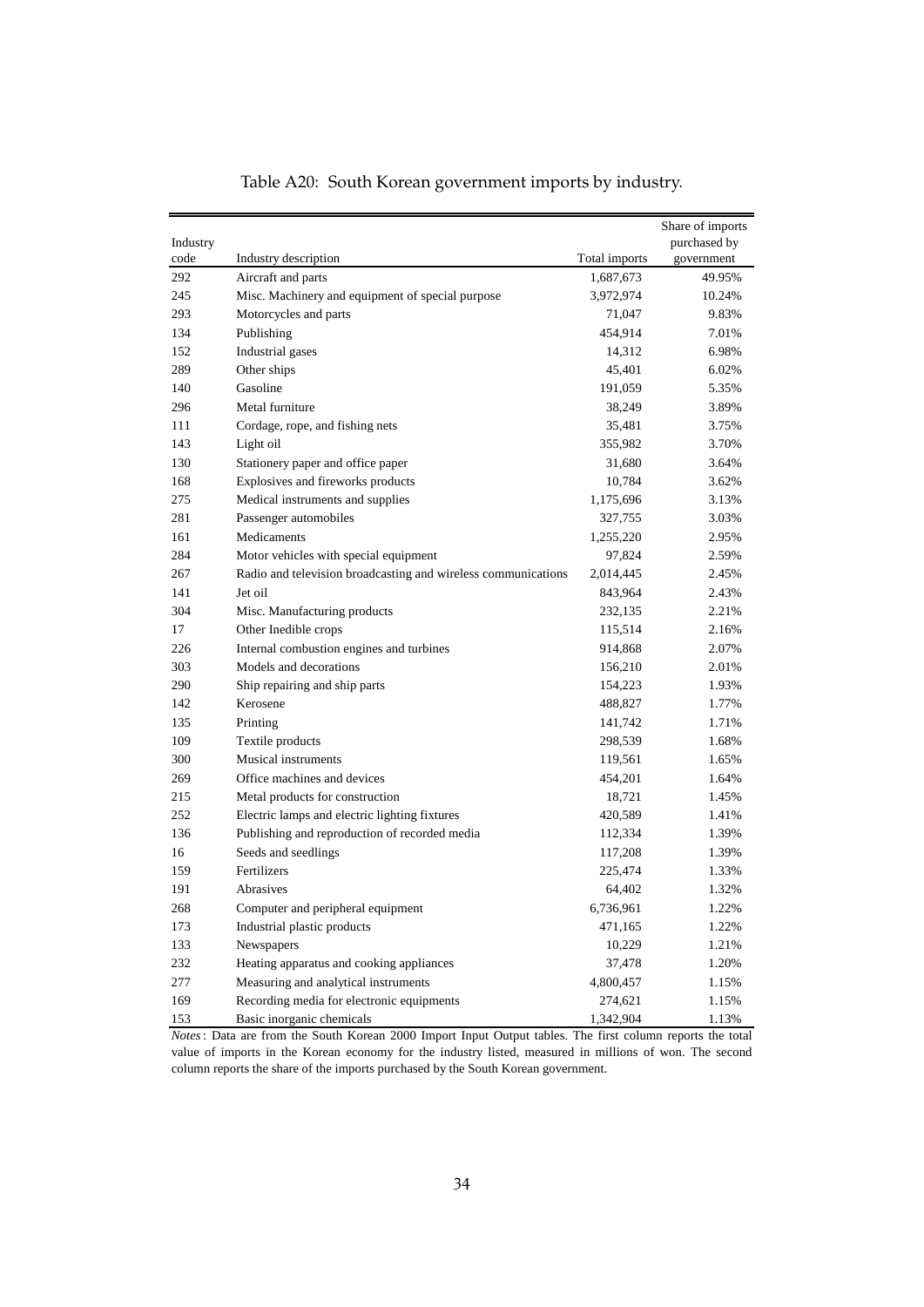|                     |                  | High government import industries |             |               | Low government import industries |                    |             |               |
|---------------------|------------------|-----------------------------------|-------------|---------------|----------------------------------|--------------------|-------------|---------------|
|                     |                  | In US import share                |             | In US imports |                                  | In US import share |             | In US imports |
|                     | Full sample      | Autocracies                       | Full sample | Autocracies   | Full sample                      | Autocracies        | Full sample | Autocracies   |
|                     | $\left(1\right)$ | (2)                               | (3)         | (4)           | (5)                              | (6)                | (7)         | (8)           |
| US influence        | $0.049**$        | $0.103**$                         | $0.082**$   | $0.195***$    | 0.028                            | 0.051              | 0.038       | $0.147**$     |
|                     | (0.023)          | (0.047)                           | (0.033)     | (0.060)       | (0.023)                          | (0.044)            | (0.032)     | (0.057)       |
| <b>Observations</b> | 51.947           | 29.433                            | 51.947      | 29.433        | 45.272                           | 23,689             | 45,272      | 23,689        |

<span id="page-34-0"></span>Table A21: Effect of CIA interventions on US imports in industries with high and low government import shares.

*Notes*: The unit of observation is a country *c* in year *t* in a 2-digit SITC industry *i,* where *t* ranges from 1962 to 1989. Columns 1-4 include industries with more than the median share of imports purchased by the government in South Korea in 2000. Columns 5-10 include the industries with less than the median share. All regressions include year fixed effects, country fixed effects, industry fixed effects, a Soviet intervention control, four lags of the dependent variable, ln per capita income, ln total income, an indicator for leader turnover, current leader tenure, an indicator variable for GATT paticipation, an indicator for a preferential trade agreement with the US and a democracy indicator. Coefficients are reported with standard errors clustered at the country-year level in brackets. \*\*\*, \*\*, and \* indicate significance at the 1, 5 and 10% levels.

<span id="page-34-1"></span>

|                     |                                               | Full sample                           |                                               |                                               | Autocracies only                      |                                               |
|---------------------|-----------------------------------------------|---------------------------------------|-----------------------------------------------|-----------------------------------------------|---------------------------------------|-----------------------------------------------|
|                     | $ln(1 + Number)$<br>of foreign<br>affiliates) | $ln(1 + Foreign)$<br>affiliate sales) | $ln(1 + Foreign)$<br>affiliate<br>employment) | $ln(1 + Number)$<br>of foreign<br>affiliates) | $ln(1 + Foreign)$<br>affiliate sales) | $ln(1 + Foreign)$<br>affiliate<br>employment) |
|                     | (1)                                           | (2)                                   | (3)                                           | (4)                                           | (5)                                   | (6)                                           |
| US influence        | $-0.016$<br>(0.055)                           | 0.075<br>(0.128)                      | 0.014<br>(0.037)                              | $-0.052$<br>(0.090)                           | $-0.002$<br>(0.185)                   | 0.038<br>(0.066)                              |
| <b>Observations</b> | 2.490                                         | 2.490                                 | 2,490                                         | 1.704                                         | 1.704                                 | 1,704                                         |

#### Table A22: CIA interventions and US outward FDI.

*Notes*: The unit of observation is a an autocratic country *c*, in year *t*, where *t* ranges from 1947 to 1989. The dependent variables are measures of US FDI. Each is measured as the natural log of one plus its value. All regressions include year fixed effects, country fixed effects, two lags of the dependent variable, ln per capita income, ln total income, an indicator for leader turnover, current leader tenure, an indicator for GATT participation, an indicator for a preferential trade agreement with the US, and a democracy indicator. Coefficients are reported with Newey-West standard errors in brackets. Coefficients are reported with Newey-West standard errors in brackets. \*\*\*, \*\*, and \* indicate significance at the 1, 5 and 10% levels.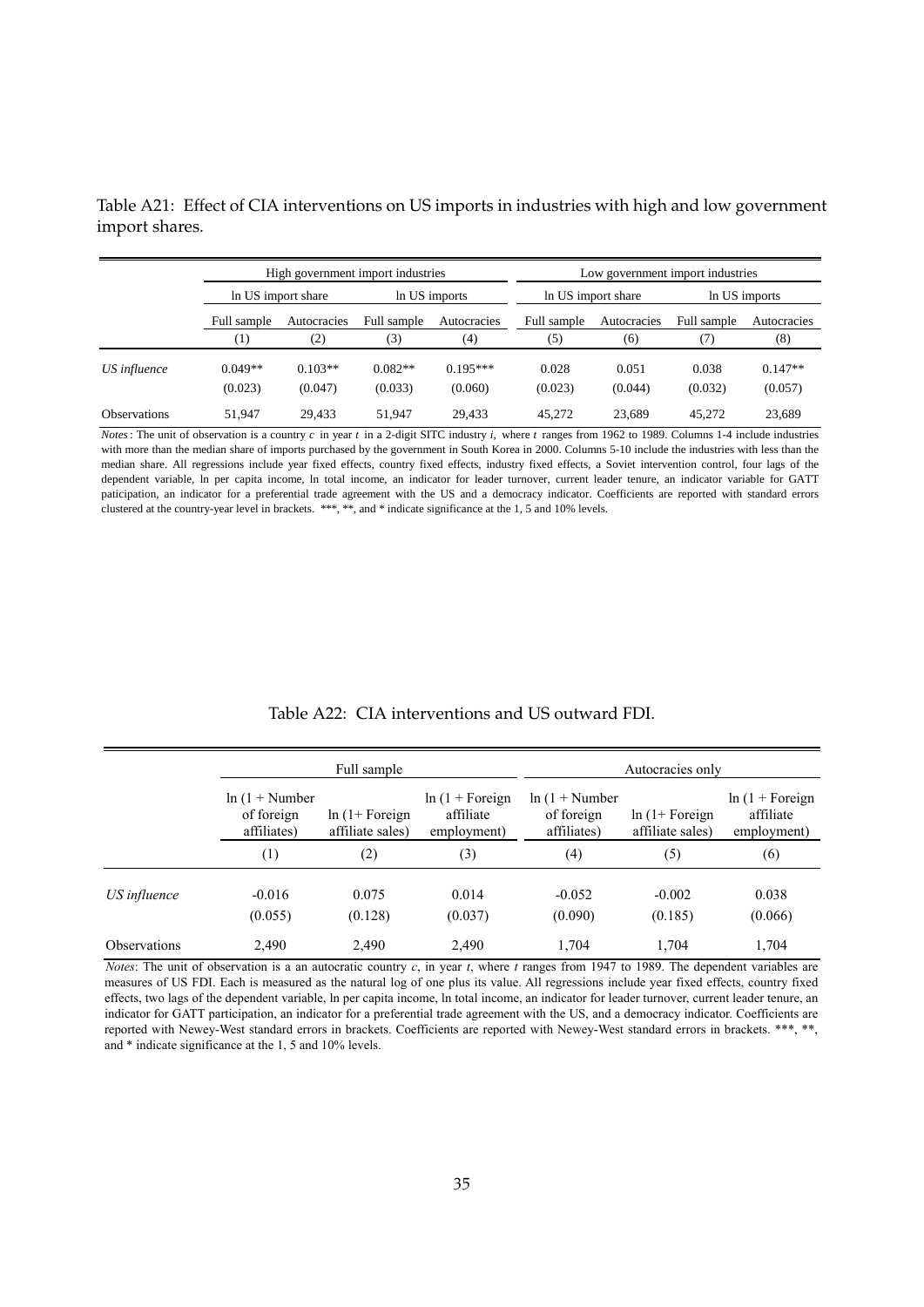|                                                | Dependent variable: In Share of imports from the US |            |            |                  |           |           |  |
|------------------------------------------------|-----------------------------------------------------|------------|------------|------------------|-----------|-----------|--|
|                                                | Full sample                                         |            |            | Autocracies only |           |           |  |
|                                                | (1)                                                 | (2)        | (3)        | (4)              | (5)       | (6)       |  |
| US influence                                   | $0.176***$                                          | $0.175***$ | $0.174***$ | $0.267**$        | $0.267**$ | $0.265**$ |  |
|                                                | (0.064)                                             | (0.064)    | (0.064)    | (0.109)          | (0.109)   | (0.109)   |  |
| $\ln(1 + \text{Number of foreign affiliates})$ | 0.007                                               |            |            | 0.000            |           |           |  |
|                                                | (0.009)                                             |            |            | (0.016)          |           |           |  |
| $\ln(1 + \text{Foreign affiliate sales})$      |                                                     | 0.003      |            |                  | 0.002     |           |  |
|                                                |                                                     | (0.004)    |            |                  | (0.007)   |           |  |
| $\ln(1 + \text{Foreign affiliate employment})$ |                                                     |            | 0.007      |                  |           | 0.017     |  |
|                                                |                                                     |            | (0.007)    |                  |           | (0.022)   |  |
| <b>Observations</b>                            | 2,673                                               | 2,673      | 2,673      | 1,810            | 1.810     | 1,810     |  |

#### <span id="page-35-0"></span>Table A23: The effect of CIA interventions, controlling for US outward FDI.

*Notes*: The unit of observation is a an autocratic country *c*, in year *t*, where *t* ranges from 1947 to 1989. The dependent variable is the natural log of the share ofimports that are from the US. The FDI variables are measured as the natural log of one plus their value. All regressions include year fixed effects, country fixed effects, two lags of the dependent variable, ln per capita income, ln total income, an indicator for leader turnover, current leader tenure, an indicator for GATT participation, an indicator for a preferential trade agreement with the US, and a democracy indicator. Coefficients are reported with Newey-West standard errors in brackets. \*\*\*, \*\*, and \* indicate significance at the 1, 5 and 10% levels.

<span id="page-35-1"></span>

|                                          | Full sample                |                       |                       | Autocracies only           |                       |                       |  |
|------------------------------------------|----------------------------|-----------------------|-----------------------|----------------------------|-----------------------|-----------------------|--|
|                                          | Tariff change<br>indicator | In imports<br>from US | In US import<br>share | Tariff change<br>indicator | In imports<br>from US | In US import<br>share |  |
|                                          | (1)                        | (2)                   | (3)                   | (4)                        | (5)                   | (6)                   |  |
| US influence                             | 0.021                      | $0.204***$            | $0.163***$            | $-0.001$                   | $0.261***$            | $0.223***$            |  |
| US influence $\times$ Post tariff change | (0.033)                    | (0.070)<br>$-0.080$   | (0.055)<br>$-0.069*$  | (0.034)                    | (0.100)<br>$-0.096$   | (0.077)<br>$-0.066$   |  |
|                                          |                            | (0.054)               | (0.040)               |                            | (0.084)               | (0.064)               |  |
| <b>Observations</b>                      | 2,692                      | 3,679                 | 3.679                 | 1.663                      | 2,276                 | 2,276                 |  |

#### Table A24: Interventions, tariff changes, and US imports.

*Notes*: The unit of observation is a country *c* in year *t,* where *t* ranges from 1947 to 1989. All regressions include year fixed effects, country fixed effects, a Soviet intervention control, two lags of the dependent variable, ln per capita income, ln total income, an indicator for leader turnover, current leader tenure, an indicator variable for GATT participation, an indicator variable for a preferential trade agreement with the US, and a democracy indicator. Coefficients are reported with Newey-West standard errors in brackets. \*\*\*, \*\*, and \* indicate significance at the 1, 5 and 10% levels.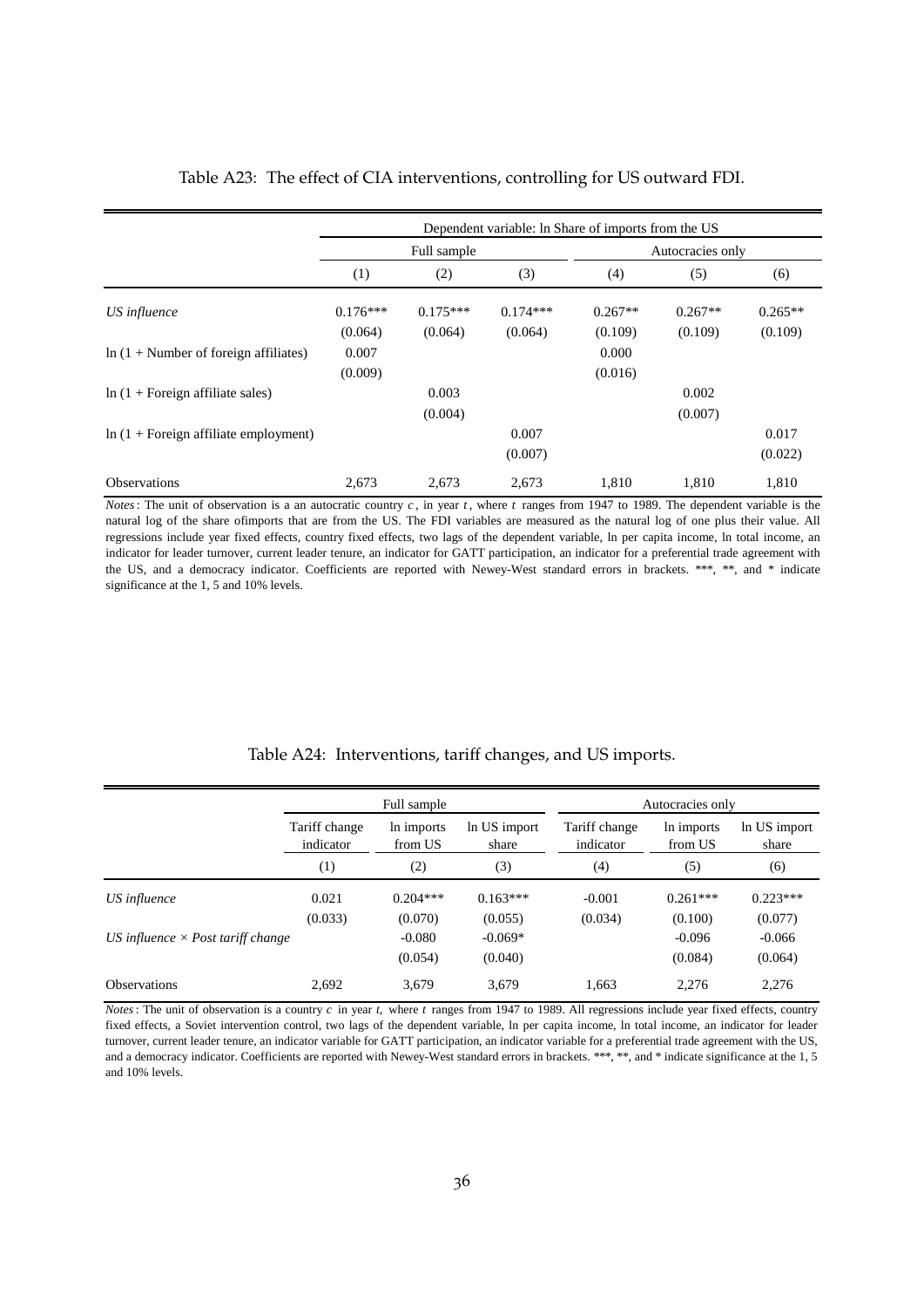<span id="page-36-0"></span>

|                                                      | In share of imports from the US |            |             |           | In imports from the US |            |             |           |
|------------------------------------------------------|---------------------------------|------------|-------------|-----------|------------------------|------------|-------------|-----------|
|                                                      | Full sample                     |            | Autocracies |           | Full sample            |            | Autocracies |           |
|                                                      | (1)                             | (2)        | (3)         | (4)       | (5)                    | (6)        | (7)         | (8)       |
| US influence (onset year)                            | $0.187**$                       |            | $0.343***$  |           | $0.170*$               |            | $0.313**$   |           |
|                                                      | (0.079)                         |            | (0.116)     |           | (0.100)                |            | (0.159)     |           |
| US influence (intermediate year)                     | $0.099**$                       |            | $0.160**$   |           | $0.124***$             |            | $0.169**$   |           |
|                                                      | (0.039)                         |            | (0.070)     |           | (0.044)                |            | (0.076)     |           |
| US influence (offset year)                           | $0.168***$                      |            | $0.213**$   |           | $0.177***$             |            | $0.252**$   |           |
|                                                      | (0.054)                         |            | (0.089)     |           | (0.068)                |            | (0.099)     |           |
| US influence                                         |                                 | $0.130***$ |             | $0.166**$ |                        | $0.142***$ |             | $0.183**$ |
|                                                      |                                 | (0.043)    |             | (0.067)   |                        | (0.054)    |             | (0.081)   |
| US influence $\times$ intervention year              |                                 | $-0.004$   |             | 0.000     |                        | $-0.003$   |             | $-0.001$  |
|                                                      |                                 | (0.004)    |             | (0.007)   |                        | (0.006)    |             | (0.009)   |
| US influence $\times$ intervention year <sup>2</sup> |                                 | 0.000      |             | 0.000     |                        | 0.000      |             | 0.000     |
|                                                      |                                 | (0.000)    |             | (0.000)   |                        | (0.000)    |             | (0.000)   |
| F-test for equality of coeff (p-value)               | 0.16                            |            | 0.18        |           | 0.61                   |            | 0.43        |           |
| <b>Observations</b>                                  | 3,951                           | 3,951      | 2,507       | 2,507     | 3,951                  | 3,951      | 2,507       | 2,507     |

Table A25: Timing and the effects of US interventions.

*Notes*: The unit of observation is a country *c* in year *t,* where *t* ranges from 1947 to 1989. All regressions include year fixed effects, country fixed effects, a Soviet intervention control, two lags of the dependent variable, ln per capita income, ln total income, an indicator for leader turnover, current leader tenure, an indicator variable for GATT participation, an indicator for a preferential trade agreement with the US and a democracy indicator variable. Coefficients are reported with Newey-West standard errors in brackets. The odd numbered columns also report the p-value from the F-test for the null hypothesis that the coefficients for the three US influence variables are equal. \*\*\*, \*\*, and \* indicate significance at the 1, 5 and 10% levels.